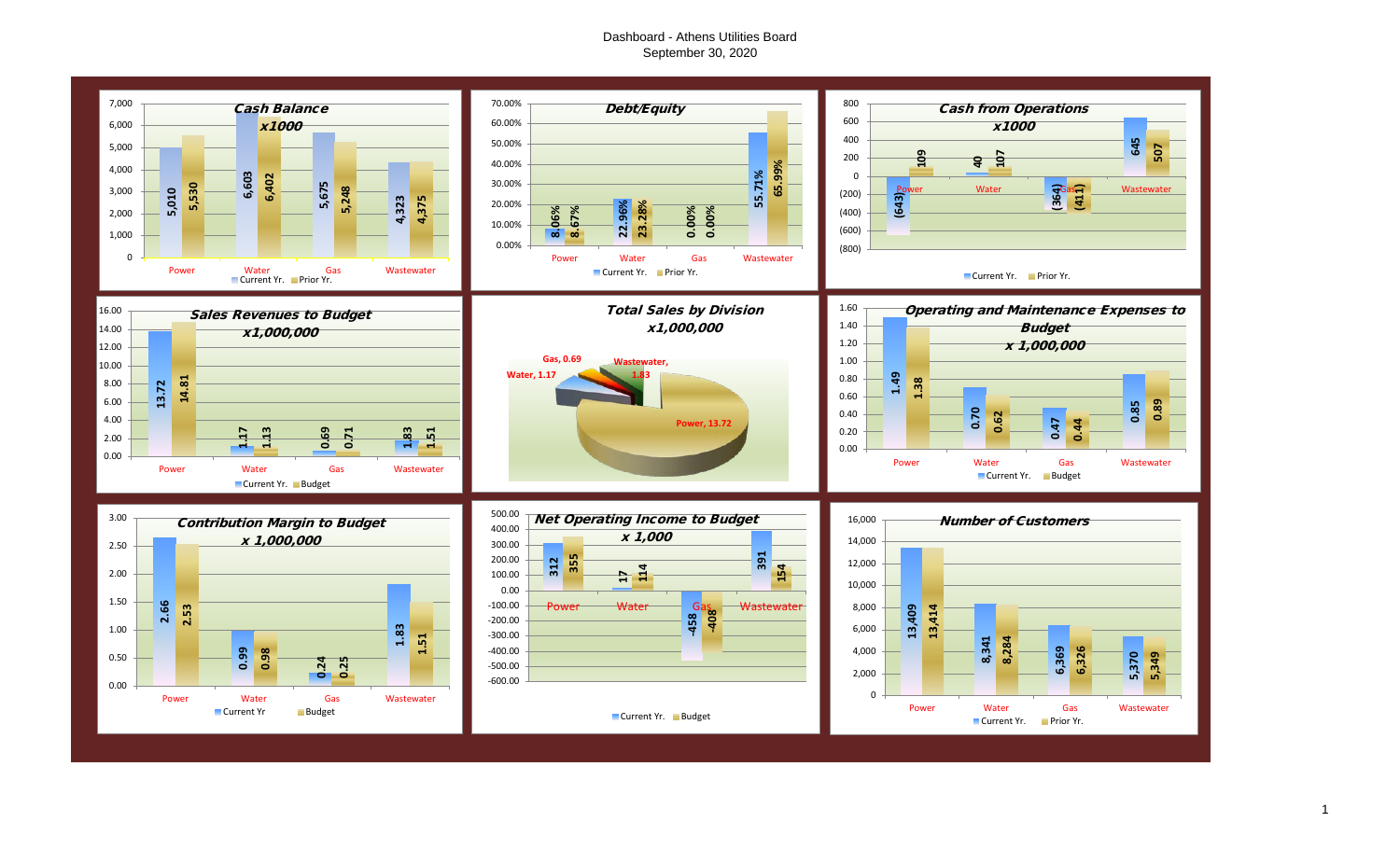#### **Athens Utilities Board Combined Balance Sheet (000 Omitted) September 30, 2020**

|                                         | September 30, 2020     | <b>Prior Year</b>      | <b>Change</b>      |
|-----------------------------------------|------------------------|------------------------|--------------------|
| <b>Current Assets</b>                   | \$30,917               | \$31,337               | (\$419)            |
| Long-Term Assets<br><b>Total Assets</b> | \$119,531<br>\$150,448 | \$117.901<br>\$149,238 | \$1,629<br>\$1,210 |
| <b>Current Liabilities</b>              | \$5.600                | \$5.985                | (\$385)            |
| Long-Term Liabilities                   | \$27,291               | \$28,052               | (\$760)            |
| <b>Net Assets</b>                       | \$117,557              | \$115.201              | \$2,355            |
| <b>Total Liabilities and Net Assets</b> | \$150,448              | \$149,238              | \$1,210            |

#### **Athens Utilities Board Combined Profit and Loss Statement (000 Omitted)**

#### **September 30, 2020**

|                                       |                    | YEAR-TO-DATE      |                 |                    | <b>CURRENT MONTH</b> |                 |               |               |                 |
|---------------------------------------|--------------------|-------------------|-----------------|--------------------|----------------------|-----------------|---------------|---------------|-----------------|
|                                       | <b>YTD</b>         | <b>YTD</b>        | <b>Variance</b> | Month              | Month                | <b>Variance</b> | Annual        | <b>YTD</b>    | <b>Variance</b> |
|                                       | September 30, 2020 | <b>Prior Year</b> |                 | September 30, 2020 | <b>Prior Year</b>    |                 | <b>Budget</b> | <b>Budget</b> |                 |
| <b>Sales Revenue</b>                  | \$17,250           | \$18,114          | (\$863)         | \$5,759            | \$5,822              | (\$62)          | \$68,435      | \$18,164      | (\$914)         |
| Cost of Goods Sold                    | \$11,695           | \$12,969          | \$1,273         | \$3,589            | \$4,049              | \$459           | \$47,125      | \$12,906      | \$1,211         |
| <b>Contribution Margin</b>            | \$5,555            | \$5,145           | \$410           | \$2,170            | \$1,773              | \$397           | \$21,309      | \$5,258       | \$297           |
| Operating and Maintenance Expenses    | \$3,392            | \$2,970           | (\$422)         | \$1,132            | \$1,020              | (\$112)         | \$13,110      | \$3,419       | \$27            |
| Depreciation and Taxes Equivalents    | \$1,883            | \$1,639           | (\$245)         | \$627              | \$546                | (\$80)          | \$6,256       | \$1,623       | (\$260)         |
| <b>Total Operating Expenses</b>       | \$5,276            | \$4,609           | (\$667)         | \$1,758            | \$1,567              | (\$192)         | \$19,366      | \$5,043       | (\$233)         |
| <b>Net Operating Income</b>           | \$279              | \$536             | (\$257)         | \$412              | \$206                | \$205           | \$1,943       | \$215         | \$64            |
| Grants, Contributions & Extraordinary | \$59               | \$0               | \$59            | \$30               | \$0                  | \$30            | \$504         | \$9           | \$50            |
| <b>Change in Net Assets</b>           | \$339              | \$537             | (\$198)         | \$442              | \$206                | \$235           | \$2,447       | \$224         | \$114           |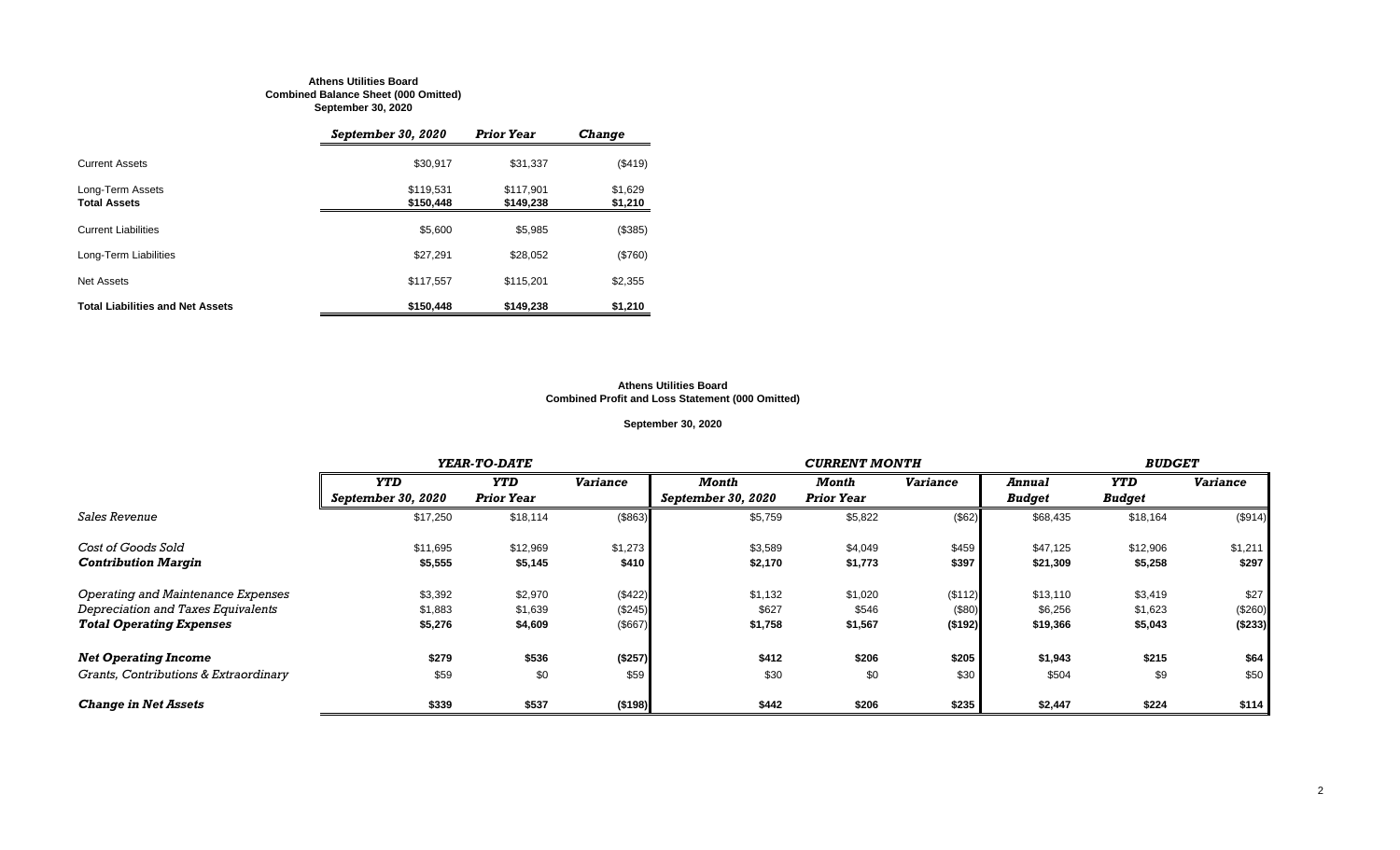#### **Athens Utilities Board Financial Statement Synopsis 9/30/2020 (000 Omitted)**

|                                             |                |           |                |           |              |                              | (000 Omitted)  |                            |                |                              |                |                            |             |                              |              |                   |                |                      |                |                    |
|---------------------------------------------|----------------|-----------|----------------|-----------|--------------|------------------------------|----------------|----------------------------|----------------|------------------------------|----------------|----------------------------|-------------|------------------------------|--------------|-------------------|----------------|----------------------|----------------|--------------------|
|                                             |                |           | <b>Power</b>   |           |              | Water                        |                |                            |                | Gas                          |                |                            |             |                              | Wastewater   |                   |                | <b>Total</b>         |                |                    |
|                                             | Y-T-D          | $Y-T-D$   | M-T-D          | M-T-D     | Y-T-D        | $Y-T-D$<br>Current Prior Yr. | M-T-D          | M-T-D<br>Current Prior Yr. | Y-T-D          | $Y-T-D$<br>Current Prior Yr. | M-T-D          | M-T-D<br>Current Prior Yr. | Y-T-D       | $Y-T-D$<br>Current Prior Yr. | M-T-D        | M-T-D             | /-T-D          | $Y-T-D$<br>Prior Yr. | M-T-D          | M-T-D<br>Prior Yr. |
|                                             | <b>Current</b> | Prior Yr. | <b>Current</b> | Prior Yr. |              |                              |                |                            |                |                              |                |                            |             |                              |              | Current Prior Yr. | <b>Current</b> |                      | <b>Current</b> |                    |
| Cash Balance                                | 5,010          | 5,530     |                |           | 6,603        | 6,402                        |                |                            | 5,675          | 5,248                        |                |                            | 4,323       | 4,375                        |              |                   | 21,610         | 21,556               |                |                    |
| <b>Working Capital</b>                      | 7,253          | 9,110     |                |           | 7.615        | 7,269                        |                |                            | 6,441          | 5,847                        |                |                            | 5,426       | 5,341                        |              |                   | 26,735         | 27,567               |                |                    |
| <b>Plant Assets</b>                         | 73,420         | 70,934    |                |           | 33,459       | 32,961                       |                |                            | 24,241         | 23,933                       |                |                            | 57,635      | 55,977                       |              |                   | 188,756        | 183,805              |                |                    |
| Debt                                        | 4,040          | 4,291     |                |           | 4,931        | 4,989                        |                |                            | $\mathbf 0$    | $\Omega$                     |                |                            | 15,052      | 16,091                       |              |                   | 24,022         | 25,371               |                |                    |
| <b>Vet Assets (Net Worth)</b>               | 50,145         | 49,473    |                |           | 21,478       | 21,432                       |                |                            | 20,084         | 19,910                       |                |                            | 25,563      | 24,386                       |              |                   | 117,269        | 115,201              |                |                    |
| <b>Cash from Operations</b>                 | (643)          | 109       | (1,064)        | 88        | 40           | 107                          | (107)          | 78                         | (364)          | (411)                        | (174)          | (106)                      | 645         | 507                          | 157          | 302               | (323)          | 312                  | (1, 188)       | 363                |
| Net Pension Liability                       | 2,568          | 2,066     |                |           | 747          | 601                          |                |                            | 543            | 399                          |                |                            | 773         | 615                          |              |                   | 4,630          | 3,682                |                |                    |
| Principal Paid on Debt {Lease Included} (1) | 248            | 154       | 248            | 154       | 170          | 161                          | 14             | 16                         | $\mathbf{0}$   | $\Omega$                     | 0              | $\overline{0}$             | 1,179       | 642                          | 11           | 11                | 1,597          | 957                  | 273            | 181                |
| <b>New Debt-YTD</b>                         | $\mathbf 0$    | $\Omega$  | $\overline{0}$ | $\Omega$  | $\mathbf 0$  | $\mathbf 0$                  | $\mathbf 0$    | $\Omega$                   | $\overline{0}$ | $\mathbf 0$                  | $\overline{0}$ |                            | $\mathbf 0$ | $\Omega$                     | $\mathbf{0}$ | $\Omega$          | $\overline{0}$ | $\Omega$             |                | $\sim$             |
| <b>Cash Invested in Plant</b>               | 739            | 1,175     | 221            | 371       | 205          | 150                          | 116            | 36                         | 222            | 245                          | 145            | 91                         | 834         | 548                          | 207          | 298               | 2,000          | 2,118                | 690            | 797                |
| Cash Flow                                   | (1, 389)       | (1,070)   | (1, 289)       | (284)     | (214)        | (88)                         | (239)          | 27                         | (570)          | (656)                        | (304)          | (197)                      | (197)       | (75)                         | (62)         | (7)               | (2, 370)       | (1,887)              | (1,894)        | (461)              |
| Sales                                       | 13,718         | 14,747    | 4,593          | 4,627     | 1,173        | 1,177                        | 375            | 408                        | 685            | 755                          | 235            | 257                        | 1,825       | 1,647                        | 608          | 594               | 17,402         | 18,326               | 5,810          | 5,886              |
| Cost of Goods Sold {COGS}                   | 11,061         | 12,313    | 3,358          | 3,826     | 185          | 167                          | 58             | 60                         | 449            | 488                          | 172            | 163                        |             |                              |              |                   | 11,695         | 12,969               | 3,589          | 4,049              |
| O&M Expenses-YTD {minus COGS}               | 2,341          | 2,006     | 766            | 682       | 948          | 852                          | 327            | 287                        | 696            | 645                          | 242            | 219                        | 1,415       | 1,265                        | 471          | 416               | 5,400          | 4,769                | 1,806          | 1,604              |
| <b>Net Operating Income</b>                 | 312            | 439       | 469            | 118       | 17           | 142                          | (17)           | 54                         | (458)          | (373)                        | (177)          | (121)                      | 391         | 329                          | 132          | 155               | 262            | 536                  | 407            | 206                |
| <b>Interest on Debt</b>                     | 3              | 15        |                |           | 25           | 28                           | 8              |                            | $\mathbf{0}$   | $\Omega$                     | 0              | - 0                        | 19          | 66                           | 6            | 22                | 48             | 109                  | 16             | 36                 |
| Variable Rate Debt Interest Rate            | 0.31%          | 1.57%     |                |           |              |                              |                |                            |                |                              |                |                            | 0.31%       | 1.57%                        |              |                   |                |                      |                |                    |
| Grants, Contributions, Extraordinary        | 18             | 0         | 14             | $\Omega$  | $\mathbf{0}$ | $\mathbf{0}$                 | $\overline{0}$ | $\Omega$                   | 16             | $\overline{0}$               | 16             | $\overline{0}$             | 26          | $\Omega$                     | $\Omega$     | $\Omega$          | 59             | $\Omega$             | 30             |                    |
| Net Income                                  | 330            | 439       | 483            | 118       | 17           | 142                          | (17)           | 54                         | (442)          | (373)                        | (161)          | (121)                      | 416         | 329                          | 132          | 155               | 321            | 537                  | 437            | 206                |
| <b>‡ Customers</b>                          | 13,409         | 13,414    |                |           | 8,341        | 8,284                        |                |                            | 6,369          | 6,326                        |                |                            | 5,370       | 5,349                        |              |                   | 33,489         | 33,373               |                |                    |
| Sales Volume                                | 155,238        | 185,537   | 59,643         | 62,249    | 2,498        | 2,574                        | 819            | 916                        | 1,037          | 1,022                        | 331            | 362                        | 1,184       | 1,196                        | 403          | 419               |                |                      |                |                    |
| Revenue per Unit Sold (2)                   | 0.088          | 0.079     | 0.077          | 0.074     | 0.47         | 0.46                         | 0.46           | 0.45                       | 0.66           | 0.74                         | 0.71           | 0.71                       | 1.54        | 1.38                         | 1.51         | 1.42              |                |                      |                |                    |
| Natural Gas Market Price (Dth)              |                |           |                |           |              |                              |                |                            |                |                              | 2.55           | 2.19                       |             |                              |              |                   |                |                      |                |                    |
| Natural Gas Total Unit Cost (Dth)           |                |           |                |           |              |                              |                |                            | 3.56           | 3.60                         | 4.17           | 3.63                       |             |                              |              |                   |                |                      |                |                    |
| <b>Full Time Equivalent Employees</b>       | 61.9125        | 63.12     | 62.68          | 65.56     | 14.6495      | 14.73                        | 14.65          | 14.7                       | 9.77448        | 10.44                        | 9.6            | 10.52                      | 19.3031     | 20.02                        | 18.89        | 19.93             | 105.64         | 108.31               | 105.82         | 110.71             |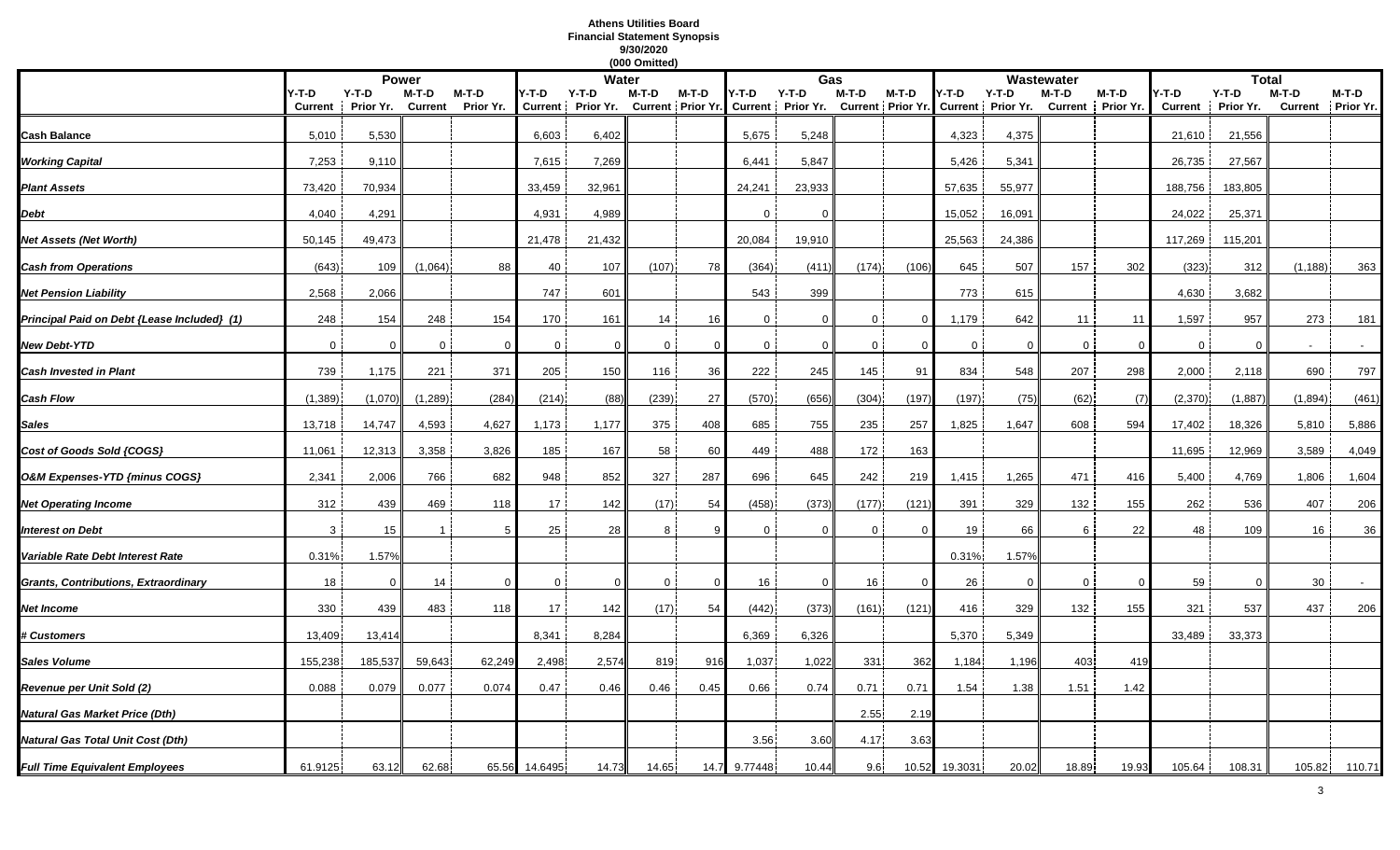|      |                                                    |                     |                                  | ווטוטוועות השיטו<br><b>BALANCE SHEET</b>       |                                             |                       |                                      |
|------|----------------------------------------------------|---------------------|----------------------------------|------------------------------------------------|---------------------------------------------|-----------------------|--------------------------------------|
|      |                                                    |                     |                                  | <b>September 30, 2020</b>                      |                                             |                       |                                      |
|      | <b>Current Period</b><br><b>September 30, 2020</b> | <b>Prior Year</b>   | Change from<br><b>Prior Year</b> |                                                | <b>Current Period</b><br>September 30, 2020 | Prior<br><b>Month</b> | Change<br>from prior<br><b>Month</b> |
|      |                                                    |                     |                                  | Assets:                                        |                                             |                       |                                      |
|      | 5,010,145.64                                       | 5,530,154.06        | (520,008.42)                     | Cash and Cash Equivalents                      | 5,010,145.64                                | 6,299,002.04          | (1,288,856.40)                       |
|      | 0.00                                               | 0.00                | 0.00                             | <b>Bond Funds Available</b>                    | 0.00                                        | 0.00                  | 0.00                                 |
|      | 3,626,548.18                                       | 3.802.941.73        | (176, 393.55)                    | <b>Customer Receivables</b>                    | 3,626,548.18                                | 3,012,987.06          | 613,561.12                           |
|      | 0.00                                               | 0.00                | 0.00                             | Due from (to) Other Divisions                  | 0.00                                        | 0.00                  | 0.00                                 |
|      | 246,881.83                                         | 341,082.60          | (94, 200.77)                     | <b>Other Receivables</b>                       | 246,881.83                                  | 236,025.72            | 10,856.11                            |
|      | 217,037.34                                         | 283,178.62          | (66, 141.28)                     | <b>Prepaid Expenses</b>                        | 217,037.34                                  | 235,302.67            | (18, 265.33)                         |
|      | 1,086,212.33                                       | 1,187,974.39        | (101, 762.06)                    | <b>Unbilled Revenues</b>                       | 1,086,212.33                                | 1,086,212.33          | 0.00                                 |
|      | 1,556,783.75                                       | 1,583,583.94        | (26,800.19)                      | Materials and Supplies Inventory               | 1,556,783.75                                | 1,563,275.01          | (6,491.26)                           |
|      | 11,743,609.07                                      | 12,728,915.34       | (985, 306.27)                    | <b>Total Current Assets</b>                    | 11,743,609.07                               | 12,432,804.83         | (689, 195.76)                        |
|      | 0.00                                               | 0.00                | 0.00                             | <b>Unamortized Debt Expense</b>                | 0.00                                        | 0.00                  | 0.00                                 |
|      | 0.00                                               | 0.00                | 0.00                             | TVA Heat Pump Loans Receivable                 | 0.00                                        | 0.00                  | 0.00                                 |
|      | 1,985,954.13                                       | 1,179,494.26        | 806,459.87                       | Deferred Pension Outflows                      | 1,985,954.13                                | 1,452,810.95          | 533,143.18                           |
|      | 73,420,307.39                                      | 70,934,070.86       | 2,486,236.53                     | Electric Utility Plant, at Cost                | 73,420,307.39                               | 73,199,182.89         | 221,124.50                           |
|      | (25,776,330.78)                                    | (23,921,187.46)     | (1,855,143.32)                   | Less: Accumulated Depreciation                 | (25, 776, 330.78)                           | (25, 567, 677.44)     | (208, 653.34)                        |
|      | 47,643,976.61                                      | 47,012,883.40       | 631,093.21                       | <b>Net Electric Utility Plant</b>              | 47,643,976.61                               | 47,631,505.45         | 12,471.16                            |
|      | 49,629,930.74                                      | 48,192,377.66       | 1,437,553.08                     | <b>Total Long Term Assets</b>                  | 49,629,930.74                               | 49,084,316.40         | 545,614.34                           |
| - 56 | 61,373,539.81                                      | \$<br>60,921,293.00 | \$<br>452,246.81                 | <b>Total Assets</b>                            | \$<br>61,373,539.81                         | \$<br>61,517,121.23   | \$<br>(143, 581.42)                  |
|      |                                                    |                     |                                  | <b>Liabilities and Retained Earnings:</b>      |                                             |                       |                                      |
|      | 3,326,554.47                                       | 3,885,274.06        | (558, 719.59)                    | <b>Accounts Payable</b>                        | 3,326,554.47                                | 3,951,731.59          | (625, 177.12)                        |
|      | 581,651.51                                         | 420,760.00          | 160.891.51                       | <b>Customer Deposits</b>                       | 581,651.51                                  | 580,131.51            | 1,520.00                             |
|      | 0.00                                               | 0.00                | 0.00                             | Deferred Income                                | 0.00                                        | 0.00                  | 0.00                                 |
|      | 582,544.80                                         | 605,327.29          | (22, 782.49)                     | <b>Other Current Liabilities</b>               | 582,544.80                                  | 629,873.57            | (47, 328.77)                         |
|      | 4,490,750.78                                       | 4,911,361.35        | (420, 610.57)                    | <b>Total Current Liabilities</b>               | 4,490,750.78                                | 5, 161, 736. 67       | (670, 985.89)                        |
|      | 0.00                                               | 0.00                | 0.00                             | <b>Bonds Payable</b>                           | 0.00                                        | 0.00                  | 0.00                                 |
|      | 0.00                                               | 0.00                | 0.00                             | Long-Term Leases Payable                       | 0.00                                        | 0.00                  | 0.00                                 |
|      | 4,039,511.63                                       | 4.290.994.13        | (251, 482.50)                    | Notes Payable                                  | 4,039,511.63                                | 4,039,511.63          | 0.00                                 |
|      | 2,568,058.15                                       | 2,066,412.66        | 501,645.49                       | Net Pension Liability                          | 2,568,058.15                                | 2,524,093.30          | 43,964.85                            |
|      | 130,580.80                                         | 179,809.42          | (49, 228.62)                     | <b>Deferred Pension Inflows</b>                | 130,580.80                                  | 130,580.80            | 0.00                                 |
|      | 0.00                                               | 0.00                | 0.00                             | TVA Advances, Energy Right Loans               | 0.00                                        | 0.00                  | $0.00\,$                             |
|      | 6,738,150.58                                       | 6,537,216.21        | 200,934.37                       | <b>Total Long Term Liabilities</b>             | 6,738,150.58                                | 6,694,185.73          | 43,964.85                            |
|      | 50,144,638.45                                      | 49,472,715.44       | 671,923.01                       | <b>Net Position</b>                            | 50,144,638.45                               | 49,661,198.83         | 483,439.62                           |
| - \$ | 61,373,539.81                                      | \$<br>60,921,293.00 | \$<br>452,246.81                 | <b>Total Liabilities and Retained Earnings</b> | 61,373,539.81                               | \$<br>61,517,121.23   | \$<br>(143, 581.42)                  |

# **ATHENS UTILITIES BOARD POWER DIVISION**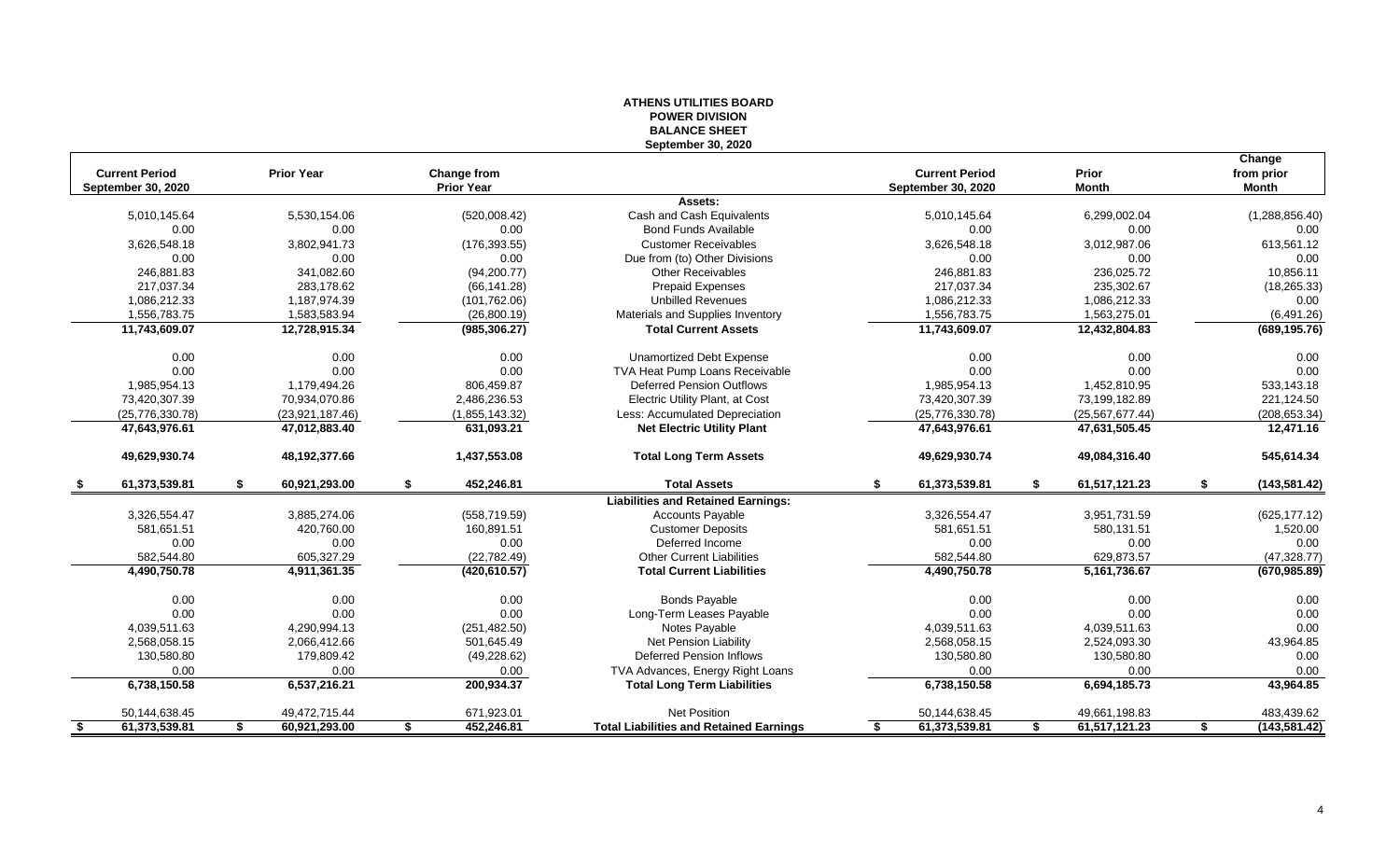|                                    |                                   |                       | Athens Utilities Doard<br><b>Profit and Loss Statement - Power</b> |                    |                   |                       |
|------------------------------------|-----------------------------------|-----------------------|--------------------------------------------------------------------|--------------------|-------------------|-----------------------|
| Year-to-Date<br>September 30, 2020 | Year-to-Date<br><b>Prior Year</b> | Variance<br>Favorable | <b>September 30, 2020</b><br><b>Description</b>                    | Current<br>Month   | Current<br>Month  | Variance<br>Favorable |
|                                    |                                   | (Unfavorable)         |                                                                    | September 30, 2020 | <b>Prior Year</b> | (Unfavorable)         |
|                                    |                                   |                       | <b>REVENUE:</b>                                                    |                    |                   |                       |
| 4,491,323.69                       | 4,589,021.49                      | (97, 697.80)          | <b>Residential Sales</b>                                           | 1,517,782.12       | 1,553,156.91      | (35, 374.79)          |
| 1,149,143.21                       | 1,253,259.91                      | (104, 116.70)         | <b>Small Commercial Sales</b>                                      | 399,816.98         | 419,605.20        | (19,788.22)           |
| 7,640,351.62                       | 8,476,035.02                      | (835, 683.40)         | Large Commercial Sales                                             | 2,524,615.86       | 2,511,006.77      | 13,609.09             |
| 102,654.71                         | 109,109.03                        | (6,454.32)            | Street and Athletic Lighting                                       | 33,848.36          | 36,089.24         | (2, 240.88)           |
| 145,723.82                         | 147,065.50                        | (1,341.68)            | Outdoor Lighting                                                   | 46,338.20          | 48,768.69         | (2,430.49)            |
| 189,219.09                         | 172,983.28                        | 16,235.81             | Revenue from Fees                                                  | 70,625.07          | 58,706.92         | 11,918.15             |
| 13,718,416.14                      | 14,747,474.23                     | (1,029,058.09)        | <b>Total Revenue</b>                                               | 4,593,026.59       | 4,627,333.73      | (34, 307.14)          |
| 11,061,031.65                      | 12,312,897.00                     | 1,251,865.35          | <b>Power Costs</b>                                                 | 3,358,476.85       | 3,826,044.37      | 467,567.52            |
| 2,657,384.49                       | 2,434,577.23                      | 222,807.26            | <b>Contribution Margin</b>                                         | 1,234,549.74       | 801,289.36        | 433,260.38            |
|                                    |                                   |                       | <b>OPERATING EXPENSES:</b>                                         |                    |                   |                       |
| 435.67                             | 400.00                            | (35.67)               | <b>Transmission Expense</b>                                        | 235.67             | 200.00            | (35.67)               |
| 312,314.59                         | 262,580.17                        | (49, 734.42)          | <b>Distribution Expense</b>                                        | 85,076.09          | 83,015.15         | (2,060.94)            |
| 239.809.67                         | 192.175.62                        | (47, 634.05)          | Customer Service and Customer Acct. Expense                        | 99.648.49          | 62,738.96         | (36,909.53)           |
| 600,294.28                         | 387,190.67                        | (213, 103.61)         | Administrative and General Expenses                                | 198,030.35         | 162,001.77        | (36,028.58)           |
| 1,152,854.21                       | 842,346.46                        | (310, 507.75)         | <b>Total Operating Expenses</b>                                    | 382,990.60         | 307,955.88        | (75,034.72)           |
|                                    |                                   |                       | <b>Maintenance Expenses</b>                                        |                    |                   |                       |
| 0.00                               | 0.00                              | 0.00                  | <b>Transmission Expense</b>                                        | 0.00               | 0.00              | 0.00                  |
| 336,526.49                         | 339,561.78                        | 3,035.29              | <b>Distribution Expense</b>                                        | 100,792.04         | 103,561.52        | 2,769.48              |
| 5,518.92                           | 11,086.99                         | 5,568.07              | Administrative and General Expense                                 | 1,285.98           | 2,073.09          | 787.11                |
| 342,045.41                         | 350,648.77                        | 8,603.36              | <b>Total Maintenance Expenses</b>                                  | 102,078.02         | 105,634.61        | 3,556.59              |
|                                    |                                   |                       | <b>Other Operating Expense</b>                                     |                    |                   |                       |
| 579,586.23                         | 564.599.24                        | (14,986.99)           | <b>Depreciation Expense</b>                                        | 192,096.81         | 185.603.52        | (6, 493.29)           |
| 266,282.07                         | 248,869.77                        | (17, 412.30)          | <b>Tax Equivalents</b>                                             | 88,760.69          | 82,956.59         | (5,804.10)            |
| 845,868.30                         | 813,469.01                        | (32, 399.29)          | <b>Total Other Operating Expenses</b>                              | 280,857.50         | 268,560.11        | (12, 297.39)          |
| 13,401,799.57                      | 14,319,361.24                     | 917,561.67            | <b>Total Operating and Maintenance Expenses</b>                    | 4,124,402.97       | 4,508,194.97      | 383,792.00            |
| 316,616.57                         | 428,112.99                        | (111, 496.42)         | <b>Operating Income</b>                                            | 468,623.62         | 119,138.76        | 349,484.86            |
| 6,584.08                           | 33,465.38                         | (26, 881.30)          | Other Income                                                       | 2,036.82           | 9,531.32          | (7, 494.50)           |
| 323,200.65                         | 461,578.37                        | (138, 377.72)         | <b>Total Income</b>                                                | 470,660.44         | 128,670.08        | 341,990.36            |
| 7,841.76                           | 7,787.58                          | (54.18)               | Miscellaneous Income Deductions                                    | 632.49             | 5,209.71          | 4,577.22              |
| 315,358.89                         | 453,790.79                        | (138, 431.90)         | <b>Net Income Before Debt Expenses</b>                             | 470,027.95         | 123,460.37        | 346,567.58            |
|                                    |                                   |                       | <b>DEBT RELATED EXPENSES:</b>                                      |                    |                   |                       |
| 0.00                               | 0.00                              | 0.00                  | Amortization of Debt Related Expenses                              | 0.00               | 0.00              | 0.00                  |
| 3,198.20                           | 14,882.69                         | 11,684.49             | Interest Expense                                                   | 1,061.63           | 5,049.15          | 3,987.52              |
| 3,198.20                           | 14,882.69                         | 11,684.49             | <b>Total debt related expenses</b>                                 | 1,061.63           | 5,049.15          | 3,987.52              |
| 312,160.69                         | 438,908.10                        | (126,747.41)          | Net Income before Extraordinary Exp.                               | 468,966.32         | 118,411.22        | 350,555.10            |
| 18,003.14                          | 423.94                            | 17,579.20             | Extraordinary Income (Expense)                                     | 14,473.30          | 0.00              | 14,473.30             |
| 330, 163.83                        | 439,332.04                        | (109, 168.21)         | <b>CHANGE IN NET ASSETS</b>                                        | 483,439.62         | 118,411.22        | 365,028.40            |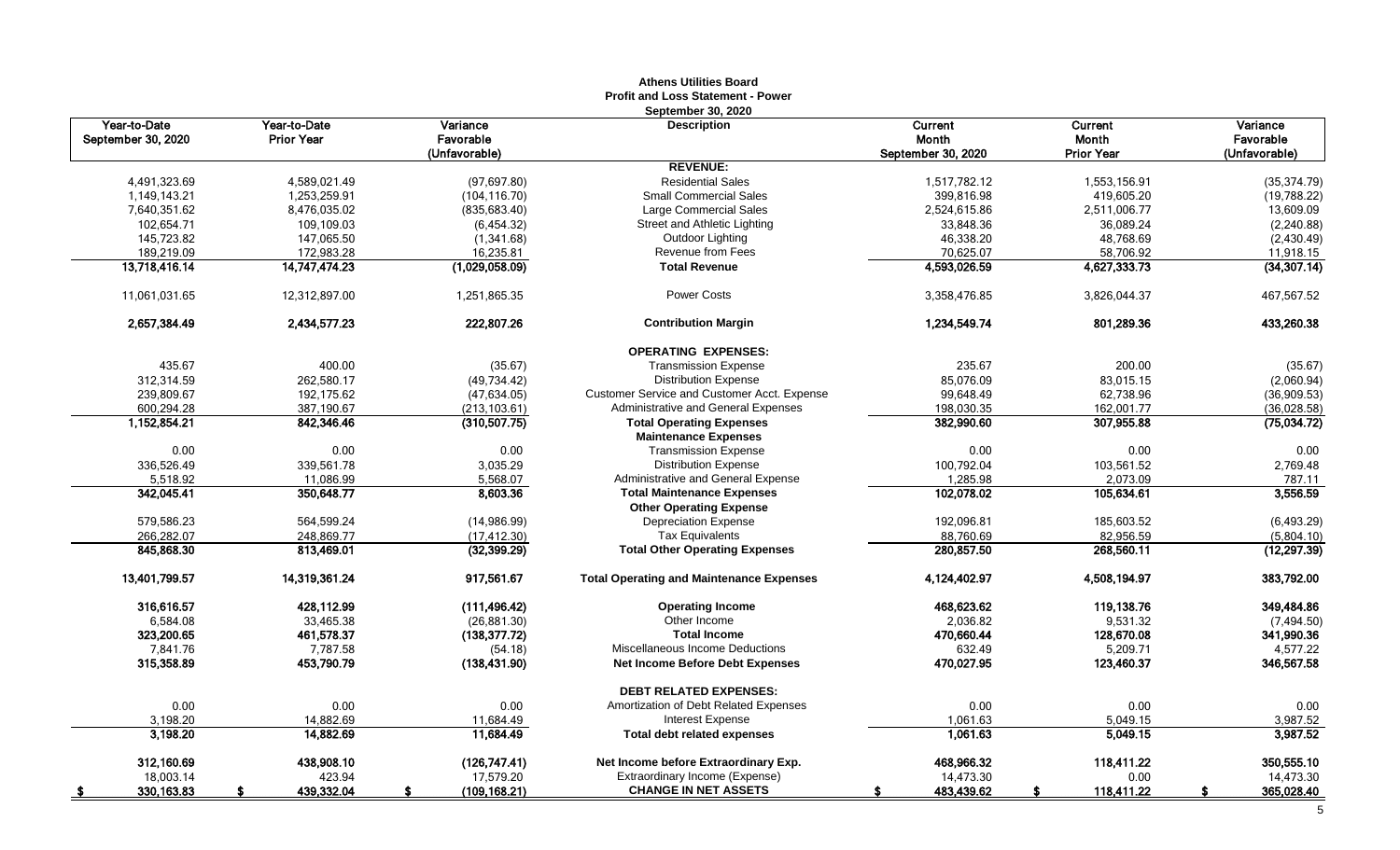|                                    |                               |                     | <b>Athens Utilities Board</b><br><b>Budget Comparison - Power</b><br>September 30, 2020 |                                            |                                 |                           |
|------------------------------------|-------------------------------|---------------------|-----------------------------------------------------------------------------------------|--------------------------------------------|---------------------------------|---------------------------|
| Year-to-Date<br>September 30, 2020 | Year-to-Date<br><b>Budget</b> | $Y-T-D$<br>Variance | <b>Description</b>                                                                      | <b>Current Month</b><br>September 30, 2020 | <b>Monthly</b><br><b>Budget</b> | <b>Budget</b><br>Variance |
|                                    |                               |                     | <b>REVENUE:</b>                                                                         |                                            |                                 |                           |
| 4,491,323.69                       | 4,538,665.51                  | (47, 341.82)        | <b>Residential Sales</b>                                                                | 1,517,782.12                               | 1,505,473.43                    | 12,308.69                 |
| 1,149,143.21                       | 1,252,277.69                  | (103, 134.48)       | <b>Small Commercial Sales</b>                                                           | 399,816.98                                 | 415,276.46                      | (15, 459.48)              |
| 7,640,351.62                       | 8,598,811.65                  | (958, 460.03)       | Large Commercial Sales                                                                  | 2,524,615.86                               | 2,759,446.11                    | (234, 830.25)             |
| 102,654.71                         | 106,169.27                    | (3,514.56)          | Street and Athletic Lighting                                                            | 33,848.36                                  | 35,049.11                       | (1,200.75)                |
| 145,723.82                         | 139,017.61                    | 6,706.21            | Outdoor Lighting                                                                        | 46,338.20                                  | 45,900.65                       | 437.55                    |
| 189,219.09                         | 173,904.36                    | 15,314.73           | Revenue from Fees                                                                       | 70,625.07                                  | 59,572.19                       | 11,052.88                 |
| 13,718,416.14                      | 14,808,846.08                 | (1,090,429.94)      | <b>Total Revenue</b>                                                                    | 4,593,026.59                               | 4,820,717.94                    | (227, 691.35)             |
| 11,061,031.65                      | 12,280,580.10                 | 1,219,548.45        | <b>Power Costs</b>                                                                      | 3,358,476.85                               | 3,706,075.71                    | 347,598.86                |
| 2,657,384.49                       | 2,528,265.99                  | 129,118.50          | <b>Contribution Margin</b><br><b>OPERATING EXPENSES:</b>                                | 1,234,549.74                               | 1,114,642.23                    | 119,907.51                |
| 435.67                             | 1,972.73                      | 1,537.06            | <b>Transmission Expense</b>                                                             | 235.67                                     | 1,158.02                        | 922.35                    |
| 312,314.59                         | 271,773.15                    | (40, 541.44)        | <b>Distribution Expense</b>                                                             | 85,076.09                                  | 94,699.48                       | 9,623.39                  |
| 239,809.67                         | 184,817.18                    | (54, 992.49)        | Customer Service and Customer Acct. Expense                                             | 99,648.49                                  | 69,609.81                       | (30,038.68)               |
| 600,294.28                         | 576.384.47                    | (23,909.81)         | Administrative and General Expenses                                                     | 198,030.35                                 | 196,975.26                      | (1,055.09)                |
| 1,152,854.21                       | 1,034,947.53                  | (117,906.68)        | <b>Total Operating Expenses</b>                                                         | 382,990.60                                 | 362,442.57                      | (20, 548.03)              |
|                                    |                               |                     | <b>Maintenance Expenses</b>                                                             |                                            |                                 |                           |
| 0.00                               | 0.00                          | 0.00                | <b>Transmission Expense</b>                                                             | 0.00                                       | 0.00                            | 0.00                      |
| 336,526.49                         | 327,313.76                    | (9,212.73)          | <b>Distribution Expense</b>                                                             | 100,792.04                                 | 105,054.71                      | 4,262.67                  |
| 5,518.92                           | 15,128.21                     | 9,609.29            | Administrative and General Expense                                                      | 1,285.98                                   | 5,331.63                        | 4,045.65                  |
| 342,045.41                         | 342,441.96                    | 396.55              | <b>Total Maintenance Expenses</b>                                                       | 102,078.02                                 | 110,386.34                      | 8,308.32                  |
|                                    |                               |                     |                                                                                         |                                            |                                 |                           |
|                                    |                               |                     | <b>Other Operating Expense</b>                                                          |                                            |                                 |                           |
| 579,586.23                         | 539,381.12                    | (40, 205.11)        | <b>Depreciation Expense</b>                                                             | 192,096.81                                 | 183,055.91                      | (9,040.90)                |
| 266,282.07                         | 247,312.76                    | (18,969.31)         | <b>Tax Equivalents</b>                                                                  | 88,760.69                                  | 85,500.59                       | (3,260.10)                |
| 845,868.30                         | 786,693.88                    | (59, 174.42)        | <b>Total Other Operating Expenses</b>                                                   | 280,857.50                                 | 268,556.51                      | (12,300.99)               |
| 13,401,799.57                      | 14,444,663.47                 | 1,042,863.90        | <b>Total Operating and Maintenance Expenses</b>                                         | 4,124,402.97                               | 4,447,461.13                    | 323,058.16                |
| 316,616.57                         | 364,182.62                    | (47, 566.05)        | <b>Operating Income</b>                                                                 | 468,623.62                                 | 373,256.80                      | 95,366.82                 |
| 6,584.08                           | 14,824.66                     | (8, 240.58)         | Other Income                                                                            | 2,036.82                                   | 6,310.39                        | (4,273.57)                |
| 323,200.65                         | 379,007.28                    | (55,806.63)         | <b>Total Income</b>                                                                     | 470,660.44                                 | 379,567.20                      | 91,093.24                 |
| 7,841.76                           | 8.031.09                      | 189.33              | Miscellaneous Income Deductions                                                         | 632.49                                     | 2,336.23                        | 1,703.74                  |
| 315,358.89                         | 370,976.19                    | (55,617.30)         | <b>Net Income Before Debt Expenses</b><br><b>DEBT RELATED EXPENSES:</b>                 | 470,027.95                                 | 377,230.97                      | 92,796.98                 |
| 0.00                               | 0.00                          | 0.00                | Amortization of Debt Related Expenses                                                   | 0.00                                       | 0.00                            | 0.00                      |
| 3,198.20                           | 15,808.50                     | 12,610.30           | <b>Interest Expense</b>                                                                 | 1,061.63                                   | 5,460.92                        | 4,399.29                  |
| 3,198.20                           | 15,808.50                     | 12,610.30           | <b>Total debt related expenses</b>                                                      | 1,061.63                                   | 5,460.92                        | 4,399.29                  |
| 312,160.69                         | 355,167.69                    | (43,007.00)         | Net Income before Extraordinary Exp.                                                    | 468,966.32                                 | 371,770.05                      | 97,196.27                 |
| 18,003.14                          | 3,750.00                      | 14,253.14           | <b>Extraordinary Income (Expense)</b>                                                   | 14,473.30                                  | 1,250.00                        | 13,223.30                 |
| 330,163.83                         | 358,917.69<br>S.              | (28, 753.86)<br>S.  | <b>CHANGE IN NET ASSETS</b>                                                             | 483,439.62                                 | 373,020.05<br>\$                | 110,419.57<br>\$          |

6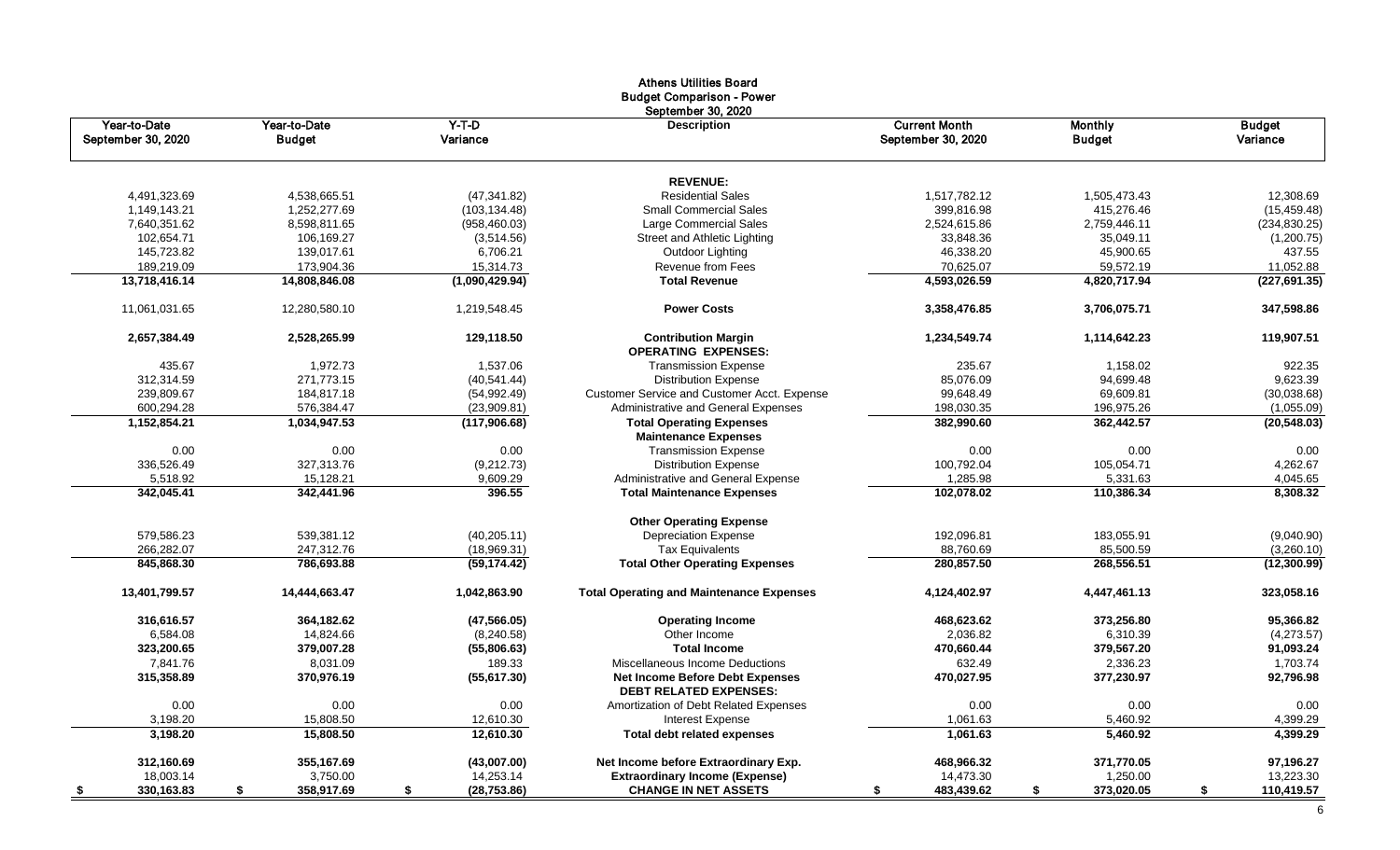## **Athens Utilities Board Power Division STATEMENTS OF CASH FLOWS September 30, 2020**

| <b>September 30, 2020</b><br><b>September 30, 2020</b><br><b>CASH FLOWS FROM OPERATION ACTIVITIES:</b><br>439,332.04<br>118,411.22<br>365,028.40<br>330,163.83<br>(109, 168.21)<br>483,439.62<br>Net Operating Income<br>Adjustments to reconcile operating income<br>to net cash provided by operations:<br>192,096.81<br>579.586.23<br>564,599.24<br>14,986.99<br>Depreciation<br>185,603.52<br>6,493.29<br><b>Changes in Assets and Liabilities:</b><br><b>Accounts Receivable</b><br>39,701.24<br>(664, 118.47)<br>(725, 899.75)<br>(188, 510.75)<br>(537, 389.00)<br>(624, 417.23)<br>0.00<br>0.00<br>Due from (to) Other Divisions<br>0.00<br>0.00<br>0.00<br>0.00<br>(68,025.60)<br>86,290.93<br>(166, 239.66)<br>(251, 629.20)<br>85,389.54<br><b>Prepaid Expenses</b><br>18,265.33<br>(533, 143.18)<br>(981, 917.85)<br><b>Deferred Pension Outflows</b><br>(533, 143.18)<br>0.00<br>(533, 143.18)<br>448,774.67<br>0.00<br>0.00<br>0.00<br>0.00<br>Accrued. Unbilled Revenue<br>0.00<br>0.00<br>31,803.16<br>46,908.37<br>(15, 105.21)<br>3,473.84<br>3,017.42<br><b>Materials and Supplies</b><br>6,491.26<br>343,192.37<br>(625, 177.12)<br>(231,069.27)<br>(394, 107.85)<br>(315, 791.16)<br>(658, 983.53)<br><b>Accounts Payable</b><br>(33,866.72)<br>(17,655.84)<br><b>Other Current Liabilities</b><br>(12,805.61)<br>(16, 210.88)<br>(43, 216.53)<br>(30, 410.92)<br>5,880.00<br>10,220.00<br>1,520.00<br>320.00<br>(4,340.00)<br><b>Customer Deposits</b><br>1,200.00<br>43,964.85<br>39,574.06<br>4,390.79<br>137,459.57<br>(330,052.49)<br>467,512.06<br>Net Pension Liability<br>0.00<br>0.00<br>0.00<br><b>Deferred Pension Inflows</b><br>0.00<br>0.00<br>0.00<br>3,307.12<br>46.677.40<br>60,257.87<br>(13,580.47)<br><b>Retirements and Salvage</b><br>16,556.53<br>13,249.41<br>0.00<br>0.00<br>0.00<br>0.00<br>0.00<br>Deferred Income<br>0.00<br>(643, 370.28)<br>108,700.38<br>(752,070.66)<br><b>Net Cash from Operating Activities</b><br>(1,063,619.66)<br>88,432.81<br>(1, 152, 052.47)<br><b>CASH FROM NONCAPITAL FINANCING:</b><br>0.00<br>0.00<br>0.00<br>0.00<br>0.00<br>Changes in Long-Term Lease Payable<br>0.00<br>(6, 168.36)<br>(2,974.71)<br>(3, 193.65)<br>Changes in Notes Payable<br>(4, 112.24)<br>(991.57)<br>Changes in Bonds Payable<br>0.00<br>0.00<br>0.00<br>0.00<br>0.00<br>0.00<br>0.00<br>0.00<br>0.00<br>Changes in TVA Loan Program<br>0.00<br>0.00<br>0.00<br>(3, 120.67)<br>(991.57)<br>(6, 168.36)<br>(2,974.71)<br>(3, 193.65)<br><b>Net Cash from Noncapital Financing Activities</b><br>(4, 112.24)<br><b>CASH FLOWS FROM CAPITAL AND RELATED</b><br><b>INVESTING ACTIVITIES</b><br>0.00<br>0.00<br>0.00<br>0.00<br>Adj.Retained Earnings - TVA loss Adjustment<br>0.00<br>0.00<br>0.00<br>0.00<br>0.00<br>0.00<br>0.00<br>Prior Period Adjustment<br>0.00<br>Changes in Electric Plant<br>(371, 205.16)<br>150,080.66<br>(739,000.54)<br>(1, 175, 302.95)<br>436,302.41<br>(221, 124.50)<br>436,302.41<br><b>Capital and Related Investing Activities</b><br>(221, 124.50)<br>150,080.66<br>(739,000.54)<br>(1, 175, 302.95)<br>(371, 205.16)<br>(1,388,539.18)<br>S.<br>(1,069,577.28)<br>S.<br>(318, 961.90)<br><b>Net Changes in Cash Position</b><br>(1, 288, 856.40)<br>\$<br>(283, 763.92)<br>S.<br>\$<br>- \$<br>6,398,684.82<br>6,599,731.34<br>6,299,002.04<br>5,813,917.98<br>485,084.06<br>(201, 046.52)<br>Cash at Beginning of Period<br>Cash at end of Period<br>5,010,145.64<br>5,530,154.06<br>(520,008.42)<br>5,010,145.64<br>5,530,154.06<br>(318,961.90)<br>(1, 288, 856.40)<br>(283, 763.92)<br>\$<br>(1,388,539.18)<br>(1,069,577.28)<br>\$<br><b>Changes in Cash and Equivalents</b><br>\$<br>\$<br>\$<br>\$ | Year-to-Date | Year-to-Date      | Variance | <b>Month to Date</b> | <b>Month to Date</b> | Variance       |
|-------------------------------------------------------------------------------------------------------------------------------------------------------------------------------------------------------------------------------------------------------------------------------------------------------------------------------------------------------------------------------------------------------------------------------------------------------------------------------------------------------------------------------------------------------------------------------------------------------------------------------------------------------------------------------------------------------------------------------------------------------------------------------------------------------------------------------------------------------------------------------------------------------------------------------------------------------------------------------------------------------------------------------------------------------------------------------------------------------------------------------------------------------------------------------------------------------------------------------------------------------------------------------------------------------------------------------------------------------------------------------------------------------------------------------------------------------------------------------------------------------------------------------------------------------------------------------------------------------------------------------------------------------------------------------------------------------------------------------------------------------------------------------------------------------------------------------------------------------------------------------------------------------------------------------------------------------------------------------------------------------------------------------------------------------------------------------------------------------------------------------------------------------------------------------------------------------------------------------------------------------------------------------------------------------------------------------------------------------------------------------------------------------------------------------------------------------------------------------------------------------------------------------------------------------------------------------------------------------------------------------------------------------------------------------------------------------------------------------------------------------------------------------------------------------------------------------------------------------------------------------------------------------------------------------------------------------------------------------------------------------------------------------------------------------------------------------------------------------------------------------------------------------------------------------------------------------------------------------------------------------------------------------------------------------------------------------------------------------------------------------------------------------------------------------------------------------------------------------------------------------------------------------------------------------------------------------------------------------------------------------------------------------------------------------------------------------|--------------|-------------------|----------|----------------------|----------------------|----------------|
|                                                                                                                                                                                                                                                                                                                                                                                                                                                                                                                                                                                                                                                                                                                                                                                                                                                                                                                                                                                                                                                                                                                                                                                                                                                                                                                                                                                                                                                                                                                                                                                                                                                                                                                                                                                                                                                                                                                                                                                                                                                                                                                                                                                                                                                                                                                                                                                                                                                                                                                                                                                                                                                                                                                                                                                                                                                                                                                                                                                                                                                                                                                                                                                                                                                                                                                                                                                                                                                                                                                                                                                                                                                                                                       |              | <b>Prior Year</b> |          |                      | <b>Prior Year</b>    |                |
|                                                                                                                                                                                                                                                                                                                                                                                                                                                                                                                                                                                                                                                                                                                                                                                                                                                                                                                                                                                                                                                                                                                                                                                                                                                                                                                                                                                                                                                                                                                                                                                                                                                                                                                                                                                                                                                                                                                                                                                                                                                                                                                                                                                                                                                                                                                                                                                                                                                                                                                                                                                                                                                                                                                                                                                                                                                                                                                                                                                                                                                                                                                                                                                                                                                                                                                                                                                                                                                                                                                                                                                                                                                                                                       |              |                   |          |                      |                      |                |
|                                                                                                                                                                                                                                                                                                                                                                                                                                                                                                                                                                                                                                                                                                                                                                                                                                                                                                                                                                                                                                                                                                                                                                                                                                                                                                                                                                                                                                                                                                                                                                                                                                                                                                                                                                                                                                                                                                                                                                                                                                                                                                                                                                                                                                                                                                                                                                                                                                                                                                                                                                                                                                                                                                                                                                                                                                                                                                                                                                                                                                                                                                                                                                                                                                                                                                                                                                                                                                                                                                                                                                                                                                                                                                       |              |                   |          |                      |                      |                |
|                                                                                                                                                                                                                                                                                                                                                                                                                                                                                                                                                                                                                                                                                                                                                                                                                                                                                                                                                                                                                                                                                                                                                                                                                                                                                                                                                                                                                                                                                                                                                                                                                                                                                                                                                                                                                                                                                                                                                                                                                                                                                                                                                                                                                                                                                                                                                                                                                                                                                                                                                                                                                                                                                                                                                                                                                                                                                                                                                                                                                                                                                                                                                                                                                                                                                                                                                                                                                                                                                                                                                                                                                                                                                                       |              |                   |          |                      |                      |                |
|                                                                                                                                                                                                                                                                                                                                                                                                                                                                                                                                                                                                                                                                                                                                                                                                                                                                                                                                                                                                                                                                                                                                                                                                                                                                                                                                                                                                                                                                                                                                                                                                                                                                                                                                                                                                                                                                                                                                                                                                                                                                                                                                                                                                                                                                                                                                                                                                                                                                                                                                                                                                                                                                                                                                                                                                                                                                                                                                                                                                                                                                                                                                                                                                                                                                                                                                                                                                                                                                                                                                                                                                                                                                                                       |              |                   |          |                      |                      |                |
|                                                                                                                                                                                                                                                                                                                                                                                                                                                                                                                                                                                                                                                                                                                                                                                                                                                                                                                                                                                                                                                                                                                                                                                                                                                                                                                                                                                                                                                                                                                                                                                                                                                                                                                                                                                                                                                                                                                                                                                                                                                                                                                                                                                                                                                                                                                                                                                                                                                                                                                                                                                                                                                                                                                                                                                                                                                                                                                                                                                                                                                                                                                                                                                                                                                                                                                                                                                                                                                                                                                                                                                                                                                                                                       |              |                   |          |                      |                      |                |
|                                                                                                                                                                                                                                                                                                                                                                                                                                                                                                                                                                                                                                                                                                                                                                                                                                                                                                                                                                                                                                                                                                                                                                                                                                                                                                                                                                                                                                                                                                                                                                                                                                                                                                                                                                                                                                                                                                                                                                                                                                                                                                                                                                                                                                                                                                                                                                                                                                                                                                                                                                                                                                                                                                                                                                                                                                                                                                                                                                                                                                                                                                                                                                                                                                                                                                                                                                                                                                                                                                                                                                                                                                                                                                       |              |                   |          |                      |                      |                |
|                                                                                                                                                                                                                                                                                                                                                                                                                                                                                                                                                                                                                                                                                                                                                                                                                                                                                                                                                                                                                                                                                                                                                                                                                                                                                                                                                                                                                                                                                                                                                                                                                                                                                                                                                                                                                                                                                                                                                                                                                                                                                                                                                                                                                                                                                                                                                                                                                                                                                                                                                                                                                                                                                                                                                                                                                                                                                                                                                                                                                                                                                                                                                                                                                                                                                                                                                                                                                                                                                                                                                                                                                                                                                                       |              |                   |          |                      |                      |                |
|                                                                                                                                                                                                                                                                                                                                                                                                                                                                                                                                                                                                                                                                                                                                                                                                                                                                                                                                                                                                                                                                                                                                                                                                                                                                                                                                                                                                                                                                                                                                                                                                                                                                                                                                                                                                                                                                                                                                                                                                                                                                                                                                                                                                                                                                                                                                                                                                                                                                                                                                                                                                                                                                                                                                                                                                                                                                                                                                                                                                                                                                                                                                                                                                                                                                                                                                                                                                                                                                                                                                                                                                                                                                                                       |              |                   |          |                      |                      |                |
|                                                                                                                                                                                                                                                                                                                                                                                                                                                                                                                                                                                                                                                                                                                                                                                                                                                                                                                                                                                                                                                                                                                                                                                                                                                                                                                                                                                                                                                                                                                                                                                                                                                                                                                                                                                                                                                                                                                                                                                                                                                                                                                                                                                                                                                                                                                                                                                                                                                                                                                                                                                                                                                                                                                                                                                                                                                                                                                                                                                                                                                                                                                                                                                                                                                                                                                                                                                                                                                                                                                                                                                                                                                                                                       |              |                   |          |                      |                      |                |
|                                                                                                                                                                                                                                                                                                                                                                                                                                                                                                                                                                                                                                                                                                                                                                                                                                                                                                                                                                                                                                                                                                                                                                                                                                                                                                                                                                                                                                                                                                                                                                                                                                                                                                                                                                                                                                                                                                                                                                                                                                                                                                                                                                                                                                                                                                                                                                                                                                                                                                                                                                                                                                                                                                                                                                                                                                                                                                                                                                                                                                                                                                                                                                                                                                                                                                                                                                                                                                                                                                                                                                                                                                                                                                       |              |                   |          |                      |                      |                |
|                                                                                                                                                                                                                                                                                                                                                                                                                                                                                                                                                                                                                                                                                                                                                                                                                                                                                                                                                                                                                                                                                                                                                                                                                                                                                                                                                                                                                                                                                                                                                                                                                                                                                                                                                                                                                                                                                                                                                                                                                                                                                                                                                                                                                                                                                                                                                                                                                                                                                                                                                                                                                                                                                                                                                                                                                                                                                                                                                                                                                                                                                                                                                                                                                                                                                                                                                                                                                                                                                                                                                                                                                                                                                                       |              |                   |          |                      |                      |                |
|                                                                                                                                                                                                                                                                                                                                                                                                                                                                                                                                                                                                                                                                                                                                                                                                                                                                                                                                                                                                                                                                                                                                                                                                                                                                                                                                                                                                                                                                                                                                                                                                                                                                                                                                                                                                                                                                                                                                                                                                                                                                                                                                                                                                                                                                                                                                                                                                                                                                                                                                                                                                                                                                                                                                                                                                                                                                                                                                                                                                                                                                                                                                                                                                                                                                                                                                                                                                                                                                                                                                                                                                                                                                                                       |              |                   |          |                      |                      |                |
|                                                                                                                                                                                                                                                                                                                                                                                                                                                                                                                                                                                                                                                                                                                                                                                                                                                                                                                                                                                                                                                                                                                                                                                                                                                                                                                                                                                                                                                                                                                                                                                                                                                                                                                                                                                                                                                                                                                                                                                                                                                                                                                                                                                                                                                                                                                                                                                                                                                                                                                                                                                                                                                                                                                                                                                                                                                                                                                                                                                                                                                                                                                                                                                                                                                                                                                                                                                                                                                                                                                                                                                                                                                                                                       |              |                   |          |                      |                      |                |
|                                                                                                                                                                                                                                                                                                                                                                                                                                                                                                                                                                                                                                                                                                                                                                                                                                                                                                                                                                                                                                                                                                                                                                                                                                                                                                                                                                                                                                                                                                                                                                                                                                                                                                                                                                                                                                                                                                                                                                                                                                                                                                                                                                                                                                                                                                                                                                                                                                                                                                                                                                                                                                                                                                                                                                                                                                                                                                                                                                                                                                                                                                                                                                                                                                                                                                                                                                                                                                                                                                                                                                                                                                                                                                       |              |                   |          |                      |                      |                |
|                                                                                                                                                                                                                                                                                                                                                                                                                                                                                                                                                                                                                                                                                                                                                                                                                                                                                                                                                                                                                                                                                                                                                                                                                                                                                                                                                                                                                                                                                                                                                                                                                                                                                                                                                                                                                                                                                                                                                                                                                                                                                                                                                                                                                                                                                                                                                                                                                                                                                                                                                                                                                                                                                                                                                                                                                                                                                                                                                                                                                                                                                                                                                                                                                                                                                                                                                                                                                                                                                                                                                                                                                                                                                                       |              |                   |          |                      |                      |                |
|                                                                                                                                                                                                                                                                                                                                                                                                                                                                                                                                                                                                                                                                                                                                                                                                                                                                                                                                                                                                                                                                                                                                                                                                                                                                                                                                                                                                                                                                                                                                                                                                                                                                                                                                                                                                                                                                                                                                                                                                                                                                                                                                                                                                                                                                                                                                                                                                                                                                                                                                                                                                                                                                                                                                                                                                                                                                                                                                                                                                                                                                                                                                                                                                                                                                                                                                                                                                                                                                                                                                                                                                                                                                                                       |              |                   |          |                      |                      |                |
|                                                                                                                                                                                                                                                                                                                                                                                                                                                                                                                                                                                                                                                                                                                                                                                                                                                                                                                                                                                                                                                                                                                                                                                                                                                                                                                                                                                                                                                                                                                                                                                                                                                                                                                                                                                                                                                                                                                                                                                                                                                                                                                                                                                                                                                                                                                                                                                                                                                                                                                                                                                                                                                                                                                                                                                                                                                                                                                                                                                                                                                                                                                                                                                                                                                                                                                                                                                                                                                                                                                                                                                                                                                                                                       |              |                   |          |                      |                      |                |
|                                                                                                                                                                                                                                                                                                                                                                                                                                                                                                                                                                                                                                                                                                                                                                                                                                                                                                                                                                                                                                                                                                                                                                                                                                                                                                                                                                                                                                                                                                                                                                                                                                                                                                                                                                                                                                                                                                                                                                                                                                                                                                                                                                                                                                                                                                                                                                                                                                                                                                                                                                                                                                                                                                                                                                                                                                                                                                                                                                                                                                                                                                                                                                                                                                                                                                                                                                                                                                                                                                                                                                                                                                                                                                       |              |                   |          |                      |                      |                |
|                                                                                                                                                                                                                                                                                                                                                                                                                                                                                                                                                                                                                                                                                                                                                                                                                                                                                                                                                                                                                                                                                                                                                                                                                                                                                                                                                                                                                                                                                                                                                                                                                                                                                                                                                                                                                                                                                                                                                                                                                                                                                                                                                                                                                                                                                                                                                                                                                                                                                                                                                                                                                                                                                                                                                                                                                                                                                                                                                                                                                                                                                                                                                                                                                                                                                                                                                                                                                                                                                                                                                                                                                                                                                                       |              |                   |          |                      |                      |                |
|                                                                                                                                                                                                                                                                                                                                                                                                                                                                                                                                                                                                                                                                                                                                                                                                                                                                                                                                                                                                                                                                                                                                                                                                                                                                                                                                                                                                                                                                                                                                                                                                                                                                                                                                                                                                                                                                                                                                                                                                                                                                                                                                                                                                                                                                                                                                                                                                                                                                                                                                                                                                                                                                                                                                                                                                                                                                                                                                                                                                                                                                                                                                                                                                                                                                                                                                                                                                                                                                                                                                                                                                                                                                                                       |              |                   |          |                      |                      |                |
|                                                                                                                                                                                                                                                                                                                                                                                                                                                                                                                                                                                                                                                                                                                                                                                                                                                                                                                                                                                                                                                                                                                                                                                                                                                                                                                                                                                                                                                                                                                                                                                                                                                                                                                                                                                                                                                                                                                                                                                                                                                                                                                                                                                                                                                                                                                                                                                                                                                                                                                                                                                                                                                                                                                                                                                                                                                                                                                                                                                                                                                                                                                                                                                                                                                                                                                                                                                                                                                                                                                                                                                                                                                                                                       |              |                   |          |                      |                      |                |
|                                                                                                                                                                                                                                                                                                                                                                                                                                                                                                                                                                                                                                                                                                                                                                                                                                                                                                                                                                                                                                                                                                                                                                                                                                                                                                                                                                                                                                                                                                                                                                                                                                                                                                                                                                                                                                                                                                                                                                                                                                                                                                                                                                                                                                                                                                                                                                                                                                                                                                                                                                                                                                                                                                                                                                                                                                                                                                                                                                                                                                                                                                                                                                                                                                                                                                                                                                                                                                                                                                                                                                                                                                                                                                       |              |                   |          |                      |                      | (3, 120.67)    |
|                                                                                                                                                                                                                                                                                                                                                                                                                                                                                                                                                                                                                                                                                                                                                                                                                                                                                                                                                                                                                                                                                                                                                                                                                                                                                                                                                                                                                                                                                                                                                                                                                                                                                                                                                                                                                                                                                                                                                                                                                                                                                                                                                                                                                                                                                                                                                                                                                                                                                                                                                                                                                                                                                                                                                                                                                                                                                                                                                                                                                                                                                                                                                                                                                                                                                                                                                                                                                                                                                                                                                                                                                                                                                                       |              |                   |          |                      |                      |                |
|                                                                                                                                                                                                                                                                                                                                                                                                                                                                                                                                                                                                                                                                                                                                                                                                                                                                                                                                                                                                                                                                                                                                                                                                                                                                                                                                                                                                                                                                                                                                                                                                                                                                                                                                                                                                                                                                                                                                                                                                                                                                                                                                                                                                                                                                                                                                                                                                                                                                                                                                                                                                                                                                                                                                                                                                                                                                                                                                                                                                                                                                                                                                                                                                                                                                                                                                                                                                                                                                                                                                                                                                                                                                                                       |              |                   |          |                      |                      |                |
|                                                                                                                                                                                                                                                                                                                                                                                                                                                                                                                                                                                                                                                                                                                                                                                                                                                                                                                                                                                                                                                                                                                                                                                                                                                                                                                                                                                                                                                                                                                                                                                                                                                                                                                                                                                                                                                                                                                                                                                                                                                                                                                                                                                                                                                                                                                                                                                                                                                                                                                                                                                                                                                                                                                                                                                                                                                                                                                                                                                                                                                                                                                                                                                                                                                                                                                                                                                                                                                                                                                                                                                                                                                                                                       |              |                   |          |                      |                      |                |
|                                                                                                                                                                                                                                                                                                                                                                                                                                                                                                                                                                                                                                                                                                                                                                                                                                                                                                                                                                                                                                                                                                                                                                                                                                                                                                                                                                                                                                                                                                                                                                                                                                                                                                                                                                                                                                                                                                                                                                                                                                                                                                                                                                                                                                                                                                                                                                                                                                                                                                                                                                                                                                                                                                                                                                                                                                                                                                                                                                                                                                                                                                                                                                                                                                                                                                                                                                                                                                                                                                                                                                                                                                                                                                       |              |                   |          |                      |                      |                |
|                                                                                                                                                                                                                                                                                                                                                                                                                                                                                                                                                                                                                                                                                                                                                                                                                                                                                                                                                                                                                                                                                                                                                                                                                                                                                                                                                                                                                                                                                                                                                                                                                                                                                                                                                                                                                                                                                                                                                                                                                                                                                                                                                                                                                                                                                                                                                                                                                                                                                                                                                                                                                                                                                                                                                                                                                                                                                                                                                                                                                                                                                                                                                                                                                                                                                                                                                                                                                                                                                                                                                                                                                                                                                                       |              |                   |          |                      |                      |                |
|                                                                                                                                                                                                                                                                                                                                                                                                                                                                                                                                                                                                                                                                                                                                                                                                                                                                                                                                                                                                                                                                                                                                                                                                                                                                                                                                                                                                                                                                                                                                                                                                                                                                                                                                                                                                                                                                                                                                                                                                                                                                                                                                                                                                                                                                                                                                                                                                                                                                                                                                                                                                                                                                                                                                                                                                                                                                                                                                                                                                                                                                                                                                                                                                                                                                                                                                                                                                                                                                                                                                                                                                                                                                                                       |              |                   |          |                      |                      |                |
|                                                                                                                                                                                                                                                                                                                                                                                                                                                                                                                                                                                                                                                                                                                                                                                                                                                                                                                                                                                                                                                                                                                                                                                                                                                                                                                                                                                                                                                                                                                                                                                                                                                                                                                                                                                                                                                                                                                                                                                                                                                                                                                                                                                                                                                                                                                                                                                                                                                                                                                                                                                                                                                                                                                                                                                                                                                                                                                                                                                                                                                                                                                                                                                                                                                                                                                                                                                                                                                                                                                                                                                                                                                                                                       |              |                   |          |                      |                      |                |
|                                                                                                                                                                                                                                                                                                                                                                                                                                                                                                                                                                                                                                                                                                                                                                                                                                                                                                                                                                                                                                                                                                                                                                                                                                                                                                                                                                                                                                                                                                                                                                                                                                                                                                                                                                                                                                                                                                                                                                                                                                                                                                                                                                                                                                                                                                                                                                                                                                                                                                                                                                                                                                                                                                                                                                                                                                                                                                                                                                                                                                                                                                                                                                                                                                                                                                                                                                                                                                                                                                                                                                                                                                                                                                       |              |                   |          |                      |                      |                |
|                                                                                                                                                                                                                                                                                                                                                                                                                                                                                                                                                                                                                                                                                                                                                                                                                                                                                                                                                                                                                                                                                                                                                                                                                                                                                                                                                                                                                                                                                                                                                                                                                                                                                                                                                                                                                                                                                                                                                                                                                                                                                                                                                                                                                                                                                                                                                                                                                                                                                                                                                                                                                                                                                                                                                                                                                                                                                                                                                                                                                                                                                                                                                                                                                                                                                                                                                                                                                                                                                                                                                                                                                                                                                                       |              |                   |          |                      |                      | (1,005,092.48) |
|                                                                                                                                                                                                                                                                                                                                                                                                                                                                                                                                                                                                                                                                                                                                                                                                                                                                                                                                                                                                                                                                                                                                                                                                                                                                                                                                                                                                                                                                                                                                                                                                                                                                                                                                                                                                                                                                                                                                                                                                                                                                                                                                                                                                                                                                                                                                                                                                                                                                                                                                                                                                                                                                                                                                                                                                                                                                                                                                                                                                                                                                                                                                                                                                                                                                                                                                                                                                                                                                                                                                                                                                                                                                                                       |              |                   |          |                      |                      |                |
|                                                                                                                                                                                                                                                                                                                                                                                                                                                                                                                                                                                                                                                                                                                                                                                                                                                                                                                                                                                                                                                                                                                                                                                                                                                                                                                                                                                                                                                                                                                                                                                                                                                                                                                                                                                                                                                                                                                                                                                                                                                                                                                                                                                                                                                                                                                                                                                                                                                                                                                                                                                                                                                                                                                                                                                                                                                                                                                                                                                                                                                                                                                                                                                                                                                                                                                                                                                                                                                                                                                                                                                                                                                                                                       |              |                   |          |                      |                      |                |
|                                                                                                                                                                                                                                                                                                                                                                                                                                                                                                                                                                                                                                                                                                                                                                                                                                                                                                                                                                                                                                                                                                                                                                                                                                                                                                                                                                                                                                                                                                                                                                                                                                                                                                                                                                                                                                                                                                                                                                                                                                                                                                                                                                                                                                                                                                                                                                                                                                                                                                                                                                                                                                                                                                                                                                                                                                                                                                                                                                                                                                                                                                                                                                                                                                                                                                                                                                                                                                                                                                                                                                                                                                                                                                       |              |                   |          |                      |                      | (520,008.42)   |
|                                                                                                                                                                                                                                                                                                                                                                                                                                                                                                                                                                                                                                                                                                                                                                                                                                                                                                                                                                                                                                                                                                                                                                                                                                                                                                                                                                                                                                                                                                                                                                                                                                                                                                                                                                                                                                                                                                                                                                                                                                                                                                                                                                                                                                                                                                                                                                                                                                                                                                                                                                                                                                                                                                                                                                                                                                                                                                                                                                                                                                                                                                                                                                                                                                                                                                                                                                                                                                                                                                                                                                                                                                                                                                       |              |                   |          |                      |                      | (1,005,092.48) |

**Long-Term Debt** \$4,039,511.63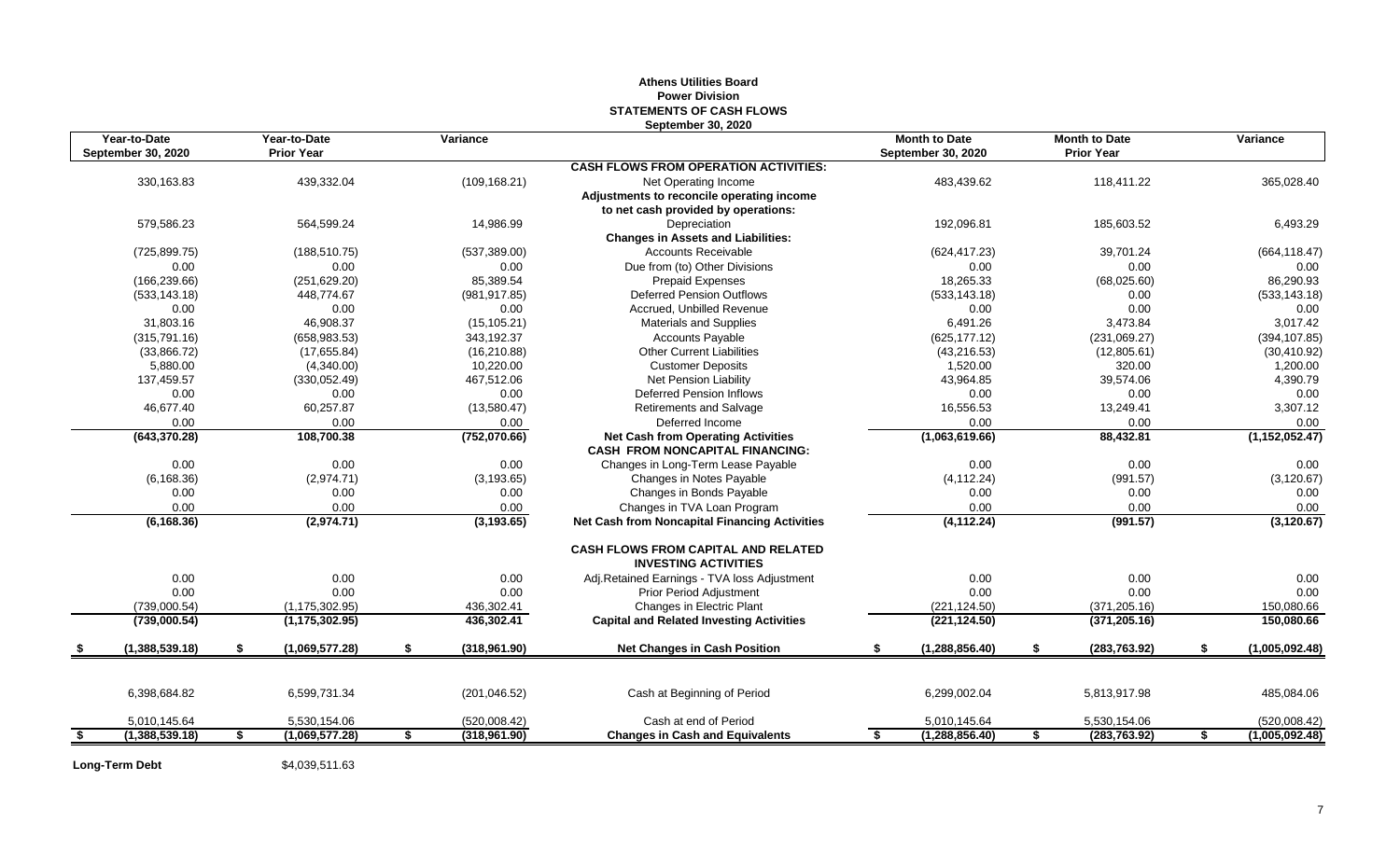#### Athens Utilities Board Statistics Report September 30, 2020

| Power:                       |         |        |          |            |
|------------------------------|---------|--------|----------|------------|
|                              | Current | Prior  |          | # Accounts |
| Number of services:          | Month   | Year   | Change   | Change     |
| Residential                  | 11,045  | 11,068 | $-0.21%$ | $-23$      |
| Small Commercial             | 2,001   | 1,996  | 0.25%    | 51         |
| Large Commercial             | 266     | 271    | $-1.85%$ | $-5$       |
| Street and Athletic Lighting | 19      | 21     | $-9.52%$ | $-2$       |
| Outdoor Lighting             | 78      | 58     | 34.48%   | 20         |
| <b>Total Services</b>        | 13.409  | 13,414 | $-0.04%$ | -51        |

| <b>I</b> Sales Volumes:    |            | <b>Current Month</b> |           |             | Year-to-Date      |           |
|----------------------------|------------|----------------------|-----------|-------------|-------------------|-----------|
| Kwh                        | 9/30/2020  | <b>Prior Year</b>    | Change    | 9/30/2020   | <b>Prior Year</b> | Change    |
| Residential                | 15,173,089 | 15,267,134           | $-0.62\%$ | 41,761,731  | 44,172,100        | $-5.46%$  |
| <b>I</b> Small Commercial  | 3,372,885  | 3,532,433            | -4.52%    | 9,144,757   | 10,369,269        | $-11.81%$ |
| Large Commercial           | 40,685,626 | 42,999,212           | $-5.38\%$ | 102,928,618 | 129,647,981       | $-20.61%$ |
| <b>Street and Athletic</b> | 197,174    | 222,030              | $-11.19%$ | 739,496     | 660,561           | 11.95%    |
| Outdoor Lighting           | 214.662    | 228.635              | $-6.11%$  | 662.908     | 686.691           | $-3.46%$  |
| Total                      | 59,643,436 | 62.249.444           | -4.19%    | 155.237.510 | 185,536,602       | $-16.33%$ |

| Employment         |                    |                   |                   |
|--------------------|--------------------|-------------------|-------------------|
|                    | September 30, 2020 | Same Month        | <b>Difference</b> |
|                    |                    | <b>Prior Year</b> |                   |
| Employee Headcount | 58.00              | 55.00             | 3.00              |
| <b>IFTE</b>        | 62.68              | 65.56             | $-2.88$           |
| $Y-T-D$ FTE        | 61.91              | 63.12             | $-1.21$           |

| Heating/Cooling Degree Days (Calendar Month): |                    |                   |                   |
|-----------------------------------------------|--------------------|-------------------|-------------------|
|                                               | September 30, 2020 | <b>Prior Year</b> | <b>Difference</b> |
| <b>Heating Degree Days</b>                    |                    |                   | 32                |
| Cooling Degree Days                           | 224                | 374               | -150              |
|                                               |                    |                   |                   |

| Heating/Cooling Degree Days (Billing Period): |                    |                   |                   |
|-----------------------------------------------|--------------------|-------------------|-------------------|
|                                               | September 30, 2020 | <b>Prior Year</b> | <b>Difference</b> |
| <b>Heating Degree Days</b>                    |                    |                   |                   |
| Cooling Degree Days                           | 380                | 419               | $-39$             |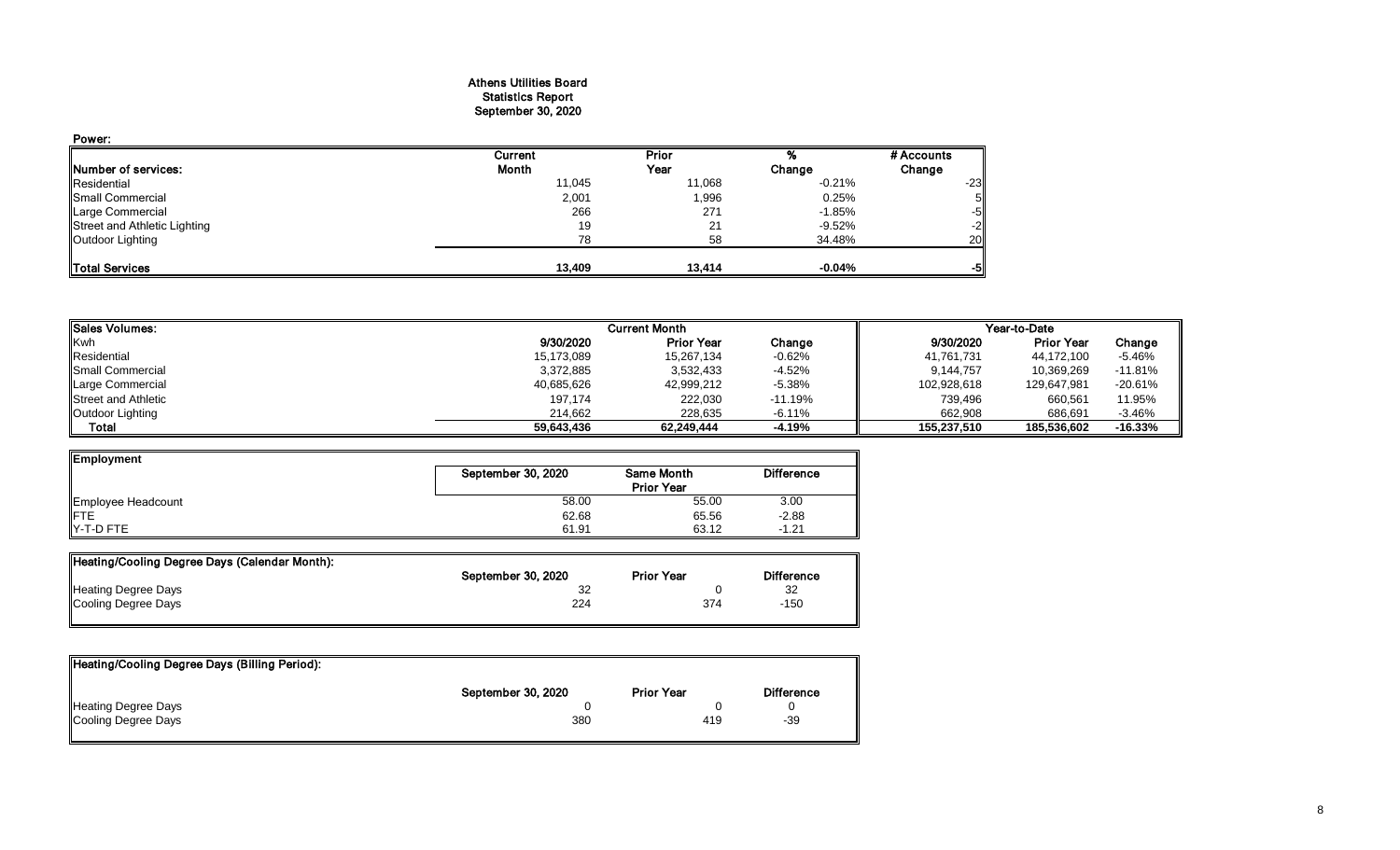## **Athens Utilities Board Power Division Capital Budget Month Ending as of September 30, 2020**

|                                               | <b>Budget</b>                           | <b>Actual</b>   | Variance to date<br>Favorable | <b>Estimated</b><br>% Project | % of Budget<br><b>Expended</b> |
|-----------------------------------------------|-----------------------------------------|-----------------|-------------------------------|-------------------------------|--------------------------------|
| <b>Planned Capital Improvements:</b>          |                                         |                 | (Unfavorable)                 | <b>Completion</b>             |                                |
| Replace Truck 6                               | 300,000                                 |                 | 300,000                       |                               |                                |
| <b>LED Purchases</b>                          | 300,000                                 | 45,821          | 254,179                       |                               | 15.27%                         |
| NA6-2 swap for industrial load                | 150,000                                 |                 | 150,000                       |                               |                                |
| Roof for Building/Warehouse                   | 150,000                                 |                 | 150,000                       |                               |                                |
| Substation signage                            | 40,000                                  |                 | 40,000                        |                               |                                |
| Voltage Reduction Englewood Sub               | 180,000                                 | 2,705           | 177,295                       |                               | 1.50%                          |
| #6 Change out - CR250                         | 250,000                                 |                 | 250,000                       |                               |                                |
| <b>Build out Fiber</b>                        | 50,000                                  | 30,952          | 19,048                        |                               | 61.90%                         |
| SCADA improvements - ESS, CVR                 | 20,000                                  | 5,455           | 14,545                        |                               | 27.27%                         |
| mPower improvements                           | 20,000                                  |                 | 20,000                        |                               |                                |
| Upgrade dispatch console                      | 40,000                                  |                 | 40,000                        |                               |                                |
| Other System Improvements                     | 380,031                                 | 40,347          | 339,684                       |                               | 10.62% Continuous              |
| Poles                                         | 342,028                                 | 50,561          | 291,467                       |                               | 14.78% Continuous              |
| Primary Wire and Underground                  | 500,000                                 | 187,025         | 312,975                       |                               | 37.40% Continuous              |
| Transformers                                  | 506,708                                 | 76,735          | 429,973                       |                               | 15.14% Continuous              |
| Services                                      | 316,693                                 | 137,635         | 179,058                       |                               | 43.46% Continuous              |
| IT Core (Servers, mainframe, etc.)            | 20,000                                  |                 | 20,000                        |                               | Continuous                     |
| <b>Total Planned Capital Improvements:</b>    | 3,565,460                               | 577,236         | 2,988,224                     |                               |                                |
| <b>Other Assets:</b>                          |                                         |                 |                               |                               |                                |
| Miami Street Rebuild (FY 2019 Budget Item)    | 250,000                                 | 146,369         | 103,631                       |                               |                                |
| Physical security substation houses (FY 2020) | 15,000                                  | 22,578          | (7,578)                       |                               |                                |
| Office Equipment                              |                                         | 3,355           | (3,355)                       |                               |                                |
| ESS-Replace Switches, Breakers, etc.          |                                         | 111,024         | (111, 024)                    |                               |                                |
| Other                                         |                                         |                 |                               |                               |                                |
| <b>Total Other Assets:</b>                    | 265,000                                 | 283,326         | (18, 326)                     |                               |                                |
| Totals:                                       | 3,830,460 \$<br>S.                      | 860,563<br>- \$ | 2,969,897                     |                               |                                |
|                                               | Percentage of Budget Spent Year-to-date |                 | 22.47%                        | <b>Fiscal Year</b>            | 16.67%                         |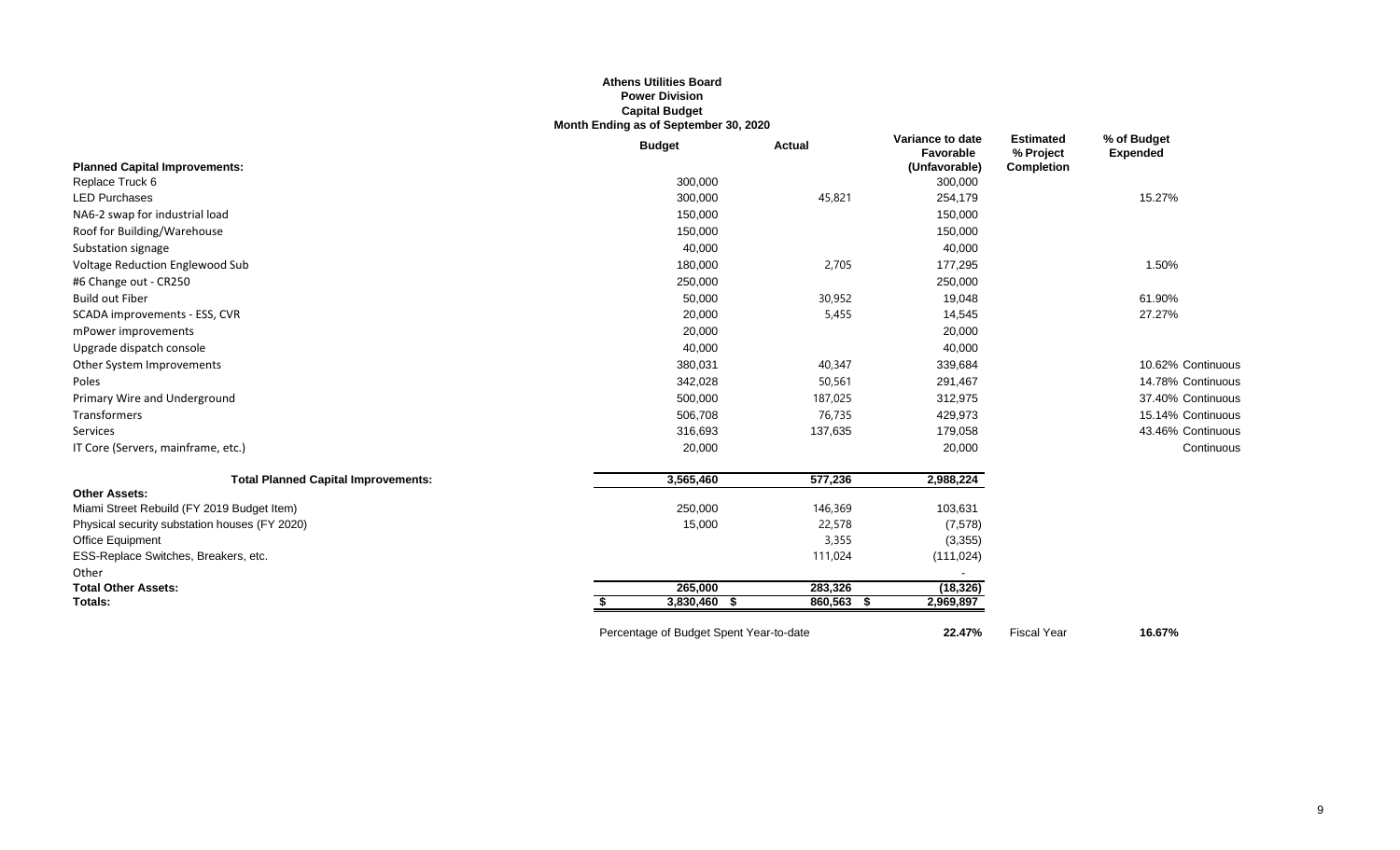## **ATHENS UTILITIES BOARD WATER DIVISION BALANCE SHEET September 30, 2020**

|      | <b>Current Period</b> |    | <b>Prior Year</b> | Change from         |                                                | <b>Current Period</b> |    | Prior           | Change<br>from prior |
|------|-----------------------|----|-------------------|---------------------|------------------------------------------------|-----------------------|----|-----------------|----------------------|
|      | September 30, 2020    |    |                   | <b>Prior Year</b>   |                                                | September 30, 2020    |    | <b>Month</b>    | Month                |
|      |                       |    |                   |                     | Assets:                                        |                       |    |                 |                      |
|      | 6,602,774.67          |    | 6,402,152.23      | 200.622.44          | Cash and Cash Equivalents                      | 6,602,774.67          |    | 6,842,177.38    | (239, 402.71)        |
|      | 276,299.63            |    | 357,735.84        | (81, 436.21)        | <b>Customer Receivables</b>                    | 276,299.63            |    | 281,286.31      | (4,986.68)           |
|      | 0.00                  |    | 0.00              | 0.00                | Due to/from Other Divisions                    | 0.00                  |    | 0.00            | 0.00                 |
|      | 16,098.79             |    | 23,458.32         | (7,359.53)          | <b>Other Receivables</b>                       | 16.098.79             |    | 20,069.06       | (3,970.27)           |
|      | 180,853.63            |    | 169,152.83        | 11,700.80           | <b>Prepaid Expenses</b>                        | 180,853.63            |    | 187,972.22      | (7, 118.59)          |
|      | 242,686.50            |    | 358,397.98        | (115, 711.48)       | Materials and Supplies Inventory               | 242,686.50            |    | 240,544.31      | 2,142.19             |
|      | 7,318,713.22          |    | 7,310,897.20      | 7,816.02            | <b>Total Current Assets</b>                    | 7,318,713.22          |    | 7,572,049.28    | (253, 336.06)        |
|      | 0.00                  |    | 0.00              | 0.00                | Reserve and Other                              | 0.00                  |    | 0.00            | 0.00                 |
|      | 0.00                  |    | 0.00              | 0.00                | <b>Total Restricted Assets</b>                 | 0.00                  |    | 0.00            | 0.00                 |
|      | 0.00                  |    | 0.00              | 0.00                | Debt Issue Costs. Net of Amortization          | 0.00                  |    | 0.00            | 0.00                 |
|      | 573.481.62            |    | 343.539.74        | 229,941.88          | <b>Deferred Pension Outflows</b>               | 573,481.62            |    | 422,624.74      | 150,856.88           |
|      | 33,459,254.42         |    | 32,961,136.44     | 498,117.98          | Water Utility Plant, at cost                   | 33,459,254.42         |    | 33,444,124.23   | 15,130.19            |
|      | (14,665,547.07)       |    | (13,808,883.67)   | (856, 663.40)       | Less: Accumulated Depreciation                 | (14,665,547.07)       |    | (14,693,869.02) | 28,321.95            |
|      | 18,793,707.35         |    | 19,152,252.77     | (358, 545.42)       | <b>Net Water Utility Plant</b>                 | 18,793,707.35         |    | 18,750,255.21   | 43,452.14            |
|      | 19,367,188.97         |    | 19,495,792.51     | (128, 603.54)       | <b>Total Long Term Assets</b>                  | 19,367,188.97         |    | 19,172,879.95   | 194,309.02           |
| - \$ | 26,685,902.19         | \$ | 26,806,689.71     | \$<br>(120, 787.52) | <b>Total Assets</b>                            | \$<br>26,685,902.19   | S. | 26,744,929.23   | \$<br>(59,027.04)    |
|      |                       |    |                   |                     | <b>Liabilities and Retained Earnings:</b>      |                       |    |                 |                      |
|      | 60,823.38             |    | 203,735.37        | (142, 911.99)       | <b>Accounts Payable</b>                        | 60,823.38             |    | 97,502.88       | (36,679.50)          |
|      | 88.645.14             |    | 50.285.00         | 38,360.14           | <b>Customer Deposits</b>                       | 88.645.14             |    | 88,305.14       | 340.00               |
|      | 127,867.19            |    | 131,287.73        | (3,420.54)          | <b>Other Current Liabilities</b>               | 127,867.19            |    | 129,777.98      | (1,910.79)           |
|      | 277,335.71            |    | 385,308.10        | (107, 972.39)       | <b>Total Current Liabilities</b>               | 277,335.71            |    | 315,586.00      | (38, 250.29)         |
|      | 746,619.80            |    | 601,218.77        | 145,401.03          | Net Pension Liability                          | 746,619.80            |    | 734,253.86      | 12,365.94            |
|      | 37,985.70             |    | 52,733.35         | (14, 747.65)        | <b>Deferred Pension Inflows</b>                | 37,985.70             |    | 37,985.70       | 0.00                 |
|      | 0.00                  |    | 0.00              | 0.00                | <b>Bonds Payable</b>                           | 0.00                  |    | 0.00            | 0.00                 |
|      | 4,146,206.25          |    | 4,335,120.98      | (188, 914.73)       | Note Payable                                   | 4,146,206.25          |    | 4,162,150.44    | (15,944.19)          |
|      | 4.930.811.75          |    | 4.989.073.10      | (58, 261.35)        | <b>Total Long Term Liabilities</b>             | 4,930,811.75          |    | 4,934,390.00    | (3,578.25)           |
|      | 21,477,754.73         |    | 21,432,308.51     | 45,446.22           | <b>Net Position</b>                            | 21,477,754.73         |    | 21,494,953.23   | (17, 198.50)         |
| - 56 | 26,685,902.19         | -S | 26,806,689.71     | \$<br>(120, 787.52) | <b>Total Liabilities and Retained Earnings</b> | \$<br>26,685,902.19   | \$ | 26,744,929.23   | \$<br>(59,027.04)    |
|      |                       |    |                   |                     |                                                |                       |    |                 |                      |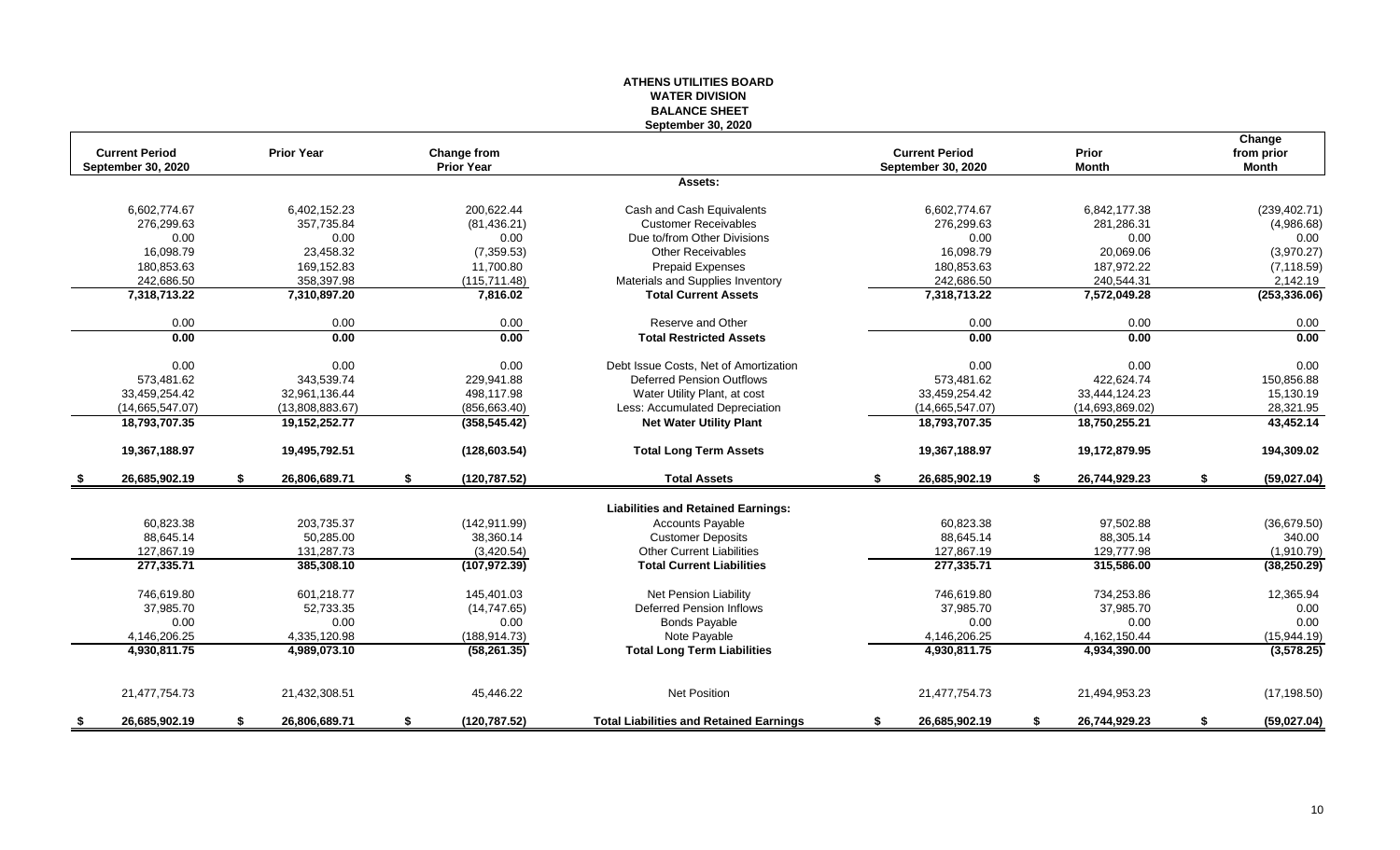| Year-to-Date<br>Year-to-Date<br>September 30, 2020<br><b>Prior Year</b><br>495,580.23<br>475,919.89<br>497,261.75<br>532,702.76 | Variance<br>Favorable<br>(Unfavorable)<br>19.660.34<br>(35, 441.01)<br>(4,503.18)<br>16,064.66<br>(4,219.19) | September 30, 2020<br><b>Description</b><br><b>REVENUE:</b><br>Residential<br><b>Small Commercial</b><br>Large Commercial<br>Other<br><b>Total Revenue</b> | Current<br>Month<br>September 30, 2020<br>160,126.69<br>158,416.78<br>43,822.79<br>12,292.71 | <b>Current</b><br><b>Month</b><br><b>Prior Year</b><br>160,996.78<br>191,286.02<br>45,978.09 | Variance<br>Favorable<br>(Unfavorable)<br>(870.09)<br>(32,869.24)<br>(2, 155.30) |
|---------------------------------------------------------------------------------------------------------------------------------|--------------------------------------------------------------------------------------------------------------|------------------------------------------------------------------------------------------------------------------------------------------------------------|----------------------------------------------------------------------------------------------|----------------------------------------------------------------------------------------------|----------------------------------------------------------------------------------|
|                                                                                                                                 |                                                                                                              |                                                                                                                                                            |                                                                                              |                                                                                              |                                                                                  |
|                                                                                                                                 |                                                                                                              |                                                                                                                                                            |                                                                                              |                                                                                              |                                                                                  |
|                                                                                                                                 |                                                                                                              |                                                                                                                                                            |                                                                                              |                                                                                              |                                                                                  |
|                                                                                                                                 |                                                                                                              |                                                                                                                                                            |                                                                                              |                                                                                              |                                                                                  |
| 127,419.15<br>131,922.33                                                                                                        |                                                                                                              |                                                                                                                                                            |                                                                                              |                                                                                              |                                                                                  |
| 52.537.97<br>36,473.31                                                                                                          |                                                                                                              |                                                                                                                                                            |                                                                                              | 9,987.18                                                                                     | 2,305.53                                                                         |
| 1,172,799.10<br>1,177,018.29                                                                                                    |                                                                                                              |                                                                                                                                                            | 374,658.97                                                                                   | 408,248.07                                                                                   | (33,589.10)                                                                      |
| 184,728.44<br>167,341.18                                                                                                        | (17, 387.26)                                                                                                 | <b>Purchased Supply</b>                                                                                                                                    | 58,441.90                                                                                    | 60,104.11                                                                                    | 1,662.21                                                                         |
| 1,009,677.11<br>988,070.66                                                                                                      | (21,606.45)                                                                                                  | <b>Contribution Margin</b>                                                                                                                                 | 316,217.07                                                                                   | 348,143.96                                                                                   | (31,926.89)                                                                      |
|                                                                                                                                 |                                                                                                              | <b>OPERATING EXPENSES:</b>                                                                                                                                 |                                                                                              |                                                                                              |                                                                                  |
| 107.277.13<br>127.541.49                                                                                                        | 20,264.36                                                                                                    | Source and Pump Expense                                                                                                                                    | 33,240.56                                                                                    | 50,442.12                                                                                    | 17,201.56                                                                        |
| 59,912.20<br>55,611.95                                                                                                          | (4,300.25)                                                                                                   | <b>Distribution Expense</b>                                                                                                                                | 21,239.20                                                                                    | 15,265.39                                                                                    | (5,973.81)                                                                       |
| 131,386.82<br>113,606.12                                                                                                        | (17,780.70)                                                                                                  | Customer Service and Customer Acct. Expense                                                                                                                | 58,893.64                                                                                    | 35,425.26                                                                                    | (23, 468.38)                                                                     |
| 268,726.18<br>219,455.77                                                                                                        | (49, 270.41)                                                                                                 | Administrative and General Expense                                                                                                                         | 92,864.73                                                                                    | 76,217.23                                                                                    | (16, 647.50)                                                                     |
| 567,302.33<br>516,215.33                                                                                                        | (51,087,00)                                                                                                  | <b>Total operating expenses</b>                                                                                                                            | 206,238.13                                                                                   | 177,350.00                                                                                   | (28, 888, 13)                                                                    |
|                                                                                                                                 |                                                                                                              | <b>Maintenance Expenses</b>                                                                                                                                |                                                                                              |                                                                                              |                                                                                  |
| 21.664.35<br>26.504.07                                                                                                          | 4.839.72                                                                                                     | Source and Pump Expense                                                                                                                                    | 5.977.20                                                                                     | 9.768.05                                                                                     | 3,790.85                                                                         |
| 110,431.89<br>99.629.83                                                                                                         | (10, 802.06)                                                                                                 | <b>Distribution Expense</b>                                                                                                                                | 32,161.16                                                                                    | 31,768.06                                                                                    | (393.10)                                                                         |
| 622.01<br>2,421.68                                                                                                              | 1,799.67                                                                                                     | Administrative and General Expense                                                                                                                         | 220.01                                                                                       | 1,248.04                                                                                     | 1,028.03                                                                         |
| 132,718.25<br>128,555.58                                                                                                        | (4, 162.67)                                                                                                  | <b>Total Maintenance Expense</b>                                                                                                                           | 38,358.37                                                                                    | 42,784.15                                                                                    | 4,425.78                                                                         |
|                                                                                                                                 |                                                                                                              | <b>Other Operating Expenses</b>                                                                                                                            |                                                                                              |                                                                                              |                                                                                  |
| 248,382.06<br>207,489.24                                                                                                        | (40, 892.82)                                                                                                 | <b>Depreciation Expense</b>                                                                                                                                | 82,794.02                                                                                    | 66,795.19                                                                                    | (15,998.83)                                                                      |
| 248,382.06<br>207,489.24                                                                                                        | (40,892.82)                                                                                                  | <b>Total Other Operating Expenses</b>                                                                                                                      | 82,794.02                                                                                    | 66,795.19                                                                                    | (15,998.83)                                                                      |
| 1,133,131.08<br>1,019,601.33                                                                                                    | (113,529.75)                                                                                                 | <b>Total Operating and Maintenance Expense</b>                                                                                                             | 385,832.42                                                                                   | 347,033.45                                                                                   | (38,798.97)                                                                      |
| 39,668.02<br>157,416.96                                                                                                         | (117,748.94)                                                                                                 | <b>Operating Income</b>                                                                                                                                    | (11, 173.45)                                                                                 | 61,214.62                                                                                    | (72, 388.07)                                                                     |
| 7,178.66<br>17,200.23                                                                                                           | (10,021.57)                                                                                                  | Other Income                                                                                                                                               | 2,367.06                                                                                     | 5,720.80                                                                                     | (3,353.74)                                                                       |
| 46,846.68<br>174,617.19                                                                                                         | (127,770.51)                                                                                                 | <b>Total Income</b>                                                                                                                                        | (8,806.39)                                                                                   | 66,935.42                                                                                    | (75, 741.81)                                                                     |
| 4,625.81<br>4,623.16                                                                                                            | (2.65)                                                                                                       | Other Expense                                                                                                                                              | 25.00                                                                                        | 4,123.25                                                                                     | 4,098.25                                                                         |
| 42,220.87<br>169,994.03                                                                                                         | (127,773.16)                                                                                                 | Net Income Before Debt Expense                                                                                                                             | (8,831.39)                                                                                   | 62,812.17                                                                                    | (71, 643.56)                                                                     |
|                                                                                                                                 |                                                                                                              | <b>DEBT RELATED EXPENSES:</b>                                                                                                                              |                                                                                              |                                                                                              |                                                                                  |
| 0.00<br>0.00                                                                                                                    | 0.00                                                                                                         | Amortization of Debt Discount                                                                                                                              | 0.00                                                                                         | 0.00                                                                                         | 0.00                                                                             |
| 25.142.39<br>28,125.07                                                                                                          | 2,982.68                                                                                                     | Interest on Long Term Debt                                                                                                                                 | 8,367.11                                                                                     | 8,732.98                                                                                     | 365.87                                                                           |
| 25,142.39<br>28,125.07                                                                                                          | 2,982.68                                                                                                     | <b>Total debt related expenses</b>                                                                                                                         | 8,367.11                                                                                     | 8,732.98                                                                                     | 365.87                                                                           |
| 17.078.48<br>141,868.96                                                                                                         | (124, 790.48)                                                                                                | Net Income Before Extraordinary Income                                                                                                                     | (17.198.50)                                                                                  | 54.079.19                                                                                    | (71, 277.69)                                                                     |
| 0.00<br>0.00                                                                                                                    | 0.00                                                                                                         | Grants, Contributions, Extraordinary                                                                                                                       | 0.00                                                                                         | 0.00                                                                                         | 0.00                                                                             |
| 17,078.48<br>141,868.96                                                                                                         | (124, 790.48)                                                                                                | <b>CHANGE IN NET ASSETS</b>                                                                                                                                | (17, 198.50)                                                                                 | 54,079.19                                                                                    | (71, 277.69)                                                                     |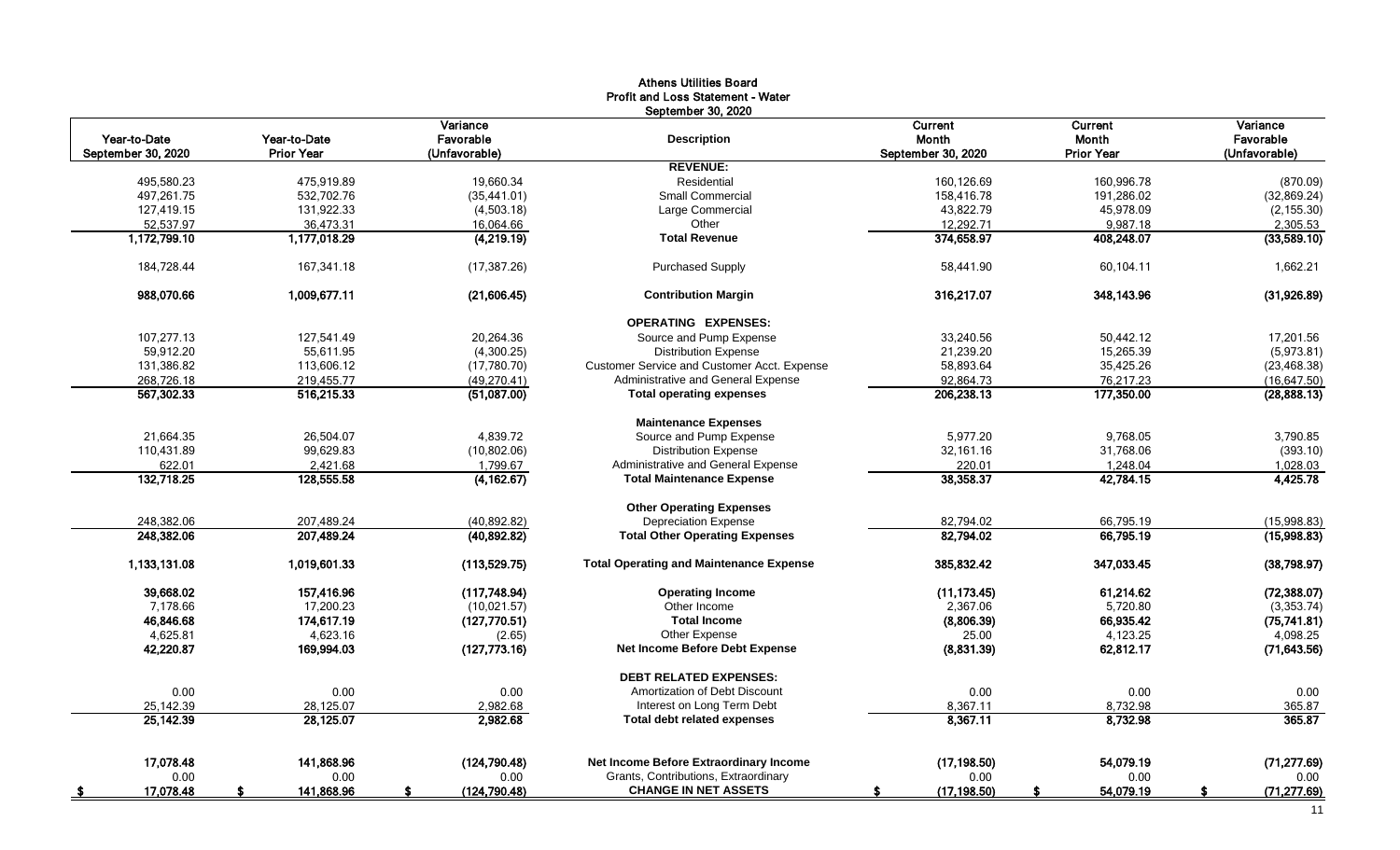|                         |                         |                             | <b>Athens Utilities Board</b>                                              |                        |                 |                    |
|-------------------------|-------------------------|-----------------------------|----------------------------------------------------------------------------|------------------------|-----------------|--------------------|
|                         |                         |                             | <b>Budget Comparison - Water</b>                                           |                        |                 |                    |
|                         |                         |                             | September 30, 2020                                                         |                        |                 |                    |
| Year-to-Date            | Year-to-Date            | Y-T-D                       | <b>Description</b>                                                         | <b>Current Month</b>   | <b>Monthly</b>  | <b>Budget</b>      |
| September 30, 2020      | <b>Budget</b>           | Variance                    |                                                                            | September 30, 2020     | <b>Budget</b>   | Variance           |
|                         |                         |                             |                                                                            |                        |                 |                    |
|                         |                         |                             | <b>REVENUE:</b>                                                            |                        |                 |                    |
| 495,580.23              | 462,153.32              | 33,426.91                   | Residential                                                                | 160,126.69             | 148,095.31      | 12,031.38          |
| 497,261.75              | 524,877.27              | (27,615.52)                 | <b>Small Commercial</b>                                                    | 158,416.78             | 177,032.30      | (18, 615.52)       |
| 127,419.15              | 117,025.85              | 10,393.30                   | Large Commercial                                                           | 43,822.79              | 38,350.65       | 5,472.14           |
| 52,537.97               | 29,610.97               | 22,927.00                   | Other                                                                      | 12,292.71              | 9,037.62        | 3,255.09           |
| 1,172,799.10            | 1,133,667.41            | 39,131.69                   | <b>Total Revenue</b>                                                       | 374,658.97             | 372,515.88      | 2,143.09           |
| 184,728.44              | 158,418.51              | (26,309.93)                 | <b>Purchased Supply</b>                                                    | 58,441.90              | 52,200.92       | (6,240.98)         |
| 988,070.66              | 975,248.90              | 12,821.76                   | <b>Contribution Margin</b>                                                 | 316,217.07             | 320,314.97      | (4,097.90)         |
|                         |                         |                             | <b>OPERATING EXPENSES:</b>                                                 |                        |                 |                    |
| 107,277.13              | 102.029.64              |                             | Source and Pump Expense                                                    | 33,240.56              |                 | 851.16             |
|                         |                         | (5,247.49)                  |                                                                            |                        | 34,091.72       | (1,965.99)         |
| 59,912.20<br>131,386.82 | 47,411.65<br>108,757.24 | (12,500.55)<br>(22, 629.58) | <b>Distribution Expense</b><br>Customer Service and Customer Acct. Expense | 21,239.20<br>58,893.64 | 19,273.21       |                    |
|                         |                         |                             |                                                                            |                        | 43,207.57       | (15,686.07)        |
| 268,726.18              | 236,265.44              | (32, 460.74)                | Administrative and General Expense                                         | 92,864.73              | 74,684.63       | (18, 180.10)       |
| 567,302.33              | 494,463.97              | (72, 838.36)                | <b>Total operating expenses</b>                                            | 206,238.13             | 171,257.12      | (34,981.01)        |
|                         |                         |                             | <b>Maintenance Expenses</b>                                                |                        |                 |                    |
| 21,664.35               | 23,667.32               | 2,002.97                    | Source and Pump Expense                                                    | 5,977.20               | 9,597.91        | 3,620.71           |
| 110,431.89              | 96,552.08               | (13,879.81)                 | <b>Distribution Expense</b>                                                | 32,161.16              | 39,011.18       | 6,850.02           |
| 622.01                  | 1,660.20                | 1,038.19                    | Administrative and General Expense                                         | 220.01                 | 743.17          | 523.16             |
| 132,718.25              | 121,879.60              | (10, 838.65)                | <b>Total Maintenance Expense</b>                                           | 38,358.37              | 49,352.26       | 10,993.89          |
|                         |                         |                             | <b>Other Operating Expenses</b>                                            |                        |                 |                    |
| 248,382.06              | 224,950.39              | (23, 431.67)                | <b>Depreciation Expense</b>                                                | 82,794.02              | 73,469.80       | (9,324.22)         |
| 248,382.06              | 224,950.39              | (23, 431.67)                | <b>Total Other Operating Expenses</b>                                      | 82,794.02              | 73,469.80       | (9,324.22)         |
| 1,133,131.08            | 999,712.48              | (133, 418.60)               | <b>Total Operating and Maintenance Expenses</b>                            | 385,832.42             | 346,280.10      | (39, 552.32)       |
| 39,668.02               | 133,954.93              | (94, 286.91)                | <b>Operating Income</b>                                                    | (11, 173.45)           | 26,235.78       | (37, 409.23)       |
| 7,178.66                | 10,482.21               | (3,303.55)                  | Other Income                                                               | 2,367.06               | 4,463.04        | (2,095.98)         |
| 46,846.68               | 144,437.14              | (97, 590.46)                | <b>Total Income</b>                                                        | (8,806.39)             | 30,698.82       | (39, 505.21)       |
| 4,625.81                | 3,489.21                | (1, 136.60)                 | Other Expense                                                              | 25.00                  | 892.43          | 867.43             |
| 42,220.87               | 140,947.93              | (98, 727.06)                | Net Income Before Debt Expense                                             | (8,831.39)             | 29,806.39       | (38, 637.78)       |
|                         |                         |                             | <b>DEBT RELATED EXPENSES:</b>                                              |                        |                 |                    |
| 0.00                    | 0.00                    | 0.00                        | Amortization of Debt Discount                                              | 0.00                   | 0.00            | 0.00               |
| 25,142.39               | 27,385.20               | 2,242.81                    | Interest on Long Term Debt                                                 | 8,367.11               | 9,363.04        | 995.93             |
| 25,142.39               | 27,385.20               | 2,242.81                    | <b>Total debt related expenses</b>                                         | 8,367.11               | 9,363.04        | 995.93             |
|                         |                         |                             |                                                                            |                        |                 |                    |
| 17,078.48               | 113,562.73              | (96, 484.25)                | Net Income Before Extraordinary Income                                     | (17, 198.50)           | 20,443.35       | (37,641.85)        |
| 0.00                    | 5,500.00                | (5,500.00)                  | Grants, Contributions, Extraordinary                                       | 0.00                   | 1,833.33        | (1,833.33)         |
| 17,078.48<br><u>\$</u>  | 119,062.73<br>\$        | \$<br>(101,984.25)          | <b>CHANGE IN NET ASSETS</b>                                                | (17, 198.50)<br>\$     | 22,276.68<br>\$ | \$<br>(39, 475.18) |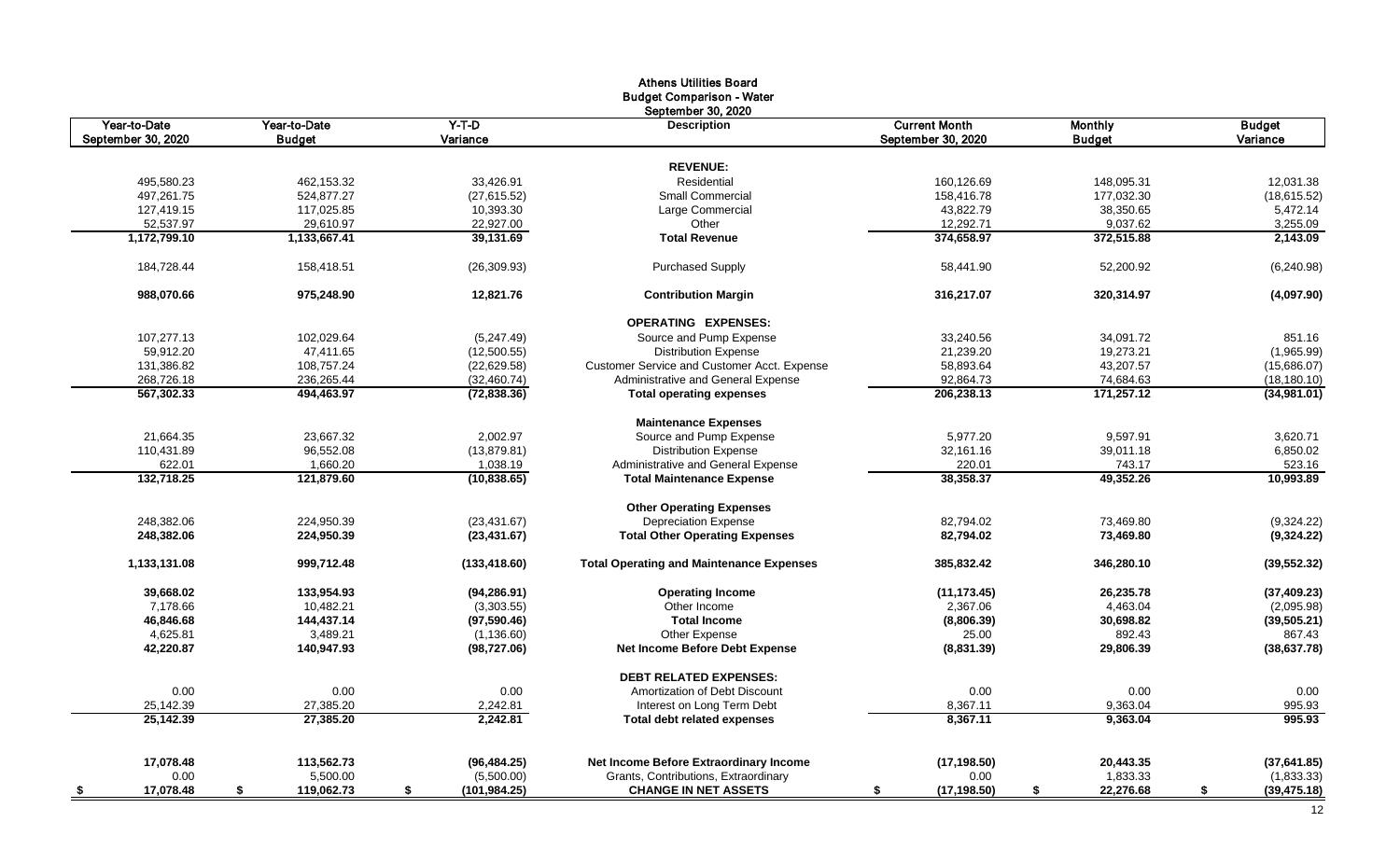## **Athens Utilities Board Water Division STATEMENTS OF CASH FLOWS September 30, 2020**

| Year-to-Date<br><b>September 30, 2020</b> | Year-to-Date<br><b>Prior Year</b> |    | Variance      |                                                         | <b>Month to Date</b><br><b>September 30, 2020</b> |      | <b>Month to Date</b><br><b>Prior Year</b> |    | Variance      |
|-------------------------------------------|-----------------------------------|----|---------------|---------------------------------------------------------|---------------------------------------------------|------|-------------------------------------------|----|---------------|
|                                           |                                   |    |               | <b>CASH FLOWS FROM OPERATING ACTIVITIES:</b>            |                                                   |      |                                           |    |               |
| 17,078.48                                 | 141,868.96                        |    | (124, 790.48) | Net Operating Income                                    | (17, 198.50)                                      |      | 54,079.19                                 |    | (71, 277.69)  |
|                                           |                                   |    |               | <b>Adjustments to Reconcile Operating Income</b>        |                                                   |      |                                           |    |               |
|                                           |                                   |    |               | to Net Cash Provided by Operations                      |                                                   |      |                                           |    |               |
| 248,382.06                                | 207,489.24                        |    | 40,892.82     | Depreciation                                            | 82,794.02                                         |      | 66,795.19                                 |    | 15,998.83     |
|                                           |                                   |    |               | <b>Changes in Assets and Liabilities:</b>               |                                                   |      |                                           |    |               |
| 3,214.93                                  | (21, 192.78)                      |    | 24.407.71     | Receivables                                             | 8.956.95                                          |      | (66, 423.33)                              |    | 75,380.28     |
| 0.00                                      | 0.00                              |    | 0.00          | Due from (to) Other Divisions                           | 0.00                                              |      | 0.00                                      |    | 0.00          |
| (70,661.98)                               | (68, 204.95)                      |    | (2,457.03)    | <b>Prepaid Expenses</b>                                 | 7,118.59                                          |      | 2,829.26                                  |    | 4,289.33      |
| (150, 856.88)                             | 130,547.68                        |    | (281, 404.56) | <b>Deferred Pension Outflows</b>                        | (150, 856.88)                                     |      | 0.00                                      |    | (150, 856.88) |
| (4, 188.25)                               | (111, 318.57)                     |    | 107,130.32    | <b>Materials and Supplies</b>                           | (2, 142.19)                                       |      | (119, 549.93)                             |    | 117,407.74    |
| (32, 726.80)                              | (70,090.13)                       |    | 37,363.33     | <b>Accounts Payable</b>                                 | (36,679.50)                                       |      | 135,223.72                                |    | (171, 903.22) |
| (3,964.53)                                | (4,681.36)                        |    | 716.83        | <b>Other Current Liabilities</b>                        | (1,910.79)                                        |      | 370.58                                    |    | (2,281.37)    |
| 39,563.38                                 | (95,908.30)                       |    | 135.471.68    | Net Pension Liability                                   | 12,365.94                                         |      | 11,546.46                                 |    | 819.48        |
| 0.00                                      | 0.00                              |    | 0.00          | Deferred Pension Inflows                                | 0.00                                              |      | 0.00                                      |    | 0.00          |
| (7,516.62)                                | (565.53)                          |    | (6,951.09)    | <b>Retirements and Salvage</b>                          | (9,956.18)                                        |      | (6,249.85)                                |    | (3,706.33)    |
| 1,215.00                                  | (840.00)                          |    | 2,055.00      | <b>Customer Deposits</b>                                | 340.00                                            |      | (300.00)                                  |    | 640.00        |
| 39,538.79                                 | 107,104.26                        |    | (67, 565.47)  | <b>Net Cash from Operating Activities</b>               | (107, 168.54)                                     |      | 78,321.29                                 |    | (185, 489.83) |
|                                           |                                   |    |               | <b>CASH FLOWS FROM NONCAPITAL FINANCING ACTIVITIES:</b> |                                                   |      |                                           |    |               |
| 0.00                                      | 0.00                              |    | 0.00          | Changes in Bonds Payable                                | 0.00                                              |      | 0.00                                      |    | 0.00          |
| (47, 773.50)                              | (44,800.13)                       |    | (2,973.37)    | Changes in Notes Payable                                | (15,944.19)                                       |      | (15, 585.72)                              |    | (358.47)      |
| (47, 773.50)                              | (44,800.13)                       |    | (2,973.37)    | <b>Net Cash from Financing Activities</b>               | (15, 944.19)                                      |      | (15, 585.72)                              |    | (358.47)      |
|                                           |                                   |    |               | <b>CASH FLOW FROM CAPITAL AND INVESTING ACTIVITIES:</b> |                                                   |      |                                           |    |               |
| 0.00                                      | 0.00                              |    | 0.00          | Adjust Net Pension Obligation                           | 0.00                                              |      | 0.00                                      |    | 0.00          |
| 0.00                                      | 0.00                              |    | 0.00          | <b>Prior Period Adjustment</b>                          | 0.00                                              |      | 0.00                                      |    | 0.00          |
| 0.00                                      | 0.00                              |    | 0.00          | Grants, Contributions & Other Extraordinary             | 0.00                                              |      | 0.00                                      |    | 0.00          |
| (205, 498.04)                             | (149.953.44)                      |    | (55, 544.60)  | <b>Water Utility Plant</b>                              | (116, 289.98)                                     |      | (35,998.00)                               |    | (80, 291.98)  |
| (205, 498.04)                             | (149, 953.44)                     |    | (55, 544.60)  | <b>Net from Capital and Investing Activities</b>        | (116, 289.98)                                     |      | (35,998.00)                               |    | (80, 291.98)  |
| (213, 732.75)                             | \$<br>(87, 649.31)                | \$ | (126,083.44)  | <b>Net Changes in Cash Position</b>                     | \$<br>(239, 402.71)                               | S.   | 26,737.57                                 | S. | (266, 140.28) |
|                                           |                                   |    |               |                                                         |                                                   |      |                                           |    |               |
| 6,816,507.42                              | 6,489,801.54                      |    | 326,705.88    | Cash at Beginning of Period                             | 6,842,177.38                                      |      | 6,375,414.66                              |    | 466,762.72    |
| 6,602,774.67                              | 6,402,152.23                      |    | 200,622.44    | Cash at End of Period                                   | 6,602,774.67                                      |      | 6,402,152.23                              |    | 200,622.44    |
| (213, 732, 75)                            | \$<br>(87, 649.31)                | S. | (126,083.44)  | <b>Changes in Cash and Equivalents</b>                  | (239, 402.71)                                     | - \$ | 26,737.57                                 | S. | (266, 140.28) |

**Long-Term Debt** 4,146,206.25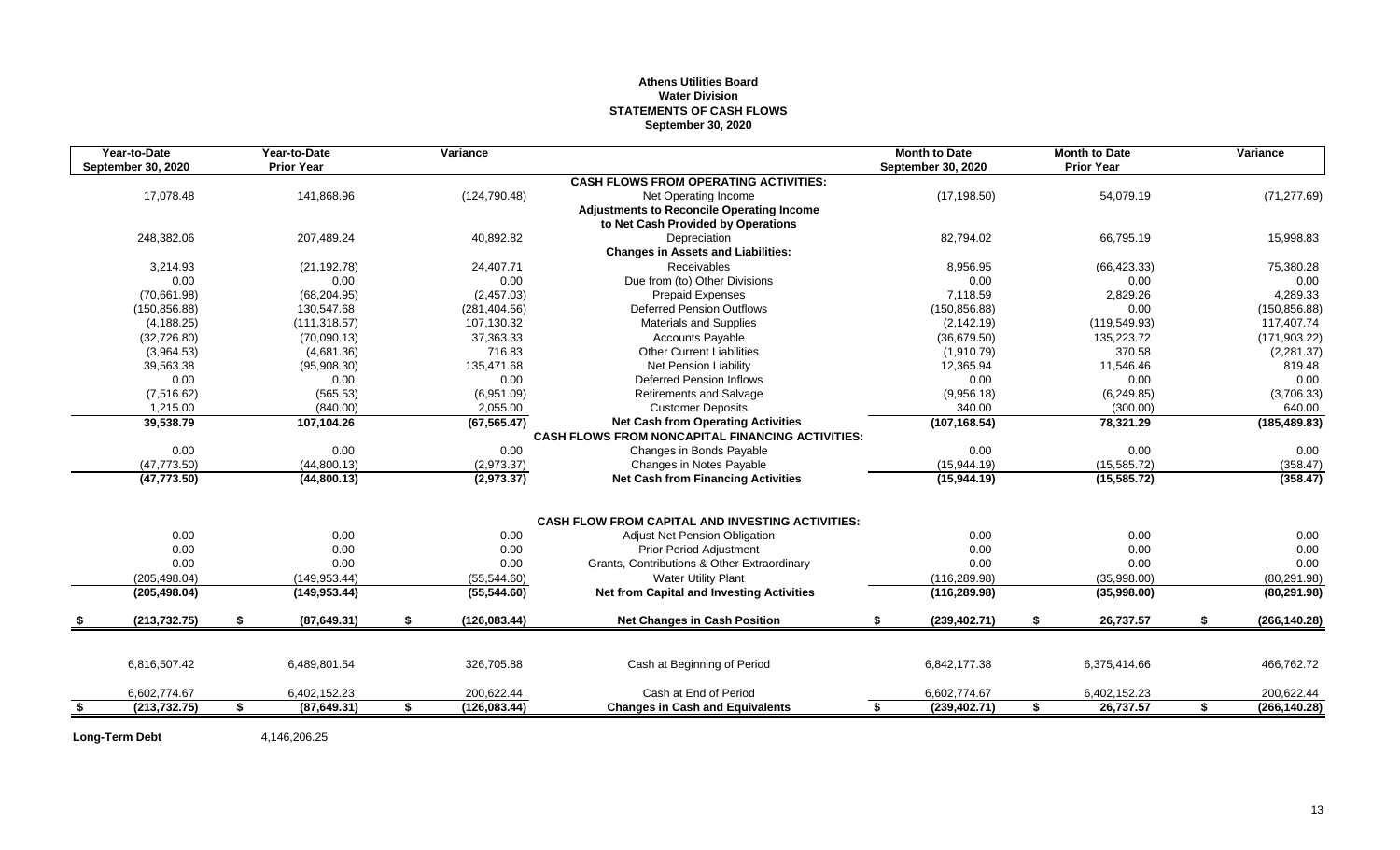## Athens Utilities Board Statistics Report September 30, 2020

| Water:                      |         |       |        |            |
|-----------------------------|---------|-------|--------|------------|
|                             | Current | Prior | %      | # Accounts |
| <b>INumber of services:</b> | Month   | Year  | Change | Change     |
| Residential                 | 7,046   | 7,005 | 0.59%  | -41        |
| Small Commercial            | 1,258   | 1,244 | 1.13%  | 14         |
| Large Commercial            | 37      | 35    | 5.71%  | ົ          |
|                             |         |       |        |            |
|                             | 8,341   | 8,284 | 0.69%  | 57         |

| <b>Sales Volumes:</b>   |                    | <b>Current Month</b> | Year-to-Date |           |                   |           |
|-------------------------|--------------------|----------------------|--------------|-----------|-------------------|-----------|
| Gallonsx100             | September 30, 2020 | <b>Prior Year</b>    | Change       | 9/30/2020 | <b>Prior Year</b> | Change    |
| Residential             | 294,474            | 294,712              | $-0.08%$     | 890,384   | 871,214           | 2.20%     |
| <b>Small Commercial</b> | 412,323            | 501,849              | $-17.84%$    | 1,254,138 | 1,361,346         | $-7.88\%$ |
| Large Commercial        | 112.668            | 119.474              | $-5.70\%$    | 353,867   | 341,310           | 3.68%     |
|                         | 819.465            | 916.035              | $-10.54%$    | 2,498,389 | 2,573,870         | $-2.93%$  |

| <b>Employment</b>  |                    |                   |                   |
|--------------------|--------------------|-------------------|-------------------|
|                    | September 30, 2020 | <b>Prior Year</b> | <b>Difference</b> |
| Employee Headcount | 14.00              | 14.00             | 0.00              |
| <b>FTE</b>         | 14.65              | 14.7              | $-0.05$           |
| Y-T-D FTE          | 14.65              | 14.73             | $-0.08$           |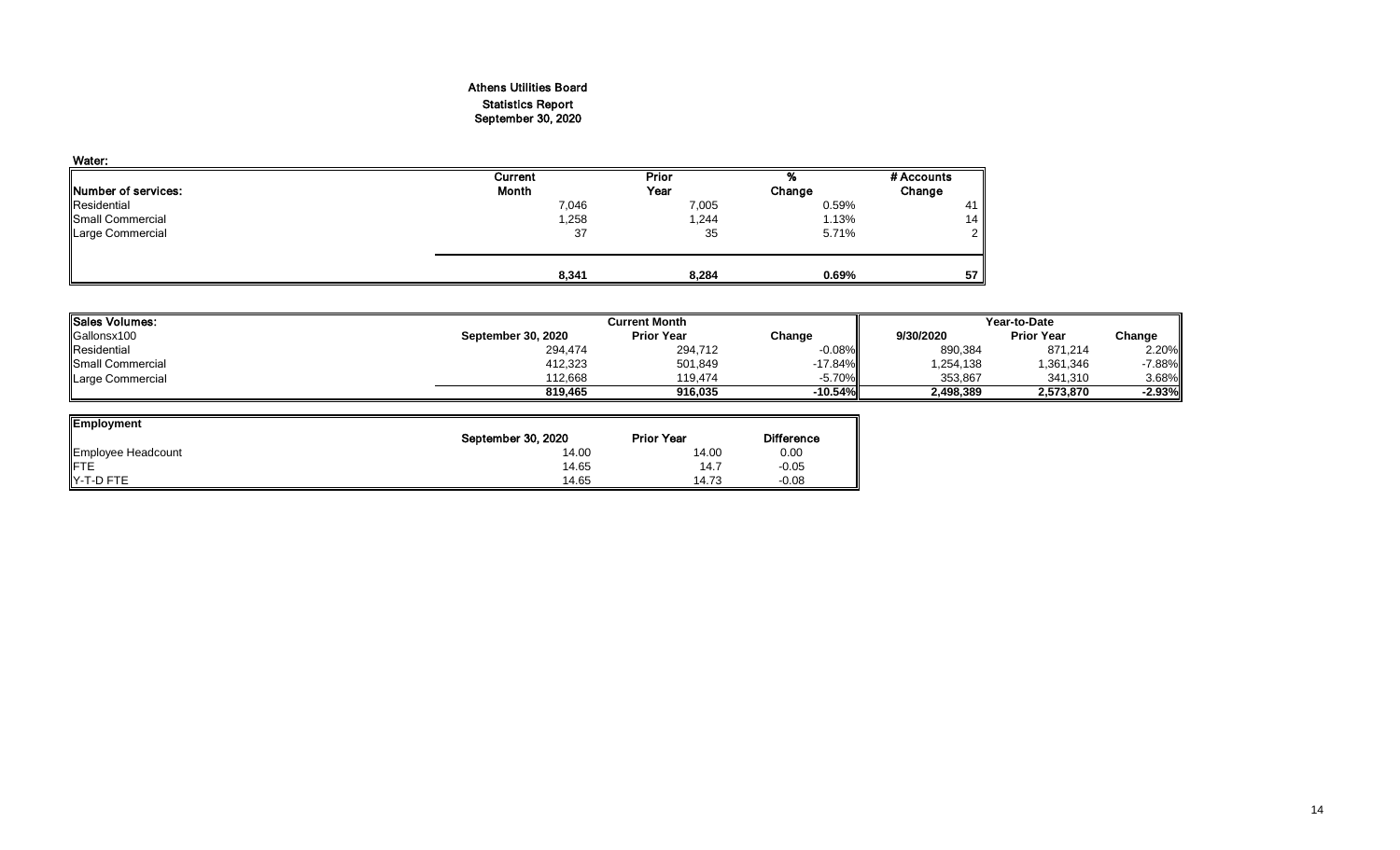|                                                           |                                         | <b>Athens Utilities Board</b><br><b>Water Division</b><br><b>Capital Budget</b><br>Month Ending as of September 30, 2020 |                                                |                                                    |                                          |
|-----------------------------------------------------------|-----------------------------------------|--------------------------------------------------------------------------------------------------------------------------|------------------------------------------------|----------------------------------------------------|------------------------------------------|
|                                                           | <b>Budget</b>                           | <b>Actual</b>                                                                                                            | Variance to date<br>Favorable<br>(Unfavorable) | <b>Estimated</b><br>% Project<br><b>Completion</b> | <b>Percent Budget</b><br><b>Expended</b> |
| <b>Planned Capital Improvements:</b>                      |                                         |                                                                                                                          |                                                |                                                    |                                          |
| <b>Replace Tractor</b>                                    | 30,000                                  |                                                                                                                          | 30,000                                         |                                                    |                                          |
| Replace Truck #20 - Single Axle Dump (with Small Dump)    | 80,000                                  |                                                                                                                          | 80,000                                         |                                                    |                                          |
| Congress Pkwy-Phase 1(Dennis St. to Decatur Pike          | 396,000                                 | 541                                                                                                                      | 395,459                                        |                                                    |                                          |
| Water Well VFDs (Changed from well maint.)                | 50,000                                  |                                                                                                                          | 50,000                                         |                                                    |                                          |
| Spring - Air Blast for Screen and Access Ramp             | 50,000                                  |                                                                                                                          | 50,000                                         |                                                    |                                          |
| Water Plant Building Maint and Lab Equipment              | 50,000                                  | 4,407                                                                                                                    | 45,593                                         |                                                    | Continuous                               |
| Meter Change Out (Large, Small and Testing)               | 40,000                                  | 4,305                                                                                                                    | 35,695                                         |                                                    | Continuous                               |
| (replace 2" and smaller meters with most gallons)         |                                         |                                                                                                                          |                                                |                                                    |                                          |
| Reservoir and Pump Maintenance                            | 10,000                                  | 3,995                                                                                                                    | 6,005                                          |                                                    | 39.95% Continuous                        |
| <b>Water Line Extensions</b>                              | 300,000                                 |                                                                                                                          | 300,000                                        |                                                    | Continuous                               |
| <b>Distribution Rehabilitation</b>                        | 125,000                                 | 46,085                                                                                                                   | 78,915                                         |                                                    | 36.87% Continuous                        |
| Field and Safety Equipment                                | 25,000                                  |                                                                                                                          | 25,000                                         |                                                    | Continuous                               |
| <b>Water Services</b>                                     | 125,000                                 | 65,635                                                                                                                   | 59,365                                         |                                                    | 52.51% Continuous                        |
| Technology (SCADA, Computers)                             | 35,000                                  |                                                                                                                          | 35,000                                         |                                                    | Continuous                               |
| IT Core (Servers, mainframe, etc.)                        | 20,000                                  |                                                                                                                          | 20,000                                         |                                                    | Continuous                               |
| <b>Total Planned Capital Improvements:</b>                | $1,336,000$ \$<br>\$                    | $124,968$ \$                                                                                                             | 1,211,032                                      |                                                    |                                          |
| <b>Other Assets:</b>                                      |                                         |                                                                                                                          |                                                |                                                    |                                          |
| Fence Repair                                              |                                         | 5,735                                                                                                                    | (5,735)                                        |                                                    |                                          |
| Flash Mixers, Baffling, SCADA at WTP (FY2020 Budget Item) | 100,000                                 | 96,630                                                                                                                   | 100,000                                        |                                                    |                                          |
| Other                                                     |                                         | 4,773                                                                                                                    | (4, 773)                                       |                                                    |                                          |
| <b>Total Other Assets:</b>                                | 100,000                                 | 107,138                                                                                                                  | 89,492                                         |                                                    |                                          |
| Totals:                                                   | 1,436,000<br>\$                         | 232,106<br>\$<br>\$                                                                                                      | 1,300,524                                      |                                                    |                                          |
|                                                           | Percentage of Budget Spent Year-to-date |                                                                                                                          | 16.16%                                         | <b>Fiscal Year</b>                                 | 16.67%                                   |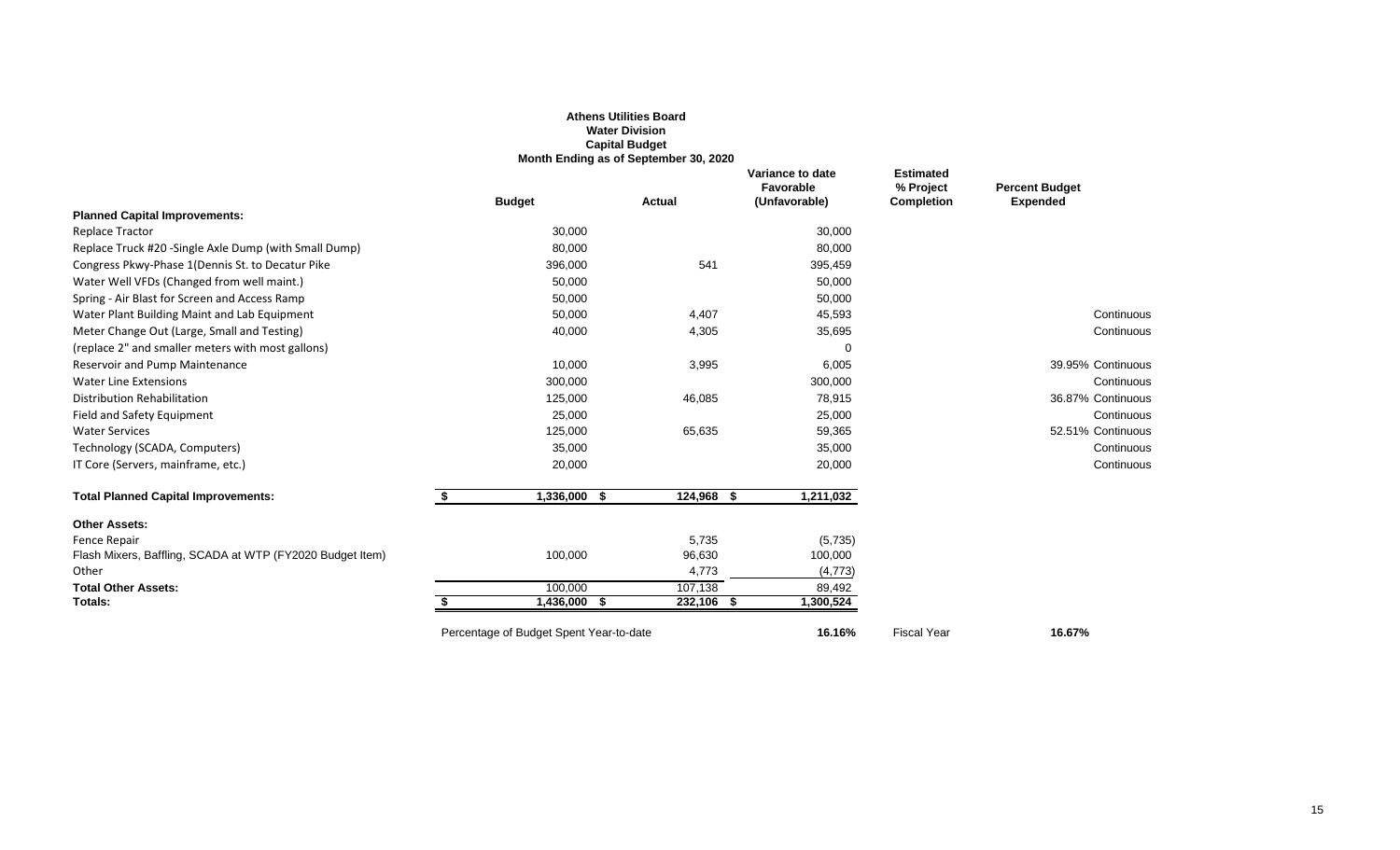#### **ATHENS UTILITIES BOARD GAS DIVISION BALANCE SHEET September 30, 2020**

| <b>Current Period</b><br>September 30, 2020 | <b>Prior Year</b>   | Change from<br><b>Prior Year</b> |                                                |    | <b>Current Period</b><br><b>September 30, 2020</b> |    | Prior<br><b>Month</b> |    | Change<br>from prior<br><b>Month</b> |
|---------------------------------------------|---------------------|----------------------------------|------------------------------------------------|----|----------------------------------------------------|----|-----------------------|----|--------------------------------------|
|                                             |                     |                                  | Assets:                                        |    |                                                    |    |                       |    |                                      |
| 5,674,867.69                                | 5,248,159.88        | 426,707.81                       | Cash and Cash Equivalents                      |    | 5,674,867.69                                       |    | 5,978,400.64          |    | (303, 532.95)                        |
| 217.294.86                                  | 231.319.41          | (14,024.55)                      | Receivables                                    |    | 217,294.86                                         |    | 202,950.88            |    | 14,343.98                            |
| 373,534.26                                  | 419,959.73          | (46, 425.47)                     | <b>Prepaid Expenses</b>                        |    | 373,534.26                                         |    | 342,239.66            |    | 31,294.60                            |
| 0.00                                        | 0.00                | 0.00                             | Gas Unit Loans                                 |    | 0.00                                               |    | 0.00                  |    | 0.00                                 |
| 122,317.25                                  | 119,155.25          | 3,162.00                         | Materials and Supplies Inventory               |    | 122,317.25                                         |    | 125,526.01            |    | (3,208.76)                           |
| 6,388,014.06                                | 6,018,594.27        | 369,419.79                       | <b>Total Current Assets</b>                    |    | 6,388,014.06                                       |    | 6,649,117.19          |    | (261, 103.13)                        |
| 24,241,356.21                               | 23,932,576.18       | 308,780.03                       | Gas Utility Plant, at Cost                     |    | 24,241,356.21                                      |    | 24,253,634.28         |    | (12, 278.07)                         |
| (10.027.101.37)                             | (9,434,631.49)      | (592, 469.88)                    | Less: Accumulated Depreciation                 |    | (10.027, 101.37)                                   |    | (10.006, 222.36)      |    | (20, 879.01)                         |
| 14,214,254.84                               | 14,497,944.69       | (283, 689.85)                    | <b>Net Gas Utility Plant</b>                   |    | 14,214,254.84                                      |    | 14,247,411.92         |    | (33, 157.08)                         |
| 419,007.21                                  | 228,544.97          | 190,462.24                       | <b>Deferred Pension Outflows</b>               |    | 419,007.21                                         |    | 310,914.78            |    | 108,092.43                           |
| \$<br>21,021,276.11                         | \$<br>20,745,083.93 | \$<br>276,192.18                 | <b>Total Assets</b>                            | \$ | 21,021,276.11                                      | S. | 21,207,443.89         | S. | (186, 167.78)                        |
|                                             |                     |                                  |                                                |    |                                                    |    |                       |    |                                      |
|                                             |                     |                                  | <b>Liabilities and Retained Earnings:</b>      |    |                                                    |    |                       |    |                                      |
| 0.00                                        | 0.00                | 0.00                             | Short Term Notes Payable                       |    | 0.00                                               |    | 0.00                  |    | 0.00                                 |
| 192,084.25                                  | 234,885.65          | (42,801.40)                      | <b>Accounts Payable</b>                        |    | 192,084.25                                         |    | 226,942.40            |    | (34, 858.15)                         |
| 109,897.98                                  | 93,450.00           | 16.447.98                        | <b>Customer Deposits</b>                       |    | 109,897.98                                         |    | 109,072.98            |    | 825.00                               |
| 64,367.47                                   | 72,289.86           | (7,922.39)                       | <b>Accrued Liabilities</b>                     |    | 64,367.47                                          |    | 64,175.36             |    | 192.11                               |
| 366,349.70                                  | 400,625.51          | (34, 275.81)                     | <b>Total Current Liabilities</b>               |    | 366,349.70                                         |    | 400,190.74            |    | (33,841.04)                          |
| 542,892.42                                  | 399,465.21          | 143,427.21                       | <b>Net Pension Liability</b>                   |    | 542,892.42                                         |    | 533,896.41            |    | 8,996.01                             |
| 27,708.77                                   | 34,666.96           | (6,958.19)                       | Deferred Pension Inflows                       |    | 27,708.77                                          |    | 27,708.77             |    | 0.00                                 |
| 20,084,325.22                               | 19,910,326.25       | 173,998.97                       | <b>Net Position</b>                            |    | 20,084,325.22                                      |    | 20,245,647.97         |    | (161, 322.75)                        |
| 21,021,276.11                               | \$<br>20,745,083.93 | \$<br>276,192.18                 | <b>Total Liabilities and Retained Earnings</b> | S  | 21,021,276.11                                      | S  | 21,207,443.89         | \$ | (186, 167.78)                        |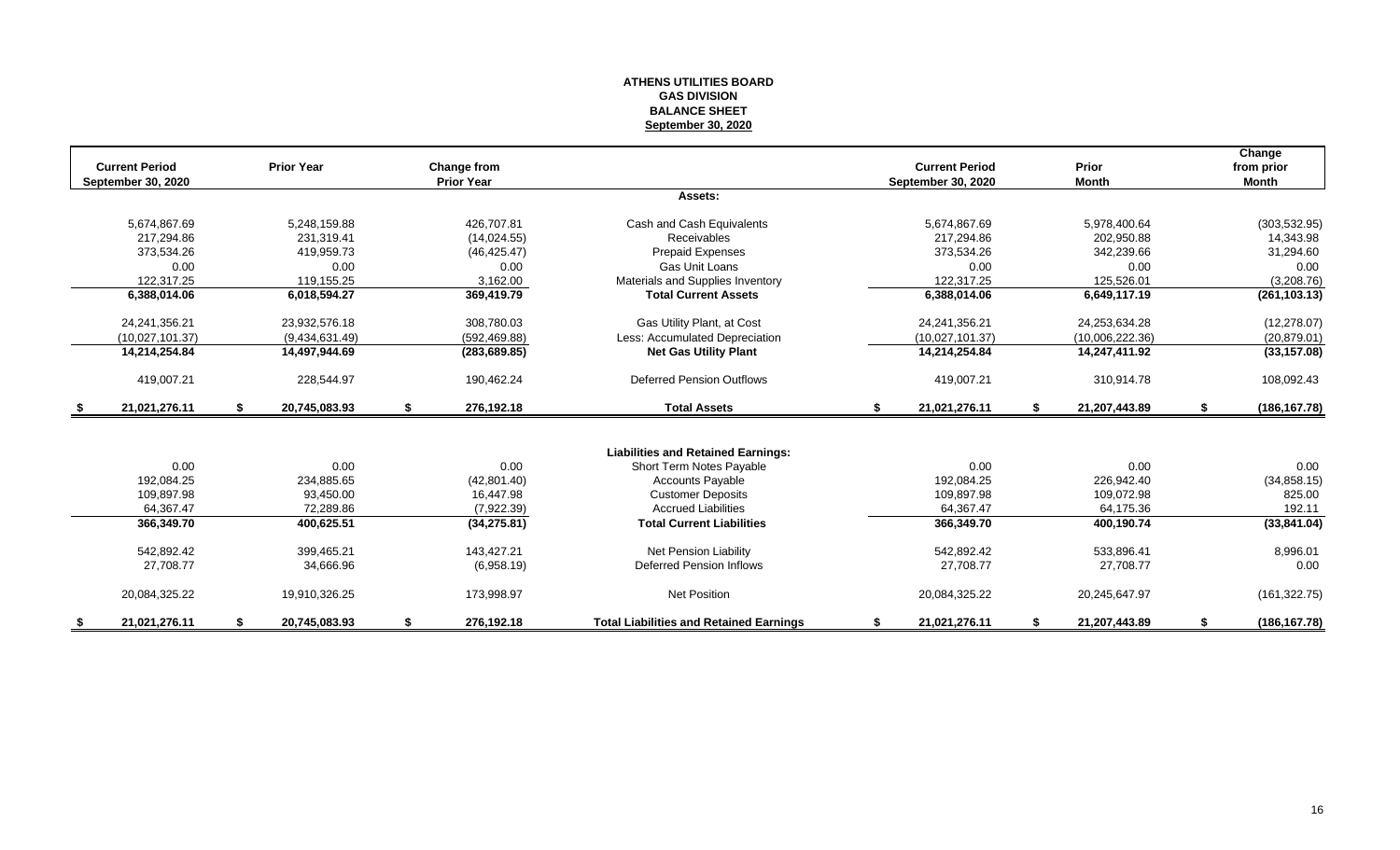## Athens Utilities Board Profit and Loss Statement - Gas September 30, 2020

|                    |                   | Variance      |                                           | Current            | Current           | Variance      |
|--------------------|-------------------|---------------|-------------------------------------------|--------------------|-------------------|---------------|
| Year-to-Date       | Year-to-Date      | Favorable     |                                           | Month              | Month             | Favorable     |
| September 30, 2020 | <b>Prior Year</b> | (Unfavorable) |                                           | September 30, 2020 | <b>Prior Year</b> | (Unfavorable) |
|                    |                   |               | <b>REVENUE:</b>                           |                    |                   |               |
| 161,038.82         | 159,329.16        | 1,709.66      | Residential                               | 52,841.44          | 52,163.77         | 677.67        |
| 141,408.15         | 176,962.59        | (35, 554.44)  | <b>Small Commercial</b>                   | 49.174.01          | 63,573.37         | (14, 399.36)  |
| 145,977.43         | 153,187.39        | (7,209.96)    | Large Commercial                          | 50,975.59          | 54,130.69         | (3, 155.10)   |
| 218,266.27         | 249,115.07        | (30, 848.80)  | Interruptible                             | 73,608.65          | 81,892.34         | (8, 283.69)   |
| 3,644.64           | 2,734.85          | 909.79        | CNG                                       | 2,283.33           | 866.06            | 1,417.27      |
| 14,997.02          | 13,286.50         | 1,710.52      | Fees and Other Gas Revenues               | 6,374.40           | 4,392.78          | 1,981.62      |
| 685,332.33         | 754,615.56        | (69, 283.23)  | <b>Total Revenue</b>                      | 235,257.42         | 257,019.01        | (21,761.59)   |
| 449,429.74         | 488,384.03        | 38,954.29     | Purchased supply                          | 172,374.43         | 162,627.57        | (9,746.86)    |
| 235,902.59         | 266,231.53        | (30, 328.94)  | <b>Contribution Margin</b>                | 62,882.99          | 94,391.44         | (31,508.45)   |
|                    |                   |               | <b>OPERATING EXPENSES:</b>                |                    |                   |               |
| 78,688.52          | 89,835.92         | 11,147.40     | <b>Distribution Expense</b>               | 24,435.80          | 25,469.79         | 1,033.99      |
| 102,106.34         | 85,791.98         | (16, 314.36)  | Customer Service and Customer Acct. Exp.  | 45,258.66          | 26,368.22         | (18,890.44)   |
| 207,108.47         | 170,727.39        | (36, 381.08)  | Administrative and General Expense        | 68,380.00          | 65,853.87         | (2,526.13)    |
| 387,903.33         | 346,355.29        | (41,548.04)   | <b>Total operating expenses</b>           | 138,074.46         | 117,691.88        | (20, 382.58)  |
|                    |                   |               | <b>Maintenance Expense</b>                |                    |                   |               |
| 83,878.60          | 76,923.04         | (6,955.56)    | <b>Distribution Expense</b>               | 29,003.69          | 27,767.54         | (1, 236.15)   |
| 2,999.97           | 1,930.97          | (1,069.00)    | Administrative and General Expense        | 1,055.97           | 430.10            | (625.87)      |
| 86,878.57          | 78,854.01         | (8,024.56)    | <b>Total Maintenance Expense</b>          | 30,059.66          | 28,197.64         | (1,862.02)    |
|                    |                   |               | <b>Other Operating Expenses</b>           |                    |                   |               |
| 164,131.89         | 159,497.89        | (4,634.00)    | Depreciation                              | 54,710.63          | 53,281.00         | (1,429.63)    |
| 56.836.35          | 59.945.73         | 3,109.38      | <b>Tax Equivalents</b>                    | 18.945.45          | 19,981.91         | 1.036.46      |
| 220,968.24         | 219,443.62        | (1,524.62)    | <b>Total Other Operating Expenses</b>     | 73,656.08          | 73,262.91         | (393.17)      |
| 1,145,179.88       | 1,133,036.95      | (12, 142.93)  | <b>Operating and Maintenance Expenses</b> | 414, 164.63        | 381,780.00        | (32, 384.63)  |
| (459, 847.55)      | (378, 421.39)     | (81, 426.16)  | <b>Operating Income</b>                   | (178,907.21)       | (124, 760.99)     | (54, 146.22)  |
| 6,496.23           | 18,669.54         | (12, 173.31)  | Other Income                              | 2,129.13           | 7,642.85          | (5,513.72)    |
| (453, 351.32)      | (359, 751.85)     | (93, 599.47)  | <b>Total Income</b>                       | (176, 778.08)      | (117, 118.14)     | (59, 659.94)  |
| 4,529.58           | 13,478.83         | 8.949.25      | Miscellaneous Income Deductions           | 44.67              | 4,116.15          | 4,071.48      |
| (457, 880.90)      | (373, 230.68)     | (84, 650.22)  | Net Income Before Extraordinary           | (176, 822.75)      | (121, 234.29)     | (55,588.46)   |
| 15,500.00          | 0.00              | 15,500.00     | Grants, Contributions, Extraordinary      | 15,500.00          | 0.00              | 15,500.00     |
| (442, 380.90)      | (373, 230.68)     | (69, 150.22)  | <b>Change in Net Assets</b>               | (161, 322.75)      | (121, 234.29)     | (40,088.46)   |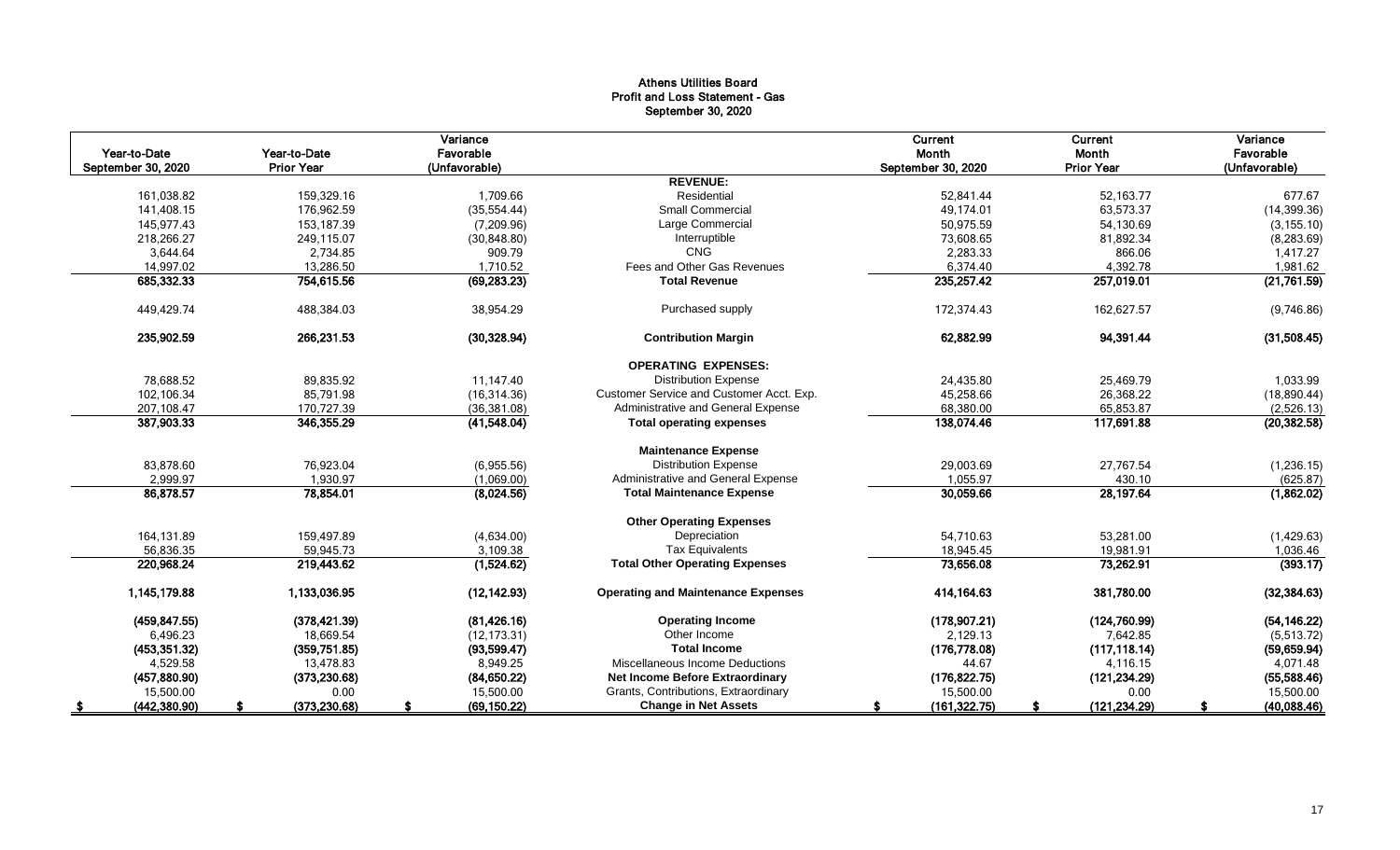## Athens Utilities Board Budget Comparison - Gas September 30, 2020

| Year-to-Date       | Year-to-Date        | $Y-T-D$            | <b>Description</b>                        | <b>Current Month</b> | <b>Monthly</b>      | <b>Budget</b>  |
|--------------------|---------------------|--------------------|-------------------------------------------|----------------------|---------------------|----------------|
| September 30, 2020 | <b>Budget</b>       | Variance           |                                           | September 30, 2020   | <b>Budget</b>       | Variance       |
|                    |                     |                    | <b>REVENUE:</b>                           |                      |                     |                |
| 161.038.82         | 141.055.90          | 19.982.92          | Residential                               | 52.841.44            | 47,019.29           | 5,822.15       |
| 141,408.15         | 161,351.85          | (19, 943.70)       | <b>Small Commercial</b>                   | 49.174.01            | 56,034.34           | (6,860.33)     |
| 145,977.43         | 141,149.03          | 4,828.40           | Large Commercial                          | 50,975.59            | 48,487.12           | 2,488.47       |
| 218,266.27         | 251,772.13          | (33,505.86)        | Interruptible                             | 73,608.65            | 81,836.04           | (8,227.39)     |
| 3,644.64           | 2,500.00            | 1,144.64           | <b>CNG</b>                                | 2,283.33             | 833.33              | 1,450.00       |
| 14,997.02          | 16,089.05           | (1,092.03)         | Fees and Other Gas Revenues               | 6,374.40             | 4,008.77            | 2,365.63       |
| 685,332.33         | 713,917.96          | (28, 585.63)       | <b>Total Revenue</b>                      | 235,257.42           | 238,218.89          | (2,961.47)     |
| 449,429.74         | 466,903.56          | 17,473.82          | Purchased supply                          | 172,374.43           | 155,997.50          | (16, 376.93)   |
| 235,902.59         | 247,014.40          | (11, 111.81)       | <b>Contribution Margin</b>                | 62,882.99            | 82,221.40           | (19, 338.41)   |
|                    |                     |                    | <b>OPERATING EXPENSES:</b>                |                      |                     |                |
| 78,688.52          | 92,041.90           | 13,353.38          | <b>Distribution Expense</b>               | 24,435.80            | 33,325.66           | 8,889.86       |
| 102,106.34         | 66,748.60           | (35, 357.74)       | Cust. Service and Cust. Acct. Expense     | 45,258.66            | 26,367.77           | (18,890.89)    |
| 207,108.47         | 212,340.10          | 5,231.63           | Administrative and General Expense        | 68,380.00            | 89,248.59           | 20,868.59      |
| 387,903.33         | 371,130.60          | (16, 772.73)       | <b>Total operating expenses</b>           | 138,074.46           | 148,942.01          | 10,867.55      |
|                    |                     |                    | <b>Maintenance Expense</b>                |                      |                     |                |
| 83,878.60          | 66,387.85           | (17, 490.75)       | <b>Distribution Expense</b>               | 29,003.69            | 25,754.33           | (3,249.36)     |
| 2,999.97           | 1,828.46            | (1, 171.51)        | Administrative and General Expense        | 1,055.97             | 711.94              | (344.03)       |
| 86,878.57          | 68,216.31           | (18,662.26)        | <b>Total Maintenance Expense</b>          | 30,059.66            | 26,466.27           | (3,593.39)     |
|                    |                     |                    | <b>Other Operating Expenses</b>           |                      |                     |                |
| 164,131.89         | 158,000.53          | (6, 131.36)        | Depreciation                              | 54,710.63            | 52,988.16           | (1,722.47)     |
| 56.836.35          | 59,657.86           | 2.821.51           | <b>Tax Equivalents</b>                    | 18.945.45            | 19,885.95           | 940.50         |
| 220,968.24         | 217,658.39          | (3,309.85)         | <b>Total Other Operating Expenses</b>     | 73,656.08            | 72,874.11           | (781.97)       |
| 1,145,179.88       | 1,123,908.86        | (21, 271.02)       | <b>Operating and Maintenance Expenses</b> | 414,164.63           | 404,279.89          | (9,884.74)     |
| (459, 847.55)      | (409, 990.90)       | (49, 856.65)       | <b>Operating Income</b>                   | (178, 907.21)        | (166,060.99)        | (12, 846.22)   |
| 6,496.23           | 7,115.82            | (619.59)           | Other Income                              | 2,129.13             | 1,010.67            | 1,118.46       |
| (453, 351.32)      | (402, 875.07)       | (50, 476.25)       | <b>Total Income</b>                       | (176, 778.08)        | (165,050.33)        | (11, 727.75)   |
| 4,529.58           | 4,877.69            | 348.11             | Miscellaneous Income Deductions           | 44.67                | 1,811.32            | 1,766.65       |
| (457, 880.90)      | (407, 752.77)       | (50, 128.13)       | <b>Net Before Extraordinary</b>           | (176, 822.75)        | (166, 861.65)       | (9,961.10)     |
| 15,500.00          | 0.00                | 15,500.00          | Grants, Contributions, Extraordinary      | 15,500.00            | 0.00                | 15,500.00      |
| (442, 380.90)      | (407, 752.77)<br>S. | \$<br>(34, 628.13) | <b>Change in Net Assets</b>               | (161, 322.75)<br>S   | (166, 861.65)<br>\$ | 5,538.90<br>\$ |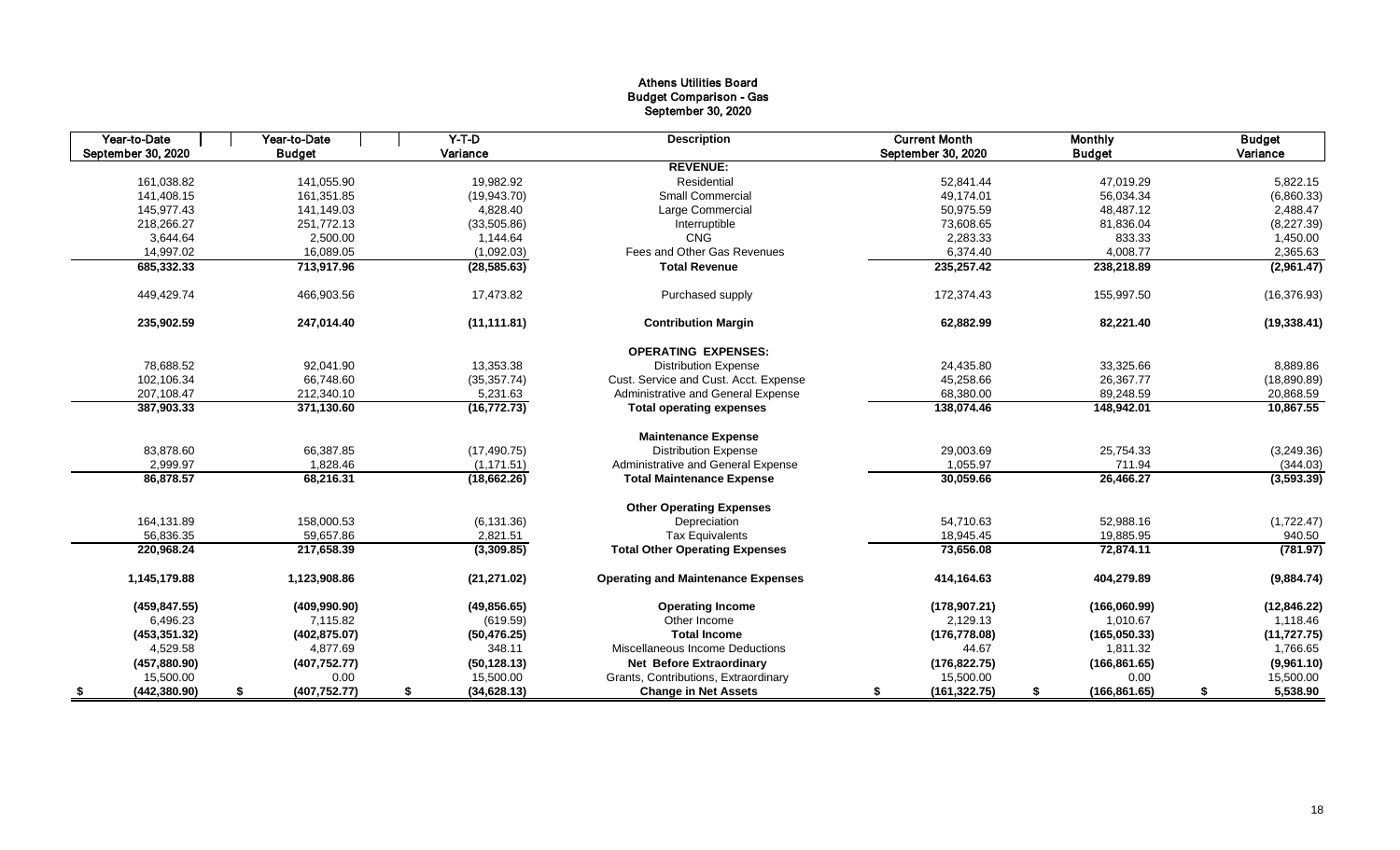## **Athens Utilities Board Gas Division STATEMENTS OF CASH FLOWS September 30, 2020**

|      | Year-to-Date<br><b>September 30, 2020</b> | Year-to-Date<br><b>Prior Year</b> | Variance        |                                                              | <b>Month to Date</b><br><b>September 30, 2020</b> | <b>Month to Date</b><br><b>Prior Year</b> | Variance            |
|------|-------------------------------------------|-----------------------------------|-----------------|--------------------------------------------------------------|---------------------------------------------------|-------------------------------------------|---------------------|
|      |                                           |                                   |                 | <b>CASH FLOWS FROM OPERATING ACTIVITIES:</b>                 |                                                   |                                           |                     |
|      | (457, 880.90)                             | (373, 230.68)                     | (84, 650.22)    | Net Operating Income                                         | (176, 822.75)                                     | (121, 234.29)                             | (55,588.46)         |
|      |                                           |                                   |                 | <b>Adjustments to Reconcile Operating Income</b>             |                                                   |                                           |                     |
|      |                                           |                                   |                 | to Net Cash Provided by Operations:                          |                                                   |                                           |                     |
|      | 164,131.89                                | 159,497.89                        | 4,634.00        | Depreciation                                                 | 54,710.63                                         | 53,281.00                                 | 1,429.63            |
|      |                                           |                                   |                 | <b>Changes in Assets and Liabilities:</b>                    |                                                   |                                           |                     |
|      | 33,486.10                                 | 70.646.60                         | (37, 160.50)    | Receivables                                                  | (14, 343.98)                                      | (31,606.50)                               | 17,262.52           |
|      | 0.00                                      | 0.00                              | 0.00            | Due from (to) Other Divisions                                | 0.00                                              | 0.00                                      | 0.00                |
|      | (161, 286.23)                             | (212,006.01)                      | 50,719.78       | <b>Prepaid Expenses</b>                                      | (31, 294.60)                                      | (43,850.00)                               | 12,555.40           |
|      | (108, 092.43)                             | 87,034.97                         | (195, 127.40)   | <b>Deferred Pension Outflows</b>                             | (108,092.43)                                      | 0.00                                      | (108, 092.43)       |
|      | 1,769.03                                  | 1,001.03                          | 768.00          | <b>Materials and Supplies</b>                                | 3,208.76                                          | (4,383.16)                                | 7,591.92            |
|      | 11,448.96                                 | (84, 409.53)                      | 95,858.49       | <b>Accounts Payable</b>                                      | (34, 858.15)                                      | 29,396.62                                 | (64, 254.77)        |
|      | (3,510.74)                                | (5,469.56)                        | 1,958.82        | <b>Other Current Liabilities</b>                             | 192.11                                            | 797.67                                    | (605.56)            |
|      | (1,160.00)                                | (3, 185.00)                       | 2,025.00        | <b>Customer Deposits</b>                                     | 825.00                                            | (705.00)                                  | 1,530.00            |
|      | 27,128.29                                 | (65, 303.18)                      | 92,431.47       | Net Pension Liabilities                                      | 8,996.01                                          | 7,243.93                                  | 1,752.08            |
|      | 0.00                                      | 0.00                              | 0.00            | Deferred Pension Inflows                                     | 0.00                                              | 0.00                                      | 0.00                |
|      | 129,767.68                                | 14,478.92                         | 115,288.76      | <b>Retirements and Salvage</b>                               | 123,864.72                                        | 4,969.19                                  | 118,895.53          |
|      | 0.00                                      | 0.00                              | $0.00\,$        | Gas Unit Loans                                               | 0.00                                              | 0.00                                      | 0.00                |
|      | (364, 198.35)                             | (410, 944.55)                     | 46,746.20       | <b>Net Cash from Operating Activities</b>                    | (173, 614.68)                                     | (106,090.54)                              | (67, 524.14)        |
|      |                                           |                                   |                 |                                                              |                                                   |                                           |                     |
|      |                                           |                                   |                 | <b>CASH FROM CAPITAL AND INVESTING ACTIVITIES:</b>           |                                                   |                                           |                     |
|      | 0.00                                      | 0.00                              | 0.00            | Adjust Net Pension Obligation                                | 0.00                                              | 0.00                                      | 0.00                |
|      | 0.00                                      | 0.00                              | 0.00            | Prior Period Adjustment                                      | 0.00                                              | 0.00                                      | 0.00                |
|      | 15,500.00                                 | 0.00                              | 15,500.00       | Grants, Contributions & Other Extraordinary Income (Expense) | 15,500.00                                         | 0.00                                      | 15,500.00           |
|      | (221, 795.41)                             | (244, 561.33)                     | 22,765.92       | Changes in Gas Utility Plant                                 | (145, 418.27)                                     | (91, 179.62)                              | (54, 238.65)        |
|      | (206, 295.41)                             | (244, 561.33)                     | 38,265.92       | Net Cash from Capital and Related Investing Activities       | (129, 918.27)                                     | (91, 179.62)                              | (38, 738.65)        |
|      |                                           |                                   |                 | <b>Cash from Financing Activities</b>                        |                                                   |                                           |                     |
|      | 0.00                                      | 0.00                              | 0.00            | Short Term Notes Payable                                     | 0.00                                              | 0.00                                      | 0.00                |
| - \$ | (570, 493.76)                             | \$<br>(655, 505.88)               | \$<br>85,012.12 | <b>Net Changes in Cash Position</b>                          | (303, 532.95)<br>\$                               | (197, 270.16)<br>\$                       | \$<br>(106, 262.79) |
|      |                                           |                                   |                 |                                                              |                                                   |                                           |                     |
|      | 6,245,361.45                              | 5,903,665.76                      | 341,695.69      | Cash at Beginning of Period                                  | 5,978,400.64                                      | 5,445,430.04                              | 532,970.60          |
|      | 5,674,867.69                              | 5,248,159.88                      | 426,707.81      | Cash at End of Period                                        | 5,674,867.69                                      | 5,248,159.88                              | 426,707.81          |
|      | (570, 493.76)                             | \$<br>(655, 505.88)               | \$<br>85,012.12 | <b>Changes in Cash and Equivalents</b>                       | (303, 532.95)<br>\$                               | (197, 270.16)<br>\$                       | \$<br>(106, 262.79) |
|      |                                           |                                   |                 |                                                              |                                                   |                                           |                     |

**Long-Term Debt** \$0.00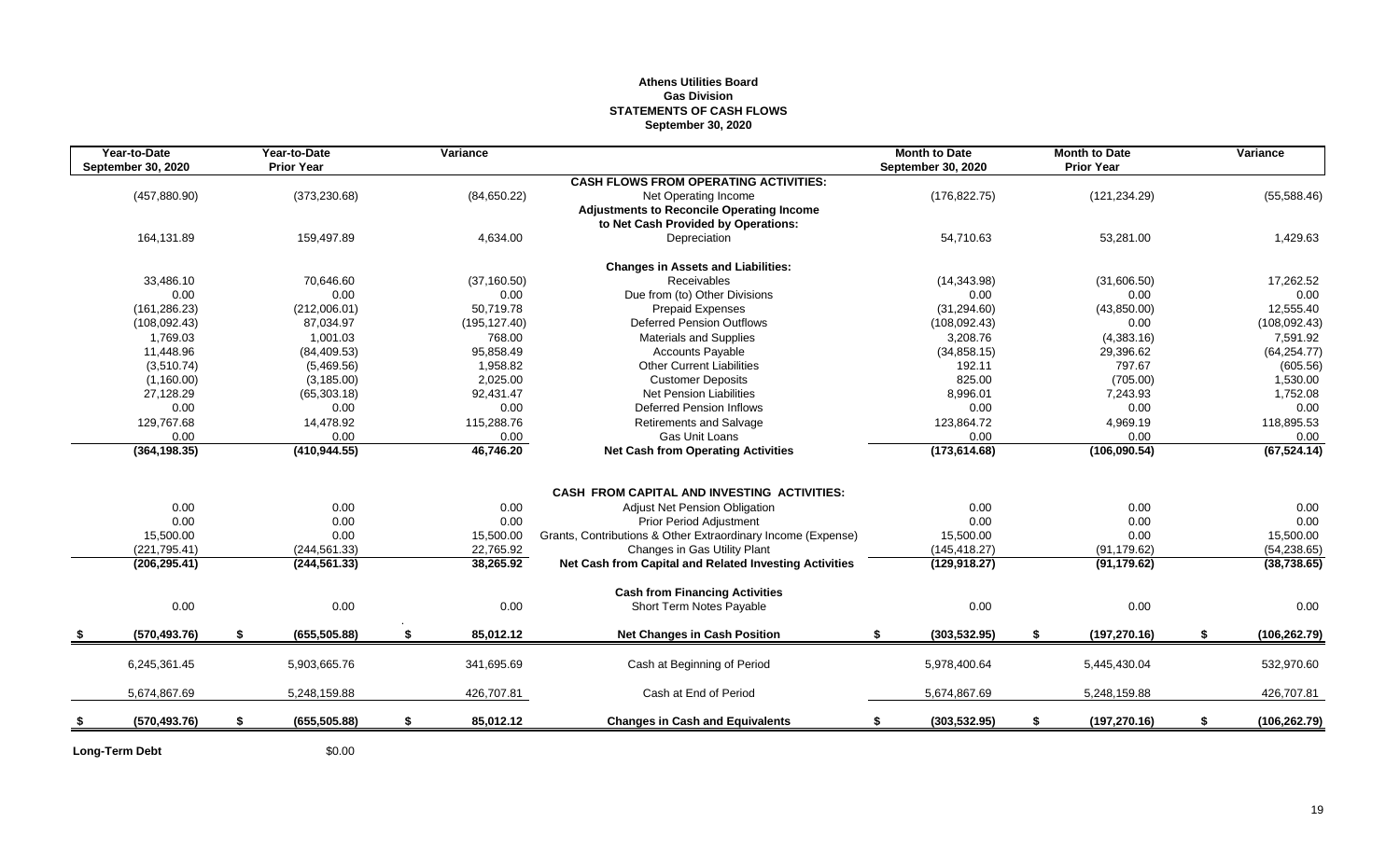#### Athens Utilities Board Statistics Report September 30, 2020

| Gas:                |         |              |          |            |
|---------------------|---------|--------------|----------|------------|
|                     | Current | <b>Prior</b> |          | # Accounts |
| Number of services: | Month   | Year         | Change   | Change     |
| Residential         | 5,427   | 5,379        | 0.89%    | 48         |
| Small Commercial    | 925     | 930          | $-0.54%$ | -5         |
| Large Commercial    | 10      | 10           | $0.00\%$ | 0          |
| Interruptible       | 6       |              | 0.00%    |            |
| <b>CNG</b>          |         |              | 0.00%    |            |
|                     |         |              |          |            |
| Total Services      | 6,369   | 6,326        | 0.68%    | 43         |

| <b>Sales Volumes:</b> |           | <b>Current Month</b> | Year-to-Date |           |                   |           |
|-----------------------|-----------|----------------------|--------------|-----------|-------------------|-----------|
| <b>Units Sold</b>     | 9/30/2020 | <b>Prior Year</b>    | Change       | 9/30/2020 | <b>Prior Year</b> | Change    |
| Residential           | 25,440    | 24,651               | 3.20%        | 120,660   | 75,299            | 60.24%    |
| Small Commercial      | 58,598    | 78,907               | $-25.74%$    | 187,503   | 211,100           | $-11.18%$ |
| Large Commercial      | 80,322    | 84,869               | $-5.36\%$    | 239,771   | 232,039           | 3.33%     |
| Interruptible         | 163,748   | 171,797              | $-4.69\%$    | 481,408   | 497,539           | $-3.24%$  |
| <b>CNG</b>            | 2,556     | 2,223                | 14.98%       | 7,441     | 6,279             | 18.51%    |
|                       | 330,664   | 362,447              | $-8.77%$     | 1,036,783 | 1,022,256         | 1.42%     |

┛

| Employment         |                    |                   |                   |
|--------------------|--------------------|-------------------|-------------------|
|                    | September 30, 2020 | <b>Prior Year</b> | <b>Difference</b> |
| Employee Headcount | 9.00               | 10.00             | $-1.00$           |
| <b>IFTE</b>        | 9.60               | 10.52             | $-0.92$           |
| Y-T-D FTE          | 9.77               | 10.44             | $-0.67$           |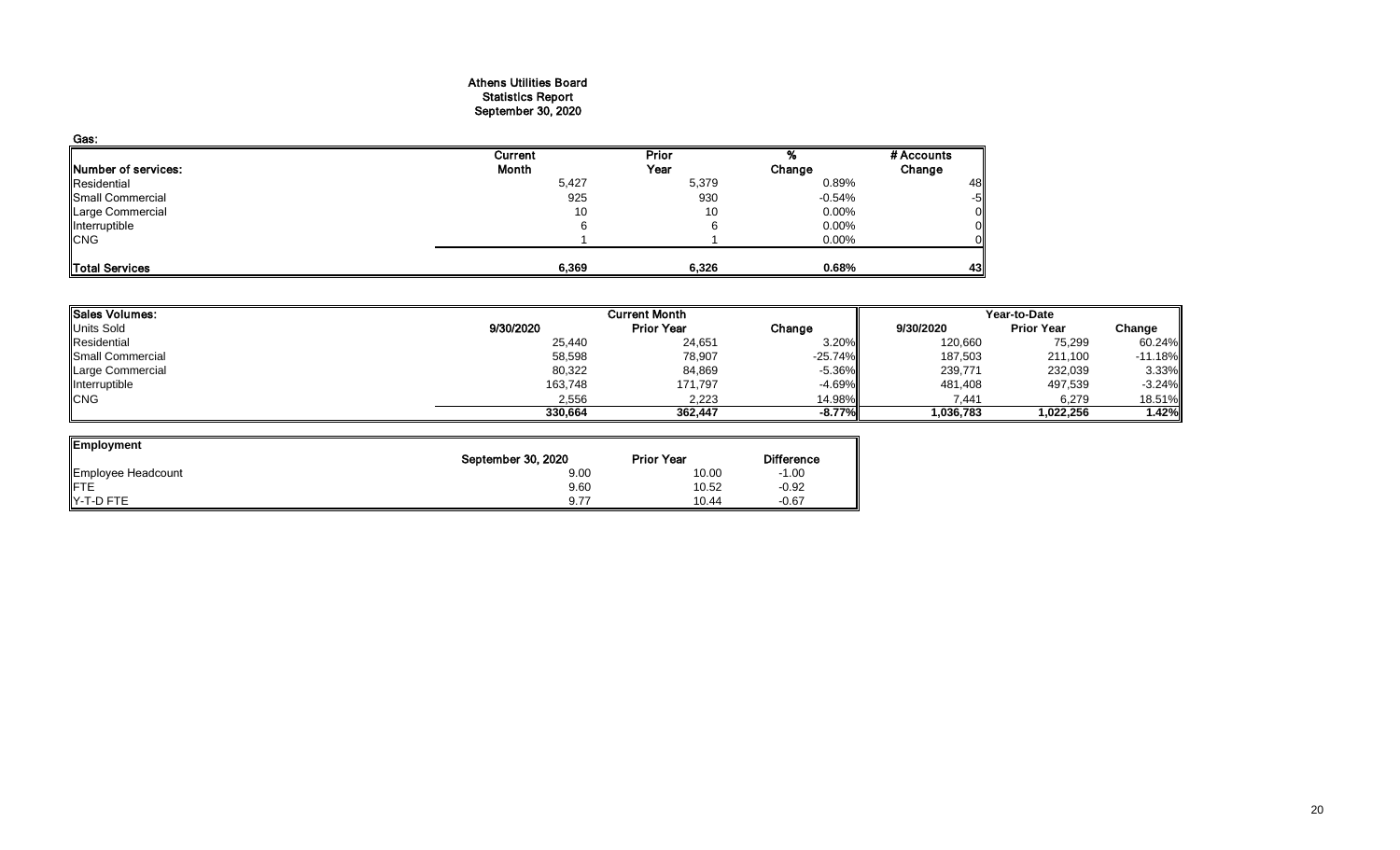## **Athens Utilities Board Gas Division Capital Budget Month Ending as of September 30, 2020**

|                                               | <b>Budget</b>                           | <b>Actual</b> | Variance to date<br>Favorable<br>(Unfavorable) | <b>Estimated</b><br>% Project<br><b>Completion</b> | <b>Percent Budget</b><br><b>Expended</b> |
|-----------------------------------------------|-----------------------------------------|---------------|------------------------------------------------|----------------------------------------------------|------------------------------------------|
| <b>Planned Capital Improvements:</b>          |                                         |               |                                                |                                                    |                                          |
| Truck 54 (2014) Service Tk                    | 50,000                                  |               | 50,000                                         |                                                    |                                          |
| Truck 60 (2010) (if not purchased in FY 2020) | 40,000                                  |               | 40,000                                         |                                                    |                                          |
| Upgrading Cathodic Protection Field -         | 15,000                                  | 17,202        | (2, 202)                                       | 100%                                               | 114.68%                                  |
| <b>Replace Mechanical Correctors</b>          | 10,000                                  |               | 10,000                                         |                                                    |                                          |
| Replace Pressue Charts                        | 6,500                                   |               | 6,500                                          |                                                    |                                          |
| Replace Leak Machines                         | 10,000                                  |               | 10,000                                         |                                                    |                                          |
| Replace Locating Equipment - Digital          | 5,000                                   |               | 5,000                                          |                                                    |                                          |
| Replace Locating Equipment - Pipe Horn        | 1,000                                   |               | 1,000                                          |                                                    |                                          |
| 20% of 5 Year Leak Survey                     | 30,000                                  | 8,936         | 21,064                                         |                                                    | 29.79%                                   |
| Replace Odorant System - Athens / Riceville   | 65,000                                  |               | 65,000                                         | 100%                                               |                                          |
| Trencher                                      | 102,000                                 |               | 102,000                                        |                                                    | Continuous                               |
| System Improvement                            | 60,000                                  |               | 60,000                                         |                                                    | Continuous                               |
| Main                                          | 100,000                                 | 8,683         | 91,317                                         | 100%                                               | 8.68% Continuous                         |
| Services                                      | 130,000                                 | 58,175        | 71,825                                         |                                                    | 44.75% Continuous                        |
| IT Core (Servers, mainframe, etc.)            | 20,000                                  |               | 20,000                                         |                                                    | Continuous                               |
| <b>Total Planned Capital Improvements:</b>    | \$<br>$644,500$ \$                      | $92,997$ \$   | 551,503                                        |                                                    |                                          |
| <b>Other Assets:</b>                          |                                         |               |                                                |                                                    |                                          |
| <b>Repair Regulator Stattion</b>              |                                         | 2,907         | (2,907)                                        |                                                    |                                          |
| <b>Drive Thru Drawer</b>                      |                                         | 6,216         | (6, 216)                                       |                                                    |                                          |
| Other                                         |                                         |               | $\Omega$                                       |                                                    |                                          |
| <b>Total Other Assets:</b>                    | S                                       | $9,123$ \$    | (9, 123)                                       |                                                    |                                          |
| Totals:                                       | 644,500                                 | $102,120$ \$  | 542,380                                        |                                                    |                                          |
|                                               | Percentage of Budget Spent Year-to-date |               | 15.84%                                         | <b>Fiscal Year</b>                                 | 16.67%                                   |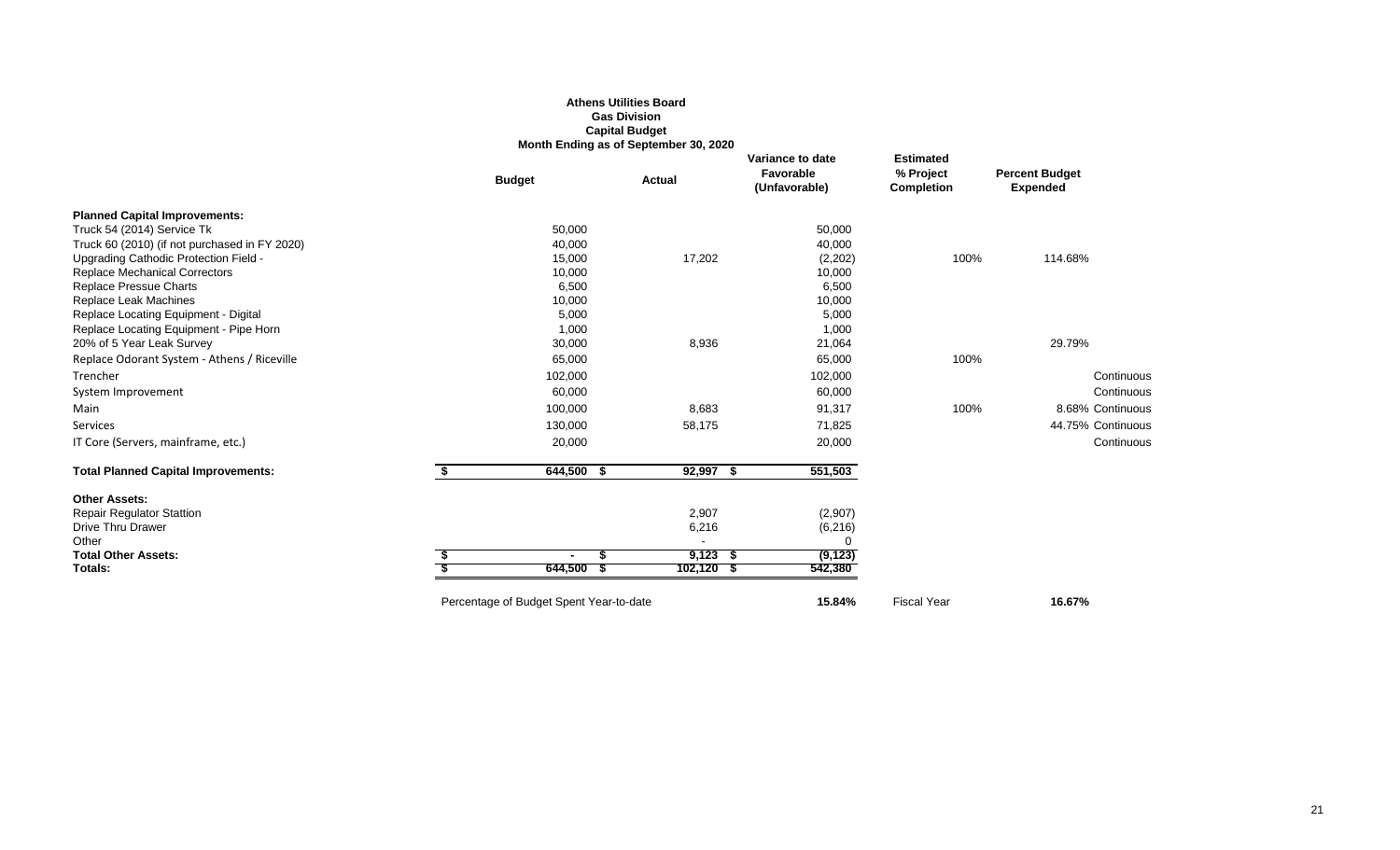## **ATHENS UTILITIES BOARD WASTEWATER DIVISION BALANCE SHEET September 30, 2020**

| <b>Current Period</b><br>September 30, 2020 |    | <b>Prior Year</b> | Change from<br><b>Prior Year</b> |                                            | <b>Current Period</b><br><b>September 30, 2020</b> | Prior<br><b>Month</b> | Change<br>from prior<br><b>Month</b> |
|---------------------------------------------|----|-------------------|----------------------------------|--------------------------------------------|----------------------------------------------------|-----------------------|--------------------------------------|
|                                             |    |                   |                                  | Assets:                                    |                                                    |                       |                                      |
| 4,322,509.76                                |    | 4.375.413.82      | (52,904.06)                      | Cash and Cash Equivalents                  | 4.322.509.76                                       | 4,384,683.32          | (62, 173.56)                         |
| 456,458.30                                  |    | 547,833.64        | (91, 375.34)                     | Receivables                                | 456,458.30                                         | 461,707.85            | (5,249.55)                           |
| 0.00                                        |    | 0.00              | 0.00                             | Short Term Balances Due from Other Div.    | 0.00                                               | 0.00                  | 0.00                                 |
| 148,466.84                                  |    | 135,876.11        | 12,590.73                        | <b>Prepaid Expenses</b>                    | 148,466.84                                         | 165,690.53            | (17, 223.69)                         |
| 318,081.42                                  |    | 219,217.14        | 98,864.28                        | Materials and Supplies Inventory           | 318,081.42                                         | 322,605.83            | (4,524.41)                           |
| 5,245,516.32                                |    | 5,278,340.71      | (32,824.39)                      | <b>Total Current Assets</b>                | 5,245,516.32                                       | 5,334,687.53          | (89, 171.21)                         |
| 0.00                                        |    | 0.00              | 0.00                             | Bond and Interest Sinking Fund and Reserve | 0.00                                               | 0.00                  | 0.00                                 |
| 0.00                                        |    | 0.00              | 0.00                             | Reserve and Other                          | 0.00                                               | 0.00                  | 0.00                                 |
| 0.00                                        |    | 0.00              | 0.00                             | <b>Total Restricted Assets</b>             | 0.00                                               | 0.00                  | 0.00                                 |
| 0.00                                        |    | 350,771.03        | (350, 771.03)                    | Debt Issue Costs, Net of Amortization      | 0.00                                               | 0.00                  | 0.00                                 |
| 646,785.03                                  |    | 0.00              | 646,785.03                       | <b>Deferred Pension Outflows</b>           | 646,785.03                                         | 438,877.52            | 207,907.51                           |
| 57,635,266.64                               |    | 55,976,734.67     | 1,658,531.97                     | Sewer Utility Plant, at Cost               | 57,635,266.64                                      | 57,427,872.80         | 207,393.84                           |
| (22, 447, 312.63)                           |    | (20, 840, 665.93) | (1,606,646.70)                   | Less: Accumulated Depreciation             | (22, 447, 312.63)                                  | (22, 252, 935.93)     | (194, 376.70)                        |
| 35,187,954.01                               |    | 35,136,068.74     | 51,885.27                        | <b>Net Sewer Utility Plant</b>             | 35, 187, 954.01                                    | 35,174,936.87         | 13,017.14                            |
| 35,834,739.04                               |    | 35,486,839.77     | 347,899.27                       | <b>Total Long Term Assets</b>              | 35,834,739.04                                      | 35,613,814.39         | 220,924.65                           |
| 41,080,255.36<br>- \$                       | \$ | 40,765,180.48     | \$<br>315,074.88                 | <b>Total Assets</b>                        | \$<br>41,080,255.36                                | \$<br>40,948,501.92   | \$<br>131,753.44                     |
|                                             |    |                   |                                  | <b>Liabilities and Retained Earnings:</b>  |                                                    |                       |                                      |
| 29.752.19                                   |    | 61.652.20         | (31,900.01)                      | <b>Accounts Payable</b>                    | 29.752.19                                          | 35.671.34             | (5,919.15)                           |
| 262,855.37                                  |    | 61,025.00         | 201,830.37                       | <b>Customer Deposits</b>                   | 262,855.37                                         | 262,835.37            | 20.00                                |
| 173,350.49                                  |    | 165,174.51        | 8,175.98                         | Other Current Liabilities                  | 173,350.49                                         | 173,838.98            | (488.49)                             |
| 465,958.05                                  |    | 287,851.71        | 178,106.34                       | <b>Total Current Liabilities</b>           | 465,958.05                                         | 472,345.69            | (6, 387.64)                          |
| 0.00                                        |    | 0.00              | 0.00                             | <b>Bonds Payable</b>                       | 0.00                                               | 0.00                  | 0.00                                 |
| 1,695,791.14                                |    | 1,832,525.66      | (136, 734.52)                    | Notes Payable - State of Tennessee         | 1,695,791.14                                       | 1,707,310.79          | (11,519.65)                          |
| 12,544,060.89                               |    | 13,590,578.39     | (1,046,517.50)                   | Notes Payable - Other                      | 12,544,060.89                                      | 12,544,060.89         | 0.00                                 |
| 772,710.63                                  |    | 615,052.41        | 157,658.22                       | Net Pension Liability                      | 772,710.63                                         | 754,704.10            | 18,006.53                            |
| 39.049.73                                   |    | 53.070.27         | (14,020.54)                      | <b>Deferred Pension Inflows</b>            | 39.049.73                                          | 39.049.73             | 0.00                                 |
| 15,051,612.39                               |    | 16,091,226.73     | (1,039,614.34)                   | <b>Total Long Term Liabilities</b>         | 15,051,612.39                                      | 15,045,125.51         | 6,486.88                             |
| 25,562,684.92                               |    | 24,386,102.04     | 1,176,582.88                     | Net Position                               | 25,562,684.92                                      | 25,431,030.72         | 131,654.20                           |
| 41,080,255.36<br>s.                         | S. | 40,765,180.48     | \$<br>315,074.88                 | <b>Total Liabilities and Net Assets</b>    | \$<br>41,080,255.36                                | \$<br>40,948,501.92   | \$<br>131,753.44                     |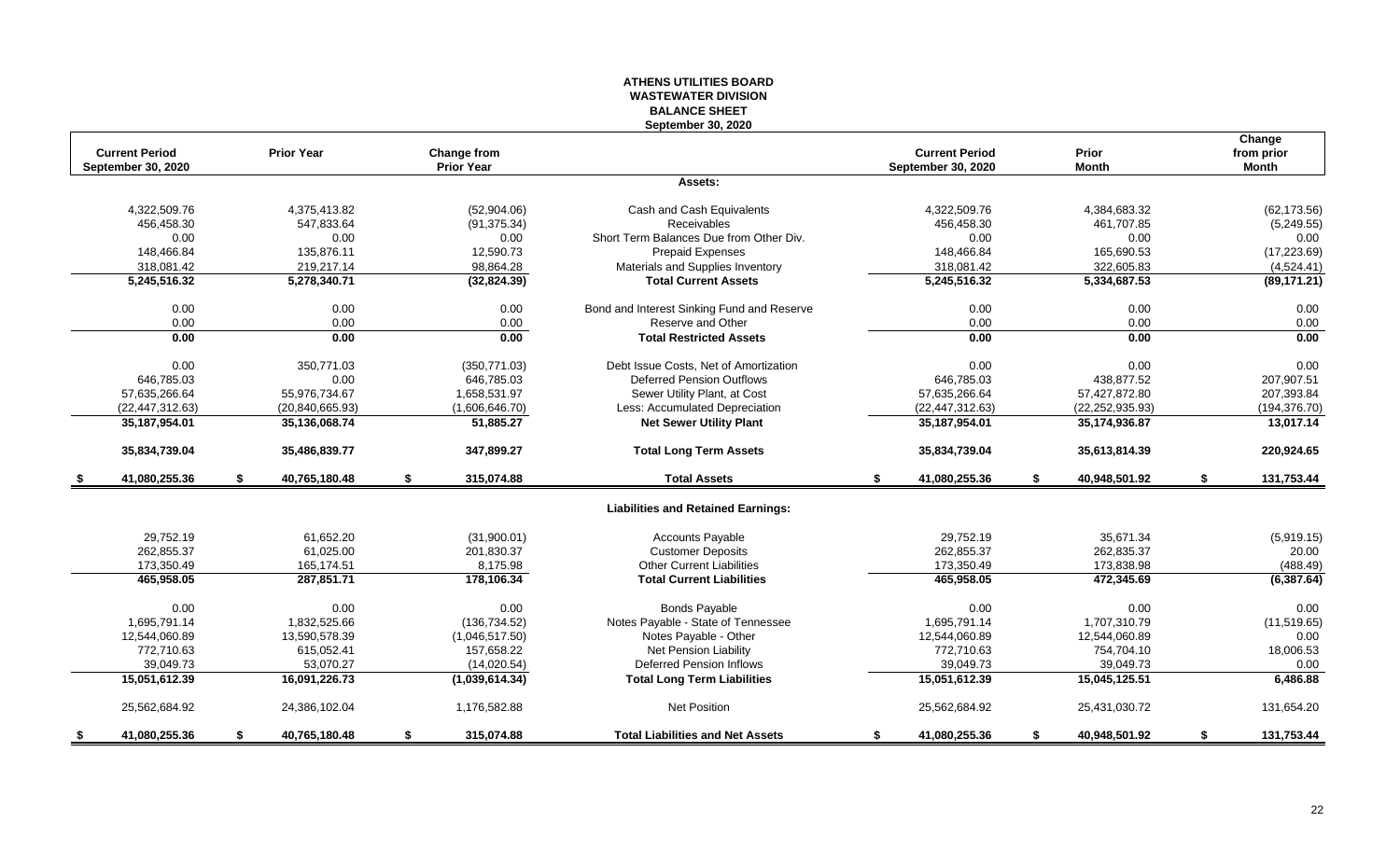## Athens Utilities Board Profit and Loss Statement - Wastewater September 30, 2020

| Year-to-Date<br>September 30, 2020 | Year-to-Date<br><b>Prior Year</b> | Variance<br>Favorable<br>(Unfavorable) |                                            | Current<br>Month<br>September 30, 2020 | <b>Current</b><br>Month<br><b>Prior Year</b> | Variance<br>Favorable<br>(Unfavorable) |
|------------------------------------|-----------------------------------|----------------------------------------|--------------------------------------------|----------------------------------------|----------------------------------------------|----------------------------------------|
|                                    |                                   |                                        | <b>REVENUE:</b>                            |                                        |                                              |                                        |
| 555,919.46                         | 538,434.78                        | 17,484.68                              | Residential                                | 184,486.26                             | 182,765.70                                   | 1,720.56                               |
| 429,503.63                         | 478,862.93                        | (49,359.30)                            | Small Commercial                           | 116,600.41                             | 169,696.64                                   | (53,096.23)                            |
| 764,568.45                         | 585,490.26                        | 179,078.19                             | Large Commercial                           | 285,996.84                             | 218,427.63                                   | 67,569.21                              |
| 75,018.19                          | 44,546.41                         | 30,471.78                              | Other                                      | 20,442.74                              | 22,711.46                                    | (2, 268.72)                            |
| 1,825,009.73                       | 1,647,334.38                      | 177,675.35                             | <b>Total Revenue</b>                       | 607,526.25                             | 593,601.43                                   | 13,924.82                              |
|                                    |                                   |                                        | <b>OPERATING AND MAINTENANCE EXPENSES:</b> |                                        |                                              |                                        |
| 343,237.21                         | 343,614.04                        | 376.83                                 | Sewer Treatment Plant Expense              | 108,439.22                             | 99,054.94                                    | (9, 384.28)                            |
| 16,832.65                          | 17,547.67                         | 715.02                                 | <b>Pumping Station Expense</b>             | 5,476.90                               | 5,011.74                                     | (465.16)                               |
| 62,818.35                          | 74,032.19                         | 11,213.84                              | <b>General Expense</b>                     | 16,943.97                              | 22,937.29                                    | 5,993.32                               |
| 38,301.25                          | 38,868.83                         | 567.58                                 | Cust. Service and Cust. Acct. Expense      | 13,011.17                              | 12,096.20                                    | (914.97)                               |
| 262,978.18                         | 214,769.76                        | (48, 208.42)                           | Administrative and General Expense         | 91,678.98                              | 76,695.29                                    | (14,983.69)                            |
| 724,167.64                         | 688,832.49                        | (35, 335.15)                           | <b>Total Operating Expenses</b>            | 235,550.24                             | 215,795.46                                   | (19, 754.78)                           |
|                                    |                                   |                                        | <b>Maintenance Expense</b>                 |                                        |                                              |                                        |
| 41,056.55                          | 56,039.56                         | 14,983.01                              | Sewer Treatment Plant Expense              | 16,129.98                              | 20,831.99                                    | 4,702.01                               |
| 22,961.36                          | 22,537.02                         | (424.34)                               | <b>Pumping Station Expense</b>             | 7,271.58                               | 7,454.09                                     | 182.51                                 |
| 59,921.47                          | 97,896.47                         | 37,975.00                              | <b>General Expense</b>                     | 23,191.20                              | 34,128.62                                    | 10,937.42                              |
| 755.33                             | 1,526.17                          | 770.84                                 | Administrative and General Expense         | 250.44                                 | 341.90                                       | 91.46                                  |
| 124,694.71                         | 177,999.22                        | 53,304.51                              | <b>Total Maintenance Expense</b>           | 46,843.20                              | 62,756.60                                    | 15,913.40                              |
|                                    |                                   |                                        | <b>Other Operating Expenses</b>            |                                        |                                              |                                        |
| 566,308.83                         | 398,397.47                        | (167, 911.36)                          | Depreciation                               | 188,769.61                             | 137.708.06                                   | (51,061.55)                            |
| 566,308.83                         | 398,397.47                        | (167, 911.36)                          | <b>Total Other Operating Expenses</b>      | 188,769.61                             | 137,708.06                                   | (51,061.55)                            |
| 1,415,171.18                       | 1,265,229.18                      | (149, 942.00)                          | <b>Operating and Maintenance Expenses</b>  | 471.163.05                             | 416,260.12                                   | (54, 902.93)                           |
| 409,838.55                         | 382,105.20                        | 27,733.35                              | <b>Operating Income</b>                    | 136,363.20                             | 177,341.31                                   | (40, 978.11)                           |
| 4.468.43                           | 17.005.79                         | (12, 537.36)                           | Other Income                               | 1,506.19                               | 4,239.80                                     | (2,733.61)                             |
| 414,306.98                         | 399,110.99                        | 15,195.99                              | <b>Total Income</b>                        | 137,869.39                             | 181,581.11                                   | (43,711.72)                            |
| 4,400.50                           | 4,398.83                          | (1.67)                                 | Other Expense                              | 16.00                                  | 4.078.88                                     | 4,062.88                               |
| 409,906.48                         | 394.712.16                        | 15,194.32                              | Net Income Before Debt Expense             | 137,853.39                             | 177,502.23                                   | (39, 648.84)                           |
|                                    |                                   |                                        | <b>DEBT RELATED EXPENSES:</b>              |                                        |                                              |                                        |
| 0.00                               | 0.00                              | 0.00                                   | Amortization of Debt Discount              | 0.00                                   | 0.00                                         | 0.00                                   |
| 0.00                               | 0.00                              | 0.00                                   | <b>Bond Interest</b>                       | 0.00                                   | 0.00                                         | 0.00                                   |
| 19,401.99                          | 65,998.14                         | 46,596.15                              | <b>Other Debt Interest</b>                 | 6,199.19                               | 22,283.84                                    | 16,084.65                              |
| 19,401.99                          | 65,998.14                         | 46,596.15                              | <b>Total debt related expenses</b>         | 6,199.19                               | 22,283.84                                    | 16,084.65                              |
| 390,504.49                         | 328,714.02                        | 61,790.47                              | <b>Net Before Extraordinary</b>            | 131,654.20                             | 155,218.39                                   | (23, 564.19)                           |
| 25,964.90                          | 0.00                              | 25,964.90                              | Grants, Contributions, Extraordinary       | 0.00                                   | 0.00                                         | 0.00                                   |
| 416,469.39<br>- \$                 | 328,714.02                        | 87,755.37                              | <b>Change in Net Assets</b>                | 131,654.20<br>S                        | 155,218.39                                   | (23, 564.19)                           |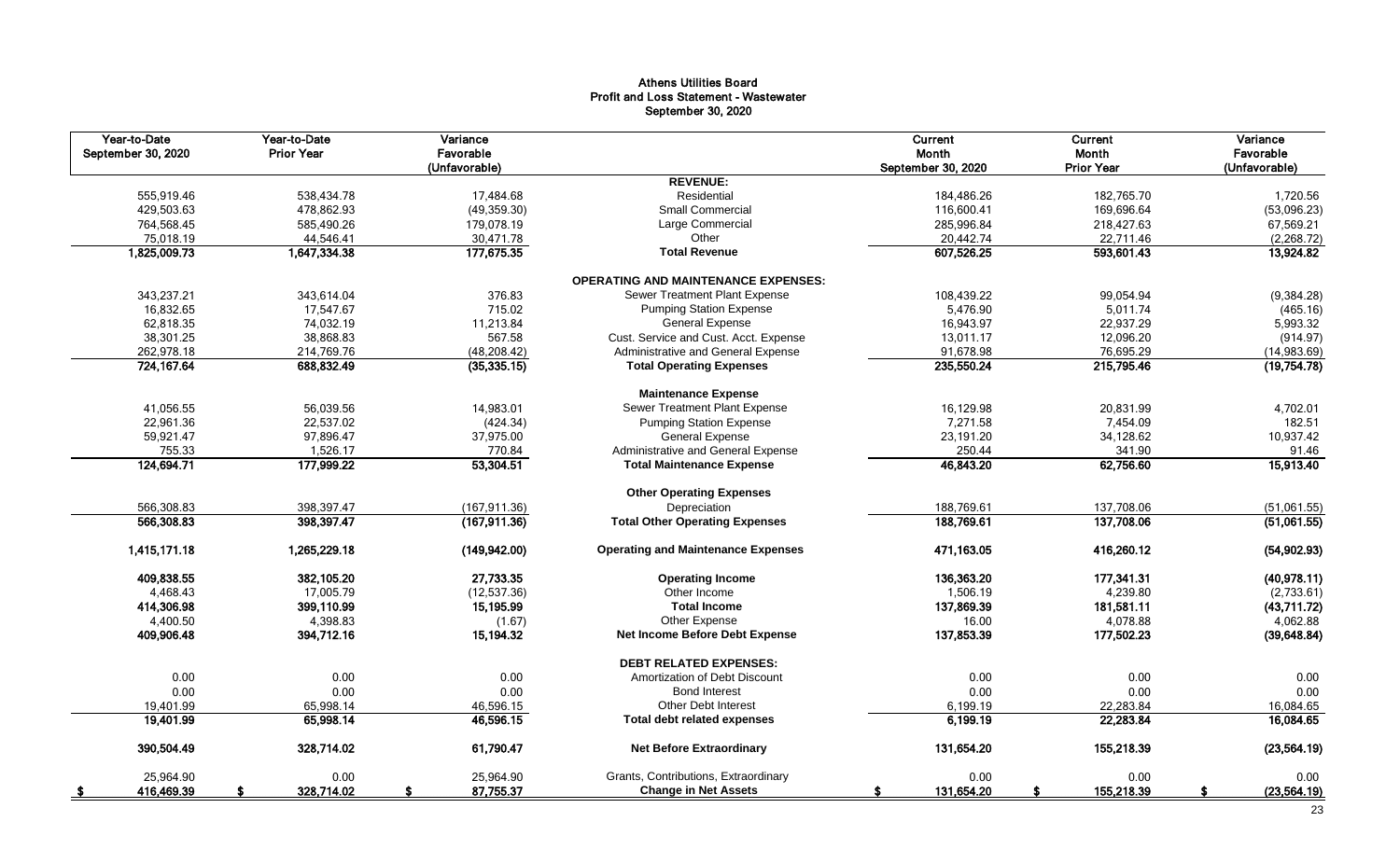## Athens Utilities Board Budget Comparison - Wastewater September 30, 2020

| Year-to-Date<br>September 30, 2020 | Year-to-Date<br><b>Budget</b> | $Y-T-D$<br>Variance | <b>Description</b>                          | <b>Current Month</b><br>September 30, 2020 | <b>Monthly</b><br><b>Budget</b> | <b>Budget</b><br>Variance |
|------------------------------------|-------------------------------|---------------------|---------------------------------------------|--------------------------------------------|---------------------------------|---------------------------|
|                                    |                               |                     |                                             |                                            |                                 |                           |
|                                    |                               |                     | <b>REVENUE:</b>                             |                                            |                                 |                           |
| 555,919.46                         | 532.316.60                    | 23,602.86           | Residential                                 | 184,486.26                                 | 169,225.16                      | 15,261.10                 |
| 429,503.63                         | 457,922.51                    | (28, 418.88)        | Small Commercial                            | 116,600.41                                 | 161,637.02                      | (45,036.61)               |
| 764,568.45                         | 470,732.39                    | 293,836.06          | Large Commercial                            | 285,996.84                                 | 162,008.58                      | 123,988.26                |
| 75,018.19                          | 46,463.64                     | 28,554.55           | Other                                       | 20,442.74                                  | 22,091.79                       | (1,649.05)                |
| 1,825,009.73                       | 1,507,435.14                  | 317,574.59          | <b>Total Revenue</b>                        | 607,526.25                                 | 514,962.55                      | 92,563.70                 |
|                                    |                               |                     | <b>OPERATING AND MAINTENANCE EXPENSES:</b>  |                                            |                                 |                           |
| 343,237.21                         | 361,571.66                    | 18,334.45           | Sewer Treatment Plant Expense               | 108,439.22                                 | 127,632.79                      | 19,193.57                 |
| 16,832.65                          | 22,830.83                     | 5,998.18            | <b>Pumping Station Expense</b>              | 5,476.90                                   | 7,570.19                        | 2,093.29                  |
| 62,818.35                          | 81,054.87                     | 18,236.52           | <b>General Expense</b>                      | 16,943.97                                  | 27,350.31                       | 10,406.34                 |
| 38,301.25                          | 31,986.16                     | (6,315.09)          | Customer Service and Customer Acct. Expense | 13,011.17                                  | 12,564.67                       | (446.50)                  |
| 262,978.18                         | 249,083.78                    | (13,894.40)         | Administrative and General Expense          | 91,678.98                                  | 91,352.25                       | (326.73)                  |
| 724,167.64                         | 746,527.30                    | 22,359.66           | <b>Total Operating Expenses</b>             | 235,550.24                                 | 266,470.22                      | 30,919.98                 |
|                                    |                               |                     | <b>Maintenance Expense</b>                  |                                            |                                 |                           |
| 41,056.55                          | 42,471.87                     | 1,415.32            | Sewer Treatment Plant Expense               | 16,129.98                                  | 15,871.53                       | (258.45)                  |
| 22,961.36                          | 21,635.56                     | (1,325.80)          | <b>Pumping Station Expense</b>              | 7,271.58                                   | 8,430.65                        | 1,159.07                  |
| 59,921.47                          | 82,397.84                     | 22,476.37           | <b>General Expense</b>                      | 23,191.20                                  | 33,004.59                       | 9,813.39                  |
| 755.33                             | 1,084.59                      | 329.26              | Administrative and General Expense          | 250.44                                     | 357.39                          | 106.95                    |
| 124,694.71                         | 147,589.85                    | 22,895.14           | <b>Total Maintenance Expense</b>            | 46,843.20                                  | 57,664.16                       | 10,820.96                 |
|                                    |                               |                     |                                             |                                            |                                 |                           |
|                                    |                               |                     | <b>Other Operating Expenses</b>             |                                            |                                 |                           |
| 566,308.83                         | 394,045.16                    | (172, 263.67)       | Depreciation                                | 188,769.61                                 | 130,656.59                      | (58, 113.02)              |
| 566,308.83                         | 394,045.16                    | (172, 263.67)       | <b>Total Other Operating Expenses</b>       | 188,769.61                                 | 130,656.59                      | (58, 113.02)              |
| 1,415,171.18                       | 1,288,162.31                  | (127,008.87)        | <b>Operating and Maintenance Expenses</b>   | 471,163.05                                 | 454,790.97                      | (16, 372.08)              |
| 409,838.55                         | 219,272.82                    | 190,565.73          | <b>Operating Income</b>                     | 136,363.20                                 | 60,171.58                       | 76,191.62                 |
| 4.468.43                           | 12.705.27                     | (8, 236.84)         | Other Income                                | 1.506.19                                   | 8,350.90                        | (6,844.71)                |
| 414,306.98                         | 231,978.09                    | 182,328.89          | <b>Total Income</b>                         | 137,869.39                                 | 68,522.48                       | 69,346.91                 |
| 4,400.50                           | 4,801.43                      | 400.93              | Other Expense                               | 16.00                                      | 1,211.28                        | 1,195.28                  |
| 409,906.48                         | 227.176.66                    | 182,729.82          | <b>Net Income Before Debt Expense</b>       | 137,853.39                                 | 67,311.19                       | 70,542.20                 |
|                                    |                               |                     | <b>DEBT RELATED EXPENSES:</b>               |                                            |                                 |                           |
| 0.00                               | 0.00                          | 0.00                | Amortization of Debt Discount               | 0.00                                       | 0.00                            | 0.00                      |
| 0.00                               | 0.00                          | 0.00                | <b>Bond Interest</b>                        | 0.00                                       | 0.00                            | 0.00                      |
| 19,401.99                          | 72,972.85                     | 53,570.86           | <b>Other Debt Interest</b>                  | 6,199.19                                   | 26,562.43                       | 20,363.24                 |
| 19,401.99                          | 72,972.85                     | 53,570.86           | <b>Total debt related expenses</b>          | 6,199.19                                   | 26,562.43                       | 20,363.24                 |
|                                    |                               |                     |                                             |                                            |                                 |                           |
| 390,504.49                         | 154,203.81                    | 236,300.68          | <b>Net Before Extraordinary</b>             | 131,654.20                                 | 40,748.77                       | 90,905.43                 |
| 25,964.90                          | 0.00                          | 25,964.90           | Grants, Contributions, Extraordinary        | 0.00                                       | 0.00                            | 0.00                      |
| 416,469.39<br>- \$                 | 154,203.81<br>\$              | 262,265.58<br>\$    | <b>Change in Net Assets</b>                 | 131,654.20<br>\$                           | \$<br>40,748.77                 | \$<br>90,905.43           |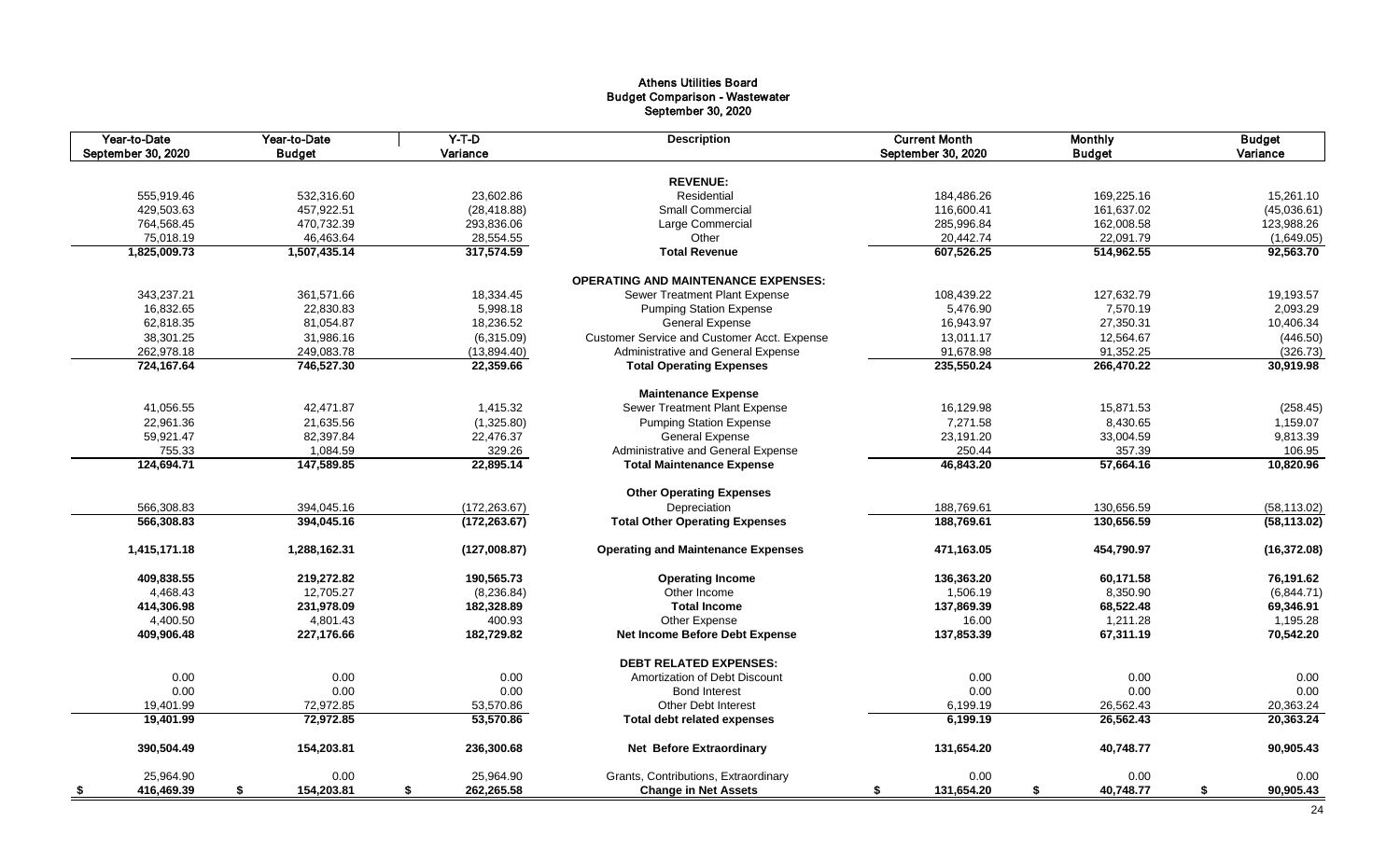## **Athens Utilities Board Wastewater Division STATEMENTS OF CASH FLOWS September 30, 2020**

|      | Year-to-Date<br><b>September 30, 2020</b> | Year-to-Date<br><b>Prior Year</b> | Variance            |                                                                 | <b>Month to Date</b><br><b>September 30, 2020</b> |               |    | <b>Month to Date</b><br><b>Prior Year</b> | Variance           |
|------|-------------------------------------------|-----------------------------------|---------------------|-----------------------------------------------------------------|---------------------------------------------------|---------------|----|-------------------------------------------|--------------------|
|      |                                           |                                   |                     | <b>CASH FLOWS FROM OPERATING ACTIVITIES:</b>                    |                                                   |               |    |                                           |                    |
|      | 390,504.49                                | 328,714.02                        | 61,790.47           | Net Operating Income                                            |                                                   | 131,654.20    |    | 155,218.39                                | (23, 564.19)       |
|      |                                           |                                   |                     | <b>Adjustments to Reconcile Operating Income</b>                |                                                   |               |    |                                           |                    |
|      |                                           |                                   |                     | to Net Cash Provided by Operations:                             |                                                   |               |    |                                           |                    |
|      | 566,308.83                                | 398,397.47                        | 167,911.36          | Depreciation                                                    |                                                   | 188,769.61    |    | 137,708.06                                | 51,061.55          |
|      |                                           |                                   |                     | <b>Changes in Assets and Liabilities:</b>                       |                                                   |               |    |                                           |                    |
|      | 90,917.73                                 | (16,961.47)                       | 107,879.20          | <b>Accounts Receivable</b>                                      |                                                   | 5,249.55      |    | (82,060.71)                               | 87,310.26          |
|      | 0.00                                      | 0.00                              | 0.00                | Due from (to) Other Divisions                                   |                                                   | 0.00          |    | 0.00                                      | 0.00               |
|      | 0.00                                      | 0.00                              | 0.00                | Short Term Notes to Other Divisions                             |                                                   | 0.00          |    | 0.00                                      | 0.00               |
|      | (131, 478.66)                             | (124, 532.98)                     | (6,945.68)          | <b>Prepaid Expenses</b>                                         |                                                   | 17,223.69     |    | 14,292.89                                 | 2,930.80           |
|      | (207, 907.51)                             | 133,642.68                        | (341, 550.19)       | <b>Deferred Pension Outflows</b>                                |                                                   | (207, 907.51) |    | 0.00                                      | (207, 907.51)      |
|      | (73,941.59)                               | 46,267.66                         | (120, 209.25)       | <b>Materials and Supplies</b>                                   |                                                   | 4,524.41      |    | 10,092.19                                 | (5,567.78)         |
|      | (48, 744.44)                              | (166, 877.63)                     | 118,133.19          | <b>Accounts Payable</b>                                         |                                                   | (5,919.15)    |    | 3,813.07                                  | (9,732.22)         |
|      | (3,243.04)                                | (3,947.60)                        | 704.56              | <b>Accrued Liabilities</b>                                      |                                                   | (488.49)      |    | (626.49)                                  | 138.00             |
|      | 16,821.27                                 | 11,824.92                         | 4.996.35            | Retirements and Salvage                                         |                                                   | 5,607.09      |    | 52,556.64                                 | (46,949.55)        |
|      | 235.00                                    | (1, 175.00)                       | 1,410.00            | <b>Customer Deposits</b>                                        |                                                   | 20.00         |    | (185.00)                                  | 205.00             |
|      | 45,848.75                                 | (98,601.99)                       | 144,450.74          | Net Pension Liability                                           |                                                   | 18,006.53     |    | 11,680.23                                 | 6,326.30           |
|      | 0.00                                      | 0.00                              | 0.00                | <b>Deferred Pension Inflows</b>                                 |                                                   | 0.00          |    | 0.00                                      | 0.00               |
|      | 645,320.83                                | 506,750.08                        | 138,570.75          | <b>Total Cash from Operating Activities</b>                     |                                                   | 156,739.93    |    | 302,489.27                                | (145, 749.34)      |
|      |                                           |                                   |                     |                                                                 |                                                   |               |    |                                           |                    |
|      |                                           |                                   |                     | <b>CASH FLOWS FROM NONCAPITAL FINANCING ACTIVITIES:</b>         |                                                   |               |    |                                           |                    |
|      | 0.00                                      | 0.00                              | 0.00                | Changes in Bonds payable                                        |                                                   | 0.00          |    | 0.00                                      | 0.00               |
|      | (34, 490.30)                              | (33,676.56)                       | (813.74)            | Changes in Notes Payable                                        |                                                   | (11, 519.65)  |    | (11, 247.86)                              | (271.79)           |
|      | (34, 490.30)                              | (33,676.56)                       | (813.74)            | <b>Total Cash from Noncapital Financing Activities</b>          |                                                   | (11, 519.65)  |    | (11, 247.86)                              | (271.79)           |
|      |                                           |                                   |                     | <b>CASH FROM INVESTING ACTIVITIES:</b>                          |                                                   |               |    |                                           |                    |
|      | 0.00                                      | 0.00                              | 0.00                | <b>Prior Period Adjustment</b>                                  |                                                   | 0.00          |    | 0.00                                      | 0.00               |
|      | 25,964.90                                 | 0.00                              | 25,964.90           | <b>Grants Contributions &amp; Other Extraordinary</b>           |                                                   | 0.00          |    | 0.00                                      | 0.00               |
|      | 0.00                                      | 0.00                              | 0.00                | Adjust Net Pension Obligation                                   |                                                   | 0.00          |    | 0.00                                      | 0.00               |
|      | (833, 726.42)                             | (547, 684.28)                     | (286, 042.14)       | Changes in Sewer Utility Plant                                  |                                                   | (207, 393.84) |    | (298, 255.51)                             | 90,861.67          |
|      | (807, 761.52)                             | (547, 684.28)                     | (260, 077.24)       | <b>Total Cash from Capital and Related Investing Activities</b> |                                                   | (207, 393.84) |    | (298, 255.51)                             | 90,861.67          |
|      | (196, 930.99)                             | (74,610.76)                       | (122, 320.23)       | <b>Net Changes in Cash Position</b>                             |                                                   | (62, 173.56)  |    | (7,014.10)                                | (55, 159.46)       |
|      |                                           |                                   |                     |                                                                 |                                                   |               |    |                                           |                    |
|      | 4,519,440.75                              | 4,450,024.58                      | 69,416.17           | Cash at Beginning of Period                                     |                                                   | 4,384,683.32  |    | 4,382,427.92                              | 2,255.40           |
|      | 4,322,509.76                              | 4,375,413.82                      | (52,904.06)         | Cash at End of Period                                           |                                                   | 4,322,509.76  |    | 4,375,413.82                              | (52,904.06)        |
| - \$ | (196, 930.99)                             | \$<br>(74,610.76)                 | \$<br>(122, 320.23) | <b>Changes in Cash and Equivalents</b>                          | \$                                                | (62, 173.56)  | S. | (7,014.10)                                | \$<br>(55, 159.46) |

**Long-Term Debt** \$14,239,852.03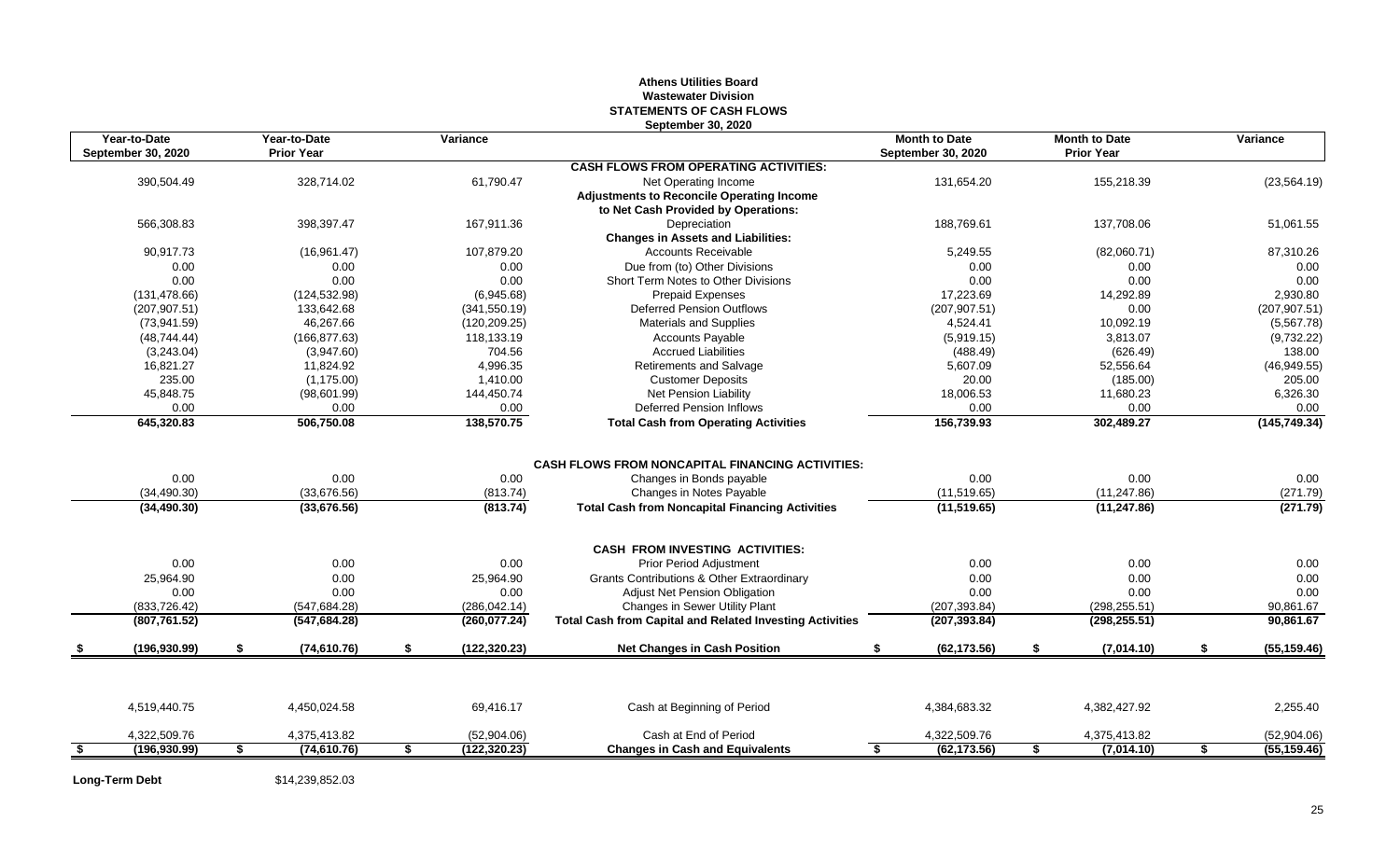#### Athens Utilities Board Statistics Report September 30, 2020

| Wastewater:                |         |       |        |            |
|----------------------------|---------|-------|--------|------------|
|                            | Current | Prior |        | # Accounts |
| Number of services:        | Month   | Year  | Change | Change     |
| Residential - Inside City  | 4,363   | 4,354 | 0.21%  |            |
| Residential - Outside City | 67      | 58    | 15.52% |            |
| Commercial - Inside City   | 936     | 933   | 0.32%  |            |
| Commercial - Outside City  |         |       | 0.00%  |            |
| <b>Total Services</b>      | 5,370   | 5,349 | 0.39%  | 21         |

| <b>Sales Volumes:</b>      |           | <b>Current Month</b> |           |           | Year-to-Date      |            |
|----------------------------|-----------|----------------------|-----------|-----------|-------------------|------------|
| Gallonsx100                | 9/30/2020 | <b>Prior Year</b>    | Change    | 9/30/2020 | <b>Prior Year</b> | Change     |
| Residential - Inside City  | 165,634   | 164,443              | 0.72%     | 496,929   | 481,969           | 3.10%      |
| Residential - Outside City | 2,982     | 2,697                | 10.57%    | 8,545     | 7,868             | 8.60%      |
| Commercial - Inside City   | 228,334   | 241.142              | $-5.31%$  | 651,194   | 672,270           | $-3.14%$   |
| Commercial - Outside City  | 6,397     | 1.215                | $-42.96%$ | 27.155    | 33,568            | $-19.10\%$ |
|                            | 403.347   | 419.497              | $-3.85%$  | 1.183.823 | 1.195.675         | $-0.99%$   |

| Employment         |                           |                   |                   |
|--------------------|---------------------------|-------------------|-------------------|
|                    | <b>September 30, 2020</b> | <b>Prior Year</b> | <b>Difference</b> |
| Employee Headcount | 18.00                     | 19.00             | $-1.00$           |
|                    | 18.89                     | 19.93             | $-1.04$           |
| Y-T-D FTE          | 19.30                     | 20.02             | $-0.72$           |

| Total Company Employment |                           |                   |                   |
|--------------------------|---------------------------|-------------------|-------------------|
|                          | <b>September 30, 2020</b> | <b>Prior Year</b> | <b>Difference</b> |
| Company Total Headcount: | 99.00                     | 98.00             | 00. ا             |
| Company Total FTE        | 105.82                    | 110.71            | $-4.89$           |
| Company Y-T-D FTE        | 105.64                    | 108.31            | $-2.67$           |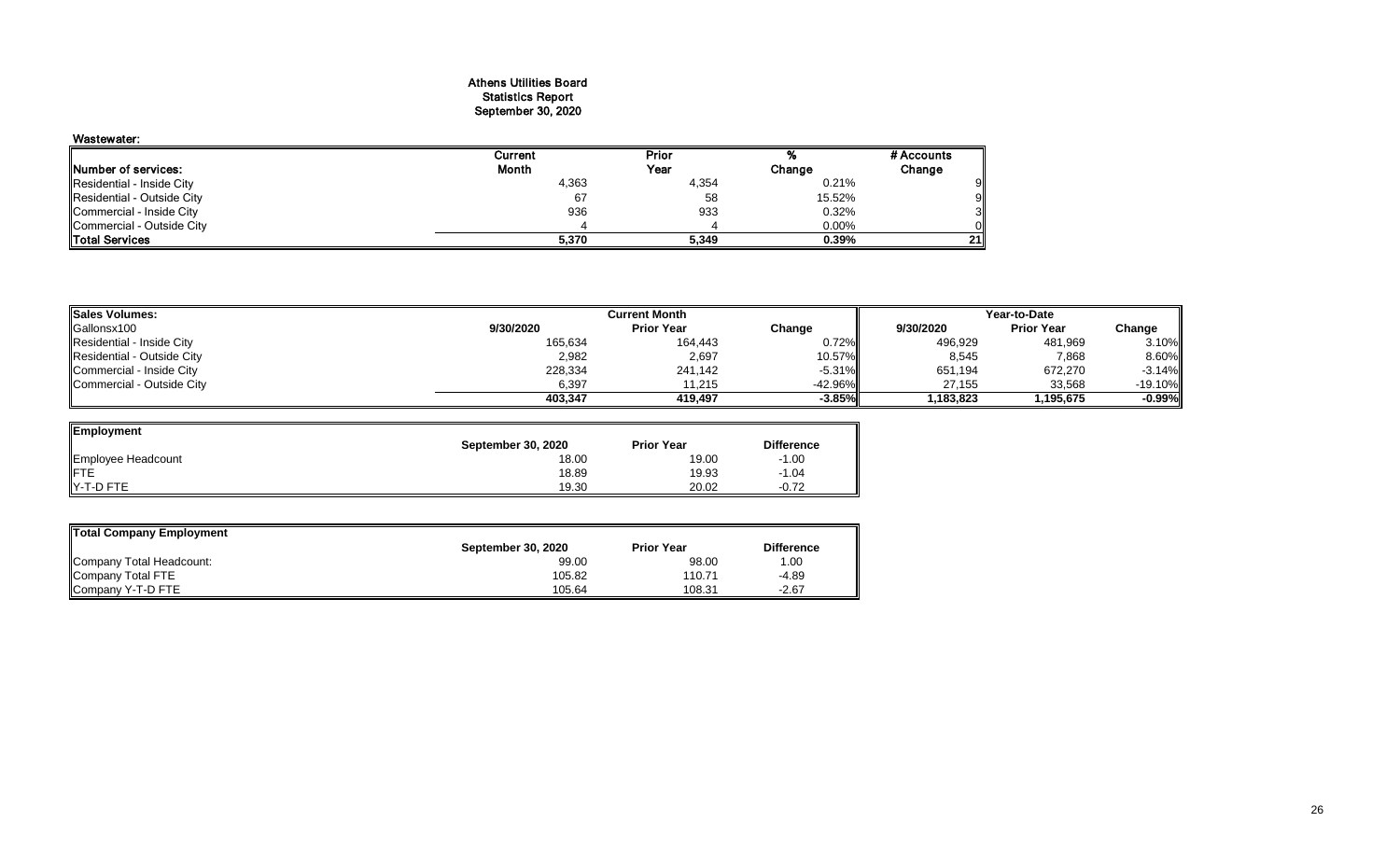## **Athens Utilities Board Wastewater Division Capital Budget Month Ending as of September 30, 2020**

|                                                                |                         | <b>Budget</b>                           | <b>Actual</b> |                | <b>Variance to Date</b><br>Favorable<br>(Unfavorable) |           | <b>Estimated</b><br>% Project<br><b>Completion</b> | <b>Percent Budget</b><br><b>Expended</b> |
|----------------------------------------------------------------|-------------------------|-----------------------------------------|---------------|----------------|-------------------------------------------------------|-----------|----------------------------------------------------|------------------------------------------|
| <b>Planned Capital Improvements:</b>                           |                         |                                         |               |                |                                                       |           |                                                    |                                          |
| Replace Truck #42 (2012 F250)                                  |                         | 45,000                                  |               |                |                                                       | 45,000    |                                                    |                                          |
| Replace Truck #33 (Meter Reader)                               |                         | 30,000                                  |               |                |                                                       | 30,000    | 100%                                               |                                          |
| Replace Truck #65 (Small Dump)                                 |                         | 65,000                                  |               |                |                                                       | 65,000    | 100%                                               |                                          |
| Replace Cedar Springs Pump Station                             |                         | 750,000                                 |               |                |                                                       | 750,000   | 90%                                                |                                          |
| Sterling Road Valves and Piping                                |                         | 75,000                                  |               |                |                                                       |           |                                                    |                                          |
| Emergency Generator Sterling Rd. PS                            |                         | 175,000                                 |               |                |                                                       | 175,000   |                                                    |                                          |
| Oostanaula WWTP Refurbishment                                  |                         | 125,000                                 |               | 19,617         |                                                       | 105,383   |                                                    | 15.69%                                   |
| NMC WWTP Refurbishment                                         |                         | 100,000                                 |               | 53,895         |                                                       | 46,105    |                                                    | 53.90%                                   |
| Admin and Operators Buildings Maint. - Oost.                   |                         | 10,000                                  |               |                |                                                       | 10,000    |                                                    |                                          |
| Laboratory Equipment                                           |                         | 15,000                                  |               | 1,855          |                                                       | 13,145    |                                                    | 12.37%                                   |
| <b>Lift Station Rehabilitation</b>                             |                         | 35,000                                  |               |                |                                                       | 35,000    |                                                    |                                          |
| Field and Safety Equipment                                     |                         | 15,000                                  |               |                |                                                       | 15,000    | 50%                                                |                                          |
| <b>Collection System Rehab</b>                                 |                         | 500,000                                 |               | 254,094        |                                                       | 245,906   |                                                    | 50.82%                                   |
| <b>Material Donations</b>                                      |                         | 5,000                                   |               | 179            |                                                       | 4,821     |                                                    | 3.59%                                    |
| Technology (SCADA, Computers)                                  |                         | 35,000                                  |               | 638            |                                                       | 34,362    |                                                    | 1.82% Continuous                         |
| Services                                                       |                         | 125,000                                 |               | 48,969         |                                                       | 76,031    |                                                    | 39.17% Continuous                        |
| Extensions                                                     |                         | 25,000                                  |               |                |                                                       | 25,000    |                                                    | Continuous                               |
| <b>Grinder Pump Core Replacements</b>                          |                         | 35,000                                  |               | 2,744          |                                                       | 32,256    |                                                    | 7.84% Continuous                         |
| <b>Rehabilitation of Services</b>                              |                         | 75,000                                  |               | 4,601          |                                                       | 70,399    |                                                    | 6.13% Continuous                         |
| <b>Manhole Rehabilitation</b>                                  |                         | 12,000                                  |               | 2,161          |                                                       | 9,839     |                                                    | 18.00% Continuous                        |
| IT Core (Servers, mainframe, etc.)                             |                         | 20,000                                  |               |                |                                                       | 20,000    |                                                    | Continuous                               |
| <b>Total Planned Capital Improvements:</b>                     | \$                      | 2,272,000                               | -\$           | 388,752 \$     |                                                       | 1,808,248 |                                                    |                                          |
| <b>Other Assets:</b>                                           |                         |                                         |               |                |                                                       |           |                                                    |                                          |
| Oost WWTP UV Bulbs (FY 2020 Budget Item)                       |                         | 45,000                                  |               | 59,227         |                                                       | (14, 227) |                                                    |                                          |
| Madison Avenue Gravity Sewer Replacement (FY 2020 Budget Item) |                         | 750,000                                 |               | 359,108        |                                                       | 390,892   |                                                    |                                          |
| <b>Grinder Pump Project</b>                                    |                         |                                         |               | 325            |                                                       | (325)     |                                                    |                                          |
| Denso Pump Station (FY 2020 Budget Item)                       |                         | 880,000                                 |               | 780,939        |                                                       |           |                                                    |                                          |
| Other                                                          |                         |                                         |               | 1,770          |                                                       | (1,770)   |                                                    |                                          |
| <b>Total Other Assets</b>                                      | \$                      | 1,675,000                               | £.            | 1,201,370      | \$                                                    | 374,569   |                                                    |                                          |
| Totals:                                                        | $\overline{\mathbf{s}}$ | 3,947,000                               | S             | $1,590,122$ \$ |                                                       | 2,182,817 |                                                    |                                          |
|                                                                |                         | Percentage of Budget Spent Year-to-date |               |                |                                                       | 40.29%    | <b>Fiscal Year</b>                                 | 16.67%                                   |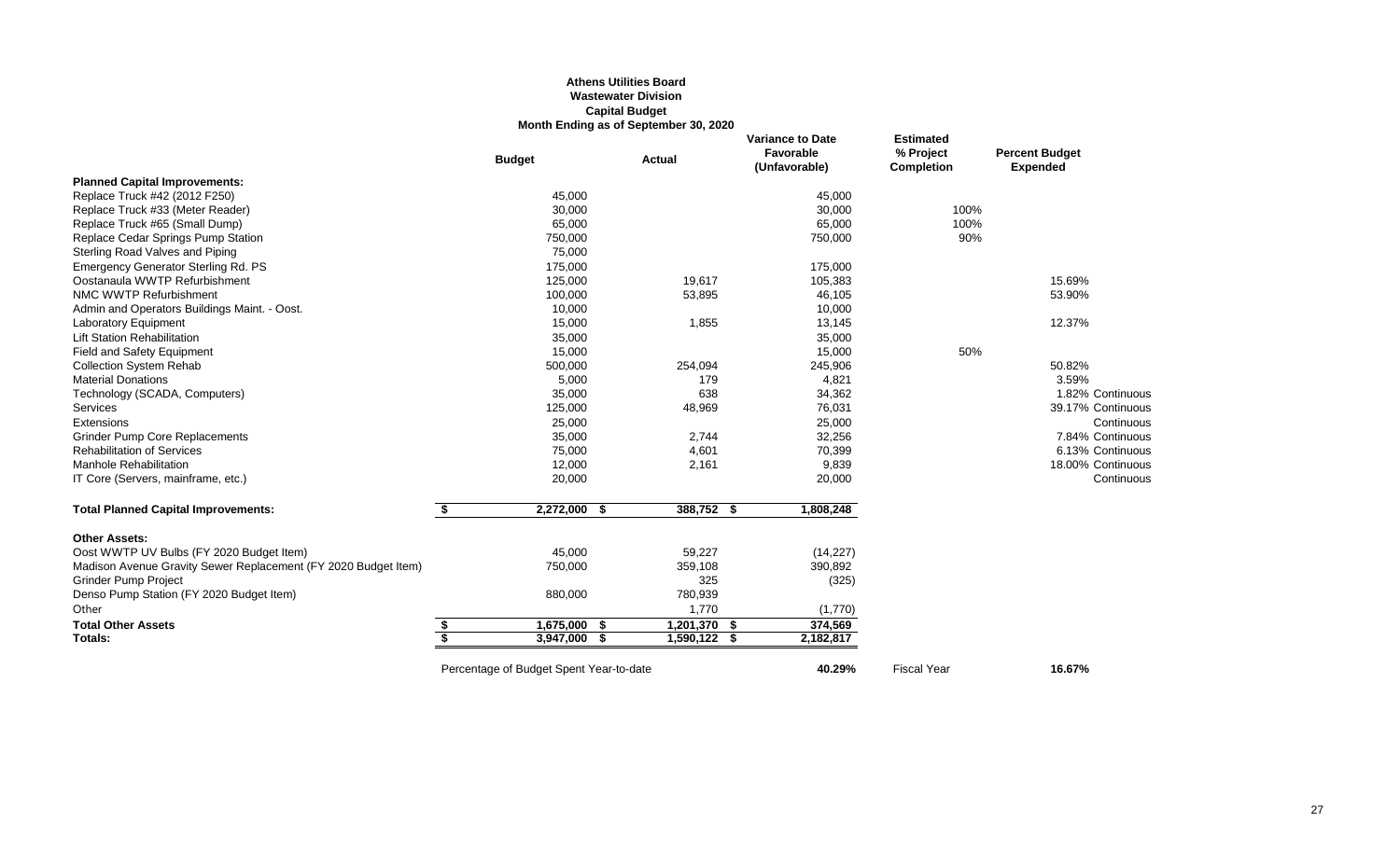#### **ATHENS UTILITIES BOARD FIBER BALANCE SHEET September 30, 2020**

| <b>Current Period</b><br><b>September 30, 2020</b> |   | Year-to-Date<br><b>Prior Year</b> |     | Change from<br><b>Prior Year</b> |                                                | <b>Current Period</b><br><b>January 31, 2016</b> | <b>Prior</b><br>Month | Change<br>from prior<br>Month |
|----------------------------------------------------|---|-----------------------------------|-----|----------------------------------|------------------------------------------------|--------------------------------------------------|-----------------------|-------------------------------|
|                                                    |   |                                   |     |                                  | <b>Assets</b>                                  |                                                  |                       |                               |
| 106,771.06                                         |   | 89,022.37                         |     | 17,748.69                        | Services                                       | 106,771.06                                       | 106,771.06            | $\sim$                        |
| 41,182.16                                          |   | 33,778.15                         |     | 7,404.01                         | <b>Accumulated Depreciation</b>                | 41,182.16                                        | 40,588.67             | 593.49                        |
| 65,588.90                                          |   | 55,244.22                         |     | 10,344.68                        | <b>Total Fixed Assets</b>                      | 65,588.90                                        | 66,182.39             | (593.49)                      |
|                                                    |   |                                   |     |                                  | <b>Current Assets</b>                          |                                                  |                       |                               |
| 220,826.11                                         |   | 157,277.06                        |     | 63,549.05                        | Cash                                           | 220,826.11                                       | 208,026.75            | 12,799.36                     |
| 685.00                                             |   | (1,325.00)                        |     | 2,010.00                         | <b>Accounts Receivable</b>                     | 685.00                                           | 7,911.74              | (7,226.74)                    |
| 221,511.11                                         |   | 155,952.06                        |     | 65,559.05                        | <b>Total Current Assets</b>                    | 221,511.11                                       | 215,938.49            | 5,572.62                      |
| 287,100.01                                         |   | 211,196.28                        |     | 75,903.73                        | <b>Total Assets</b>                            | 287,100.01                                       | 282,120.88            | 4,979.13                      |
| $\sim$                                             |   | $\overline{\phantom{a}}$          |     | $\overline{\phantom{a}}$         | Liabilities<br>Payable to Other Divisions      | $\blacksquare$                                   |                       | $\sim$                        |
| 287,100.01                                         |   | 211,196.28                        |     | 75,903.73                        | <b>Retained Earnings</b>                       | 287,100.01                                       | 282,120.88            | 4,979.13                      |
| 287,100.01                                         | S | 211,196.28                        | \$. | 75,903.73                        | <b>Total Liabilities and Retained Earnings</b> | \$<br>287,100.01                                 | 282,120.88            | \$<br>4,979.13                |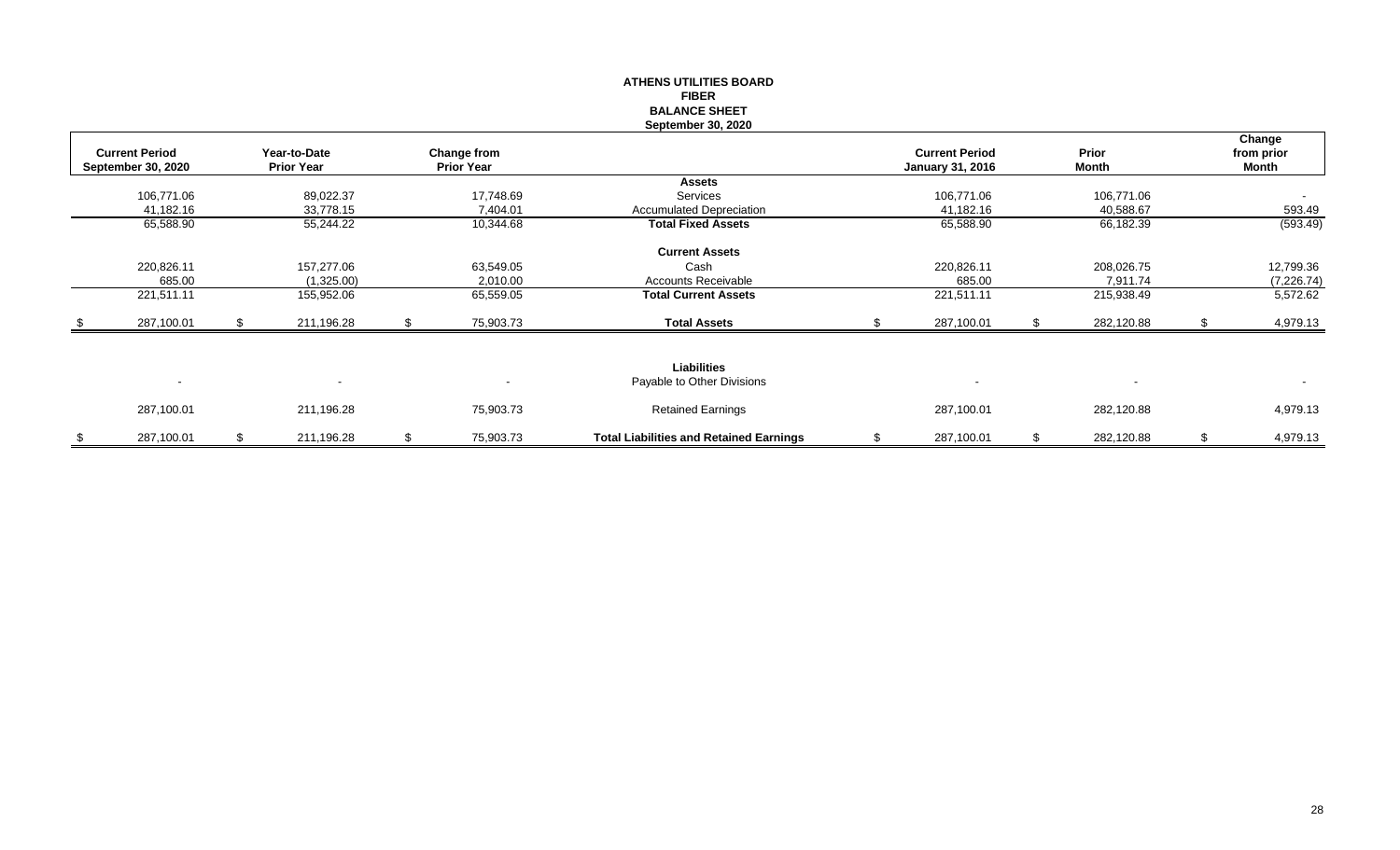| Year-to-Date<br>September 30, 2020 | Year-to-Date<br><b>Prior Year</b> | Variance<br>Favorable<br>(Unfavorable) |                                                 | Current<br>Month<br>September 30, 2020 |     | Current<br>Month<br><b>Prior Year</b> |     |            |
|------------------------------------|-----------------------------------|----------------------------------------|-------------------------------------------------|----------------------------------------|-----|---------------------------------------|-----|------------|
| 31,597.00                          | 26,442.00                         | 5,155.00                               | Revenue                                         | 10,349.00                              |     | 8,614.00                              |     | 1,735.00   |
|                                    |                                   |                                        | <b>Operating and Maintenance Expenses</b>       |                                        |     |                                       |     |            |
| $\overline{\phantom{a}}$           | $\overline{\phantom{a}}$          | $\sim$                                 | Overhead Line Expense                           |                                        |     | $\sim$                                |     | $\sim$     |
| 993.21                             | 993.21                            | $\blacksquare$                         | Administrative and General Expense              | 331.07                                 |     | 331.07                                |     | $\sim$     |
| 11,586.08                          | 11,819.94                         | 233.86                                 | Telecom Expense                                 | 4,509.12                               |     | 1,990.56                              |     | (2,518.56) |
| 12,579.29                          | 12,813.15                         | 233.86                                 | <b>Total Operating and Maintenance Expenses</b> | 4,840.19                               |     | 2,321.63                              |     | (2,518.56) |
| 188.59                             | 138.96                            | 49.63                                  | Interest Income                                 | 63.81                                  |     | 45.34                                 |     | 18.47      |
|                                    |                                   |                                        | <b>Other Operating Expense</b>                  |                                        |     |                                       |     |            |
| 1,780.47                           | 1,818.06                          | 37.59                                  | <b>Depreciation Expense</b>                     | 593.49                                 |     | 606.02                                |     | 12.53      |
| 17,425.83                          | 11,949.75                         | 5,476.08                               | <b>Net Before Extraordinary</b>                 | 4,979.13                               |     | 5,731.69                              |     | (752.56)   |
| $\overline{\phantom{a}}$           | 5,000.00                          | (5,000.00)                             | Grants, Contributions, Extraordinary            |                                        |     | 5,000.00                              |     | (5,000.00) |
| \$<br>17,425.83                    | \$<br>16,949.75                   | \$<br>476.08                           | <b>Change in Net Assets</b>                     | 4,979.13                               | \$. | 10,731.69                             | \$. | (5,752.56) |

#### Athens Utilities Board Profit and Loss Statement - Fiber September 30, 2020